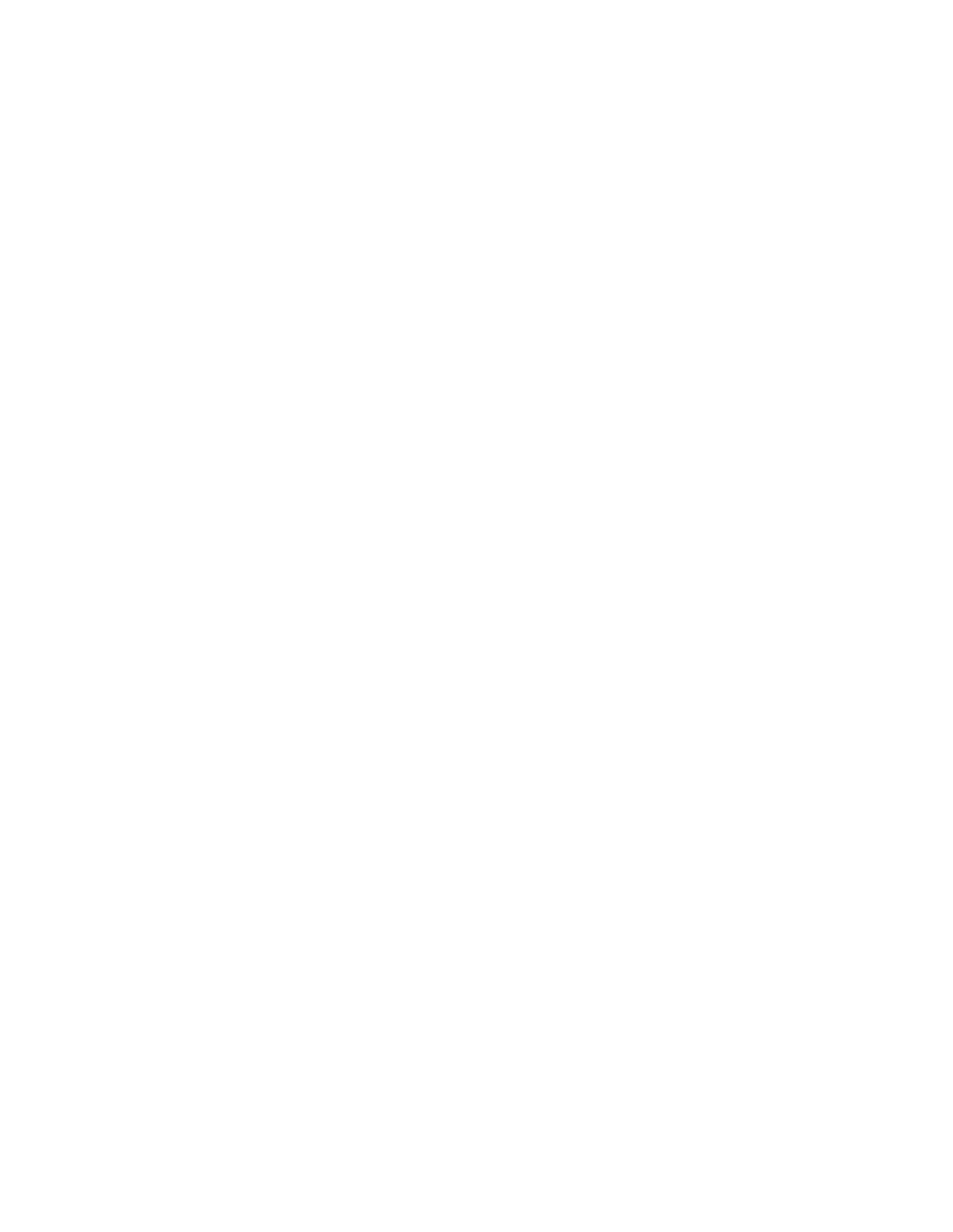| <b>ITEM</b> | <b>SUBJECT</b>                                                                                   |                                                                                          |                   |  |  |  |  |
|-------------|--------------------------------------------------------------------------------------------------|------------------------------------------------------------------------------------------|-------------------|--|--|--|--|
| Ι.          | CONFIRMATION OF THE MINUTES OF THE 45th SLBC MEETING HELD<br>ON THE 21 <sup>ST</sup> AUGUST 2013 |                                                                                          |                   |  |  |  |  |
|             |                                                                                                  | ACTION TAKEN REPORT ON THE 45 <sup>TH</sup> SLBC MEETING                                 | $3 - 7$           |  |  |  |  |
| 11          | <b>KEY INDICATORS</b>                                                                            |                                                                                          |                   |  |  |  |  |
|             | <b>BRANCH NETWORK, ATM AND POS</b>                                                               |                                                                                          |                   |  |  |  |  |
| III         | REVIEW OF PERFORMANCE UNDER ANNUAL CREDIT PLAN: 2013-14                                          |                                                                                          |                   |  |  |  |  |
|             | <b>LBS:STRENGTHENING OF MIS</b>                                                                  |                                                                                          | 10                |  |  |  |  |
| IV.         | <b>BRANCH OPENING 2013-14</b>                                                                    |                                                                                          | 11                |  |  |  |  |
| v           | <b>EDUCATION LOAN</b>                                                                            |                                                                                          | 12 <sub>2</sub>   |  |  |  |  |
|             | <b>HOUSING LOAN</b>                                                                              |                                                                                          | $12 \overline{ }$ |  |  |  |  |
| VI          |                                                                                                  | PM'S NEW 15 POINT PROGRAMME FOR THE WELFARE OF THE MINORITIES                            | 13                |  |  |  |  |
| <b>VII</b>  |                                                                                                  | FINANCIAL INCLUSION & DIRECT BENEFIT TRANSFER                                            | $14 - 18$         |  |  |  |  |
|             |                                                                                                  | <b>GOVERNMENT SPONSORED SCHEMES/ PROGRAMMES</b>                                          | 19                |  |  |  |  |
| <b>VIII</b> |                                                                                                  | (A) PRIME MINISTER'S EMPLOYMENT GENERATION PROGRAMME (PMEGP)                             | 19                |  |  |  |  |
|             |                                                                                                  | (B) SWARNJAYANTI SHAHARI ROZGAR YOJANA (SJSRY)                                           | 19                |  |  |  |  |
| IX          | FINANCING TO SELF HELP GROUP                                                                     |                                                                                          | $20 - 21$         |  |  |  |  |
|             | <b>JOINT LIABILITY GROUP</b>                                                                     |                                                                                          | 21                |  |  |  |  |
|             | KISAN CREDIT CARD (KCC)                                                                          |                                                                                          |                   |  |  |  |  |
|             | <b>CROP INSURANCE SCHEME</b>                                                                     |                                                                                          |                   |  |  |  |  |
| X           | DAIRY, FISHERY AND POULTRY                                                                       |                                                                                          |                   |  |  |  |  |
|             | <b>FARM MECHANISATION</b>                                                                        |                                                                                          |                   |  |  |  |  |
|             | ADVANCES GRANTED TO UNITS PROVIDING STORAGE FACILITY                                             |                                                                                          |                   |  |  |  |  |
|             | <b>CD RATIO</b>                                                                                  |                                                                                          |                   |  |  |  |  |
|             | <b>RECOVERY</b>                                                                                  |                                                                                          |                   |  |  |  |  |
| XI          |                                                                                                  | NPA & WRITE-OFF AND CERTIFICATE CASES                                                    | $28 - 29$         |  |  |  |  |
|             |                                                                                                  | PRIORITY SECTOR LENDING, AGRI CREDIT, DRI SCHEME & WEAKER SECTION                        | 29                |  |  |  |  |
| XII         |                                                                                                  | OPENING OF NO FRILL ACCOUNTS AND TRANSACTIONS DONE BY BCAs                               | 30                |  |  |  |  |
|             |                                                                                                  | EXTENDING MOBILE BANKING AND INTERNET BANKING FACILITY                                   | 30                |  |  |  |  |
| <b>XIII</b> |                                                                                                  | IMPLEMENTATION OF FINANCIAL INCLUSION PLANS IN LWE AFFECTED DISTRICTS                    | 31                |  |  |  |  |
| <b>XIV</b>  |                                                                                                  | <b>INVESTIGATION OF CYBER FRAUD &amp; COUNTERFEIT NOTES DETECTED BY BANKS</b>            | 32                |  |  |  |  |
| XV          |                                                                                                  | FUNCTIONING OF RURAL SELF EMPLOYMENT TRAINING INSTITUTES (RSETIS)                        | $32 - 33$         |  |  |  |  |
| XVI         |                                                                                                  | FUNCTIONING OF FINANCIAL LITERACY CENTRES (FLCs)                                         | 34                |  |  |  |  |
|             | <b>MEDIUM &amp; SMALL ENTERPRISES</b>                                                            |                                                                                          | 35                |  |  |  |  |
| XVII        |                                                                                                  | SMALL ROAD TRANSPORT OPERATORS (SRTOS)                                                   | 35                |  |  |  |  |
|             | ADVANCES GRANTED UNDER CGTMSE COVERAGE                                                           |                                                                                          |                   |  |  |  |  |
| XVIII       | <b>WEAVERS CREDIT CARD</b>                                                                       |                                                                                          | 36                |  |  |  |  |
|             | <b>FOOD PROCESSING UNITS</b>                                                                     |                                                                                          | 36                |  |  |  |  |
| XIX         |                                                                                                  | SECURITY RELATED CONCERN OF BANKS                                                        | 37                |  |  |  |  |
| <b>XX</b>   |                                                                                                  | RELIEF MEASURES TO BE EXTENDED IN DROUGHT AFFECTED DISTRICTS                             | 38                |  |  |  |  |
| XXI         |                                                                                                  | SPECIAL CENTRAL ASSISTANCE (SCA) TO SPECIAL COMPONENT PLAN (SCP)<br>FOR SCHEDULED CASTES | 39                |  |  |  |  |
|             | <b>MISCELLANEOUS</b>                                                                             | REGISTRATION OF SECURITY INTEREST WITH CERSAI                                            | 40                |  |  |  |  |
| XXII        | <b>ISSUES</b>                                                                                    | <b>ESCALATION IN STAMP DUTY PAYABLE ON SECURITY DOCUMENTS</b>                            | 40                |  |  |  |  |

**A G E N D A I T E M S**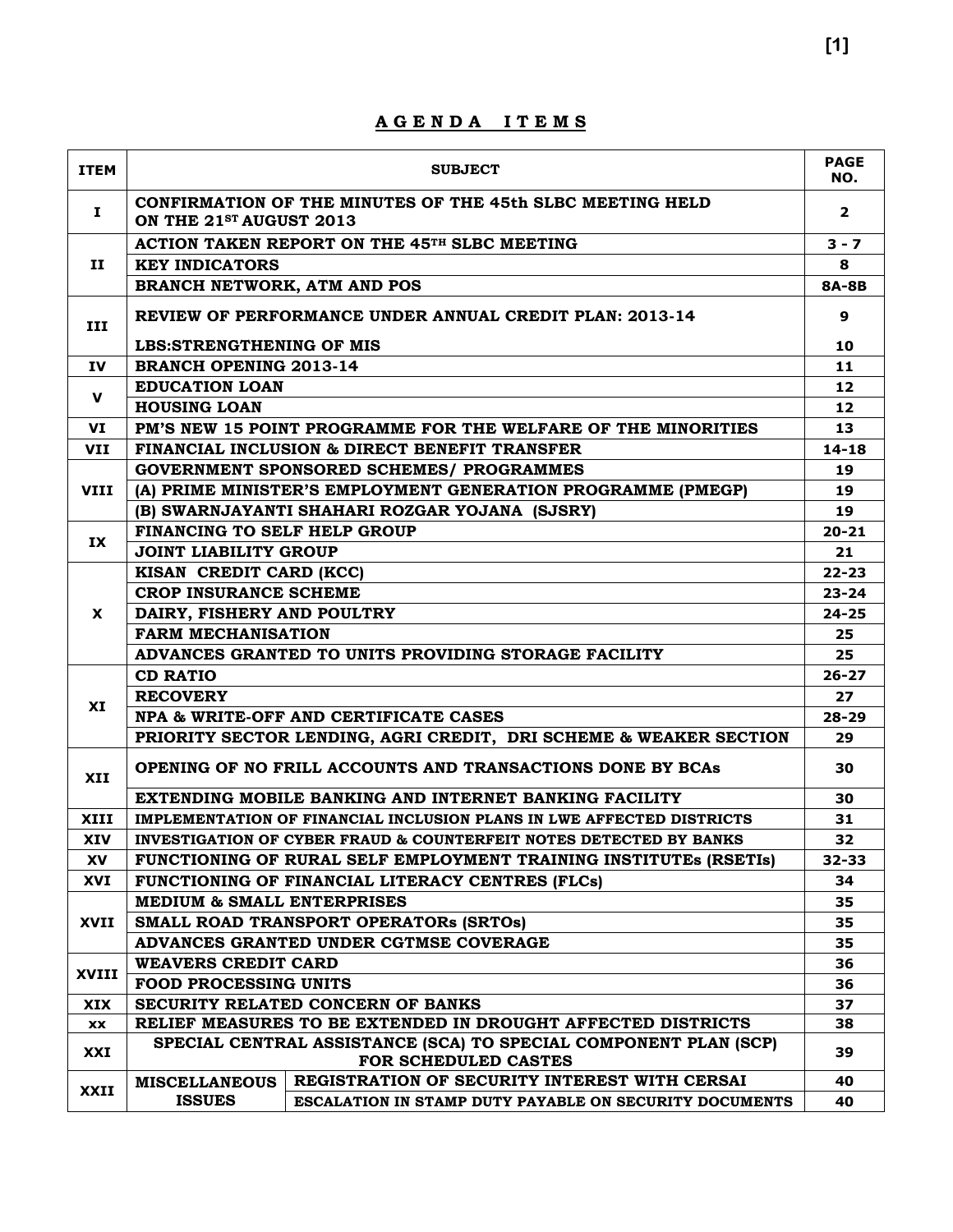**STATE LEVEL BANKERS'COMMITTEE 46 TH MEETING**

**NOTES ON AGENDA ITEMS**

# AGENDA-I

## **CONFIRMATION OF MINUTES OF THE 45 TH STATE LEVEL BANKERS' COMMITTEE MEETING HELD ON 21.08.2013**

The House may please confirm the Minutes of the 45<sup>th</sup> State Level Bankers' Committee meeting held on the 21<sup>st</sup> August, 2013.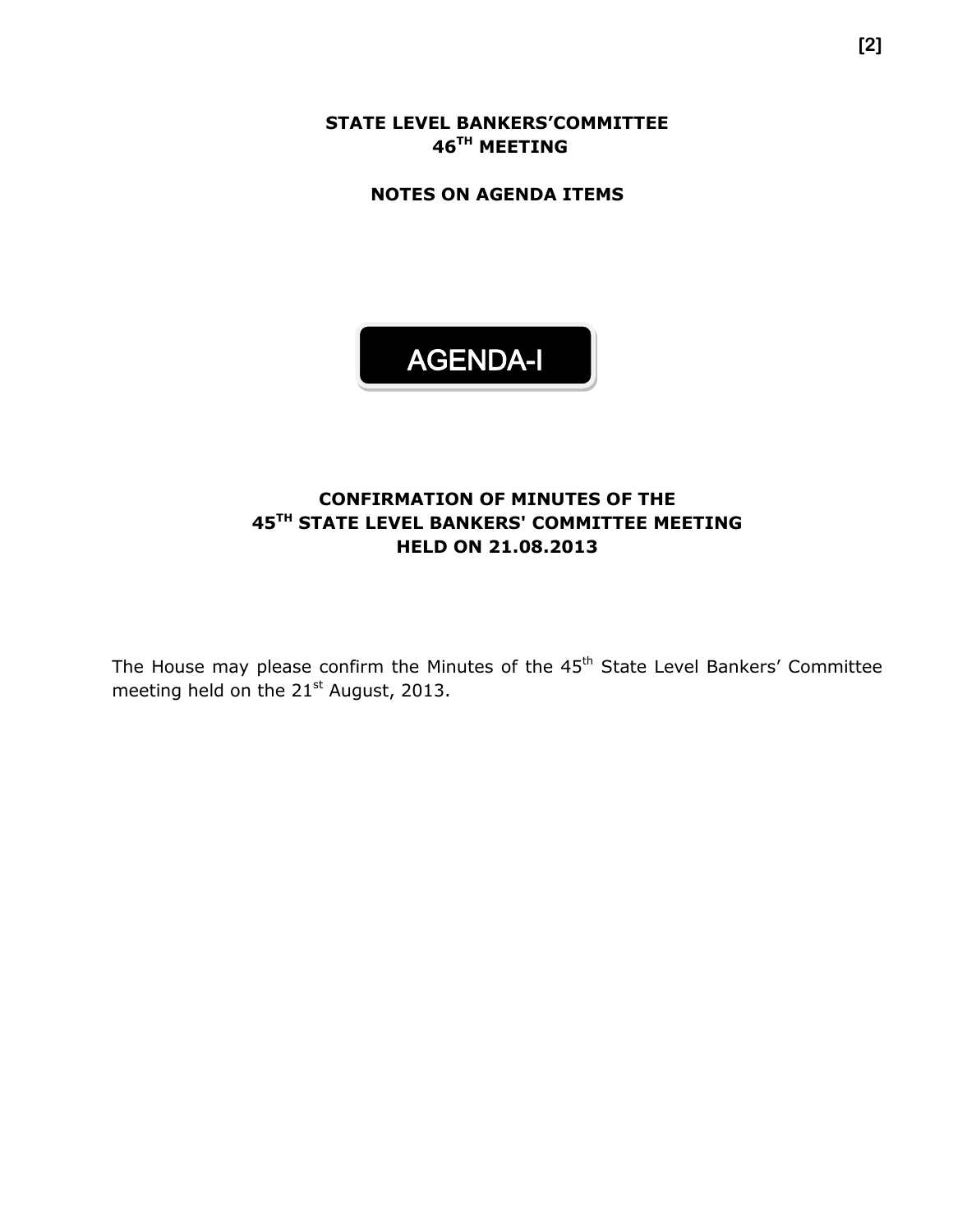# AGENDA-II

## **ACTION TAKEN REPORT ON THE ACTION POINTS OF 45 TH SLBC MEETING HELD ON 21.08.2013 AT PATNA**

## **[1] ACTION POINT – Banks should put in concerted efforts to ensure achievement of target set under ACP for FY: 2013-14.**

## **(Action: All Banks)**

**ACTION TAKEN: -** Due to sincere efforts made by Banks in the State, ACP achievement till Sept'13 has been to the tune of 40.35% of the annual targets. The Banks in the State have extended credit of Rs. 25018 Crore during the half year ending Sept'13 which is 31% more than the disbursement of Rs. 19065 Cr made during the same period last year. The Bank and District- wise ACP achievement is placed at page no. 10A to 10C of the Agenda Book.

**[2] ACTION POINT – Banks to monitor branch-wise performance to improve ACP achievement & CD ratio in low performing districts. The data related to poor performing branches should be provided by all Banks along with the actions taken/ proposed to be taken by the Bank to improve their performance.**

## **(Action: All Banks)**

**ACTION TAKEN: -** The Banks are monitoring the performance of the branches on regular basis. ACP achievement of all districts except Munger has shown improvement over their performance during the same period last year. In three districts viz. Bhojpur, Munger and Siwan the CD Ratio is less than 25%.All banks are requested to focus on the low performing districts to improve their performance.

**[3] ACTION POINT** -Target of opening 750 branches during the FY to be met by the Banks in the State. Un-Banked Gram Panchayats to be given priority while opening branches by Banks in rural areas.

## **(Action: All Banks)**

**ACTION TAKEN: -** During the first half of the FY, the Banks in the State have opened 182 branches, which is much short of the annual target of opening 750 branches. All Banks have been requested to achieve their target of opening branches and to give priority to unbanked Gram Panchyats while opening branches in rural area. The data with reference to branches opened during first half year of FY 2013-14 is placed at page no. 11E of the Agenda Book.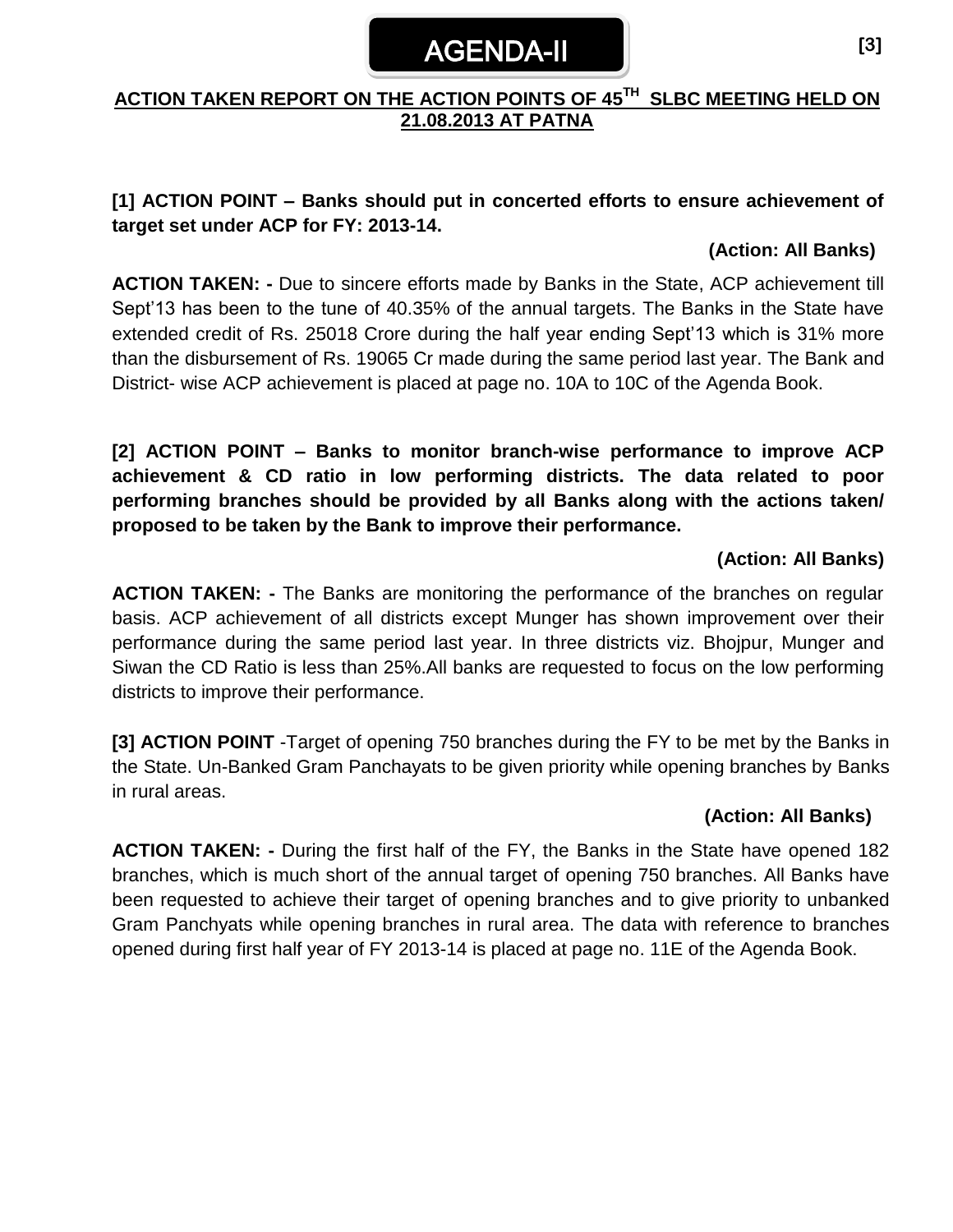**[4] ACTION POINT** -Banks to implement the DBT scheme by taking timely measures with regard to opening accounts of the beneficiaries, installing ATMs and issuing ATM Cards to all eligible beneficiaries.

## **(Action: All Banks)**

**ACTION TAKEN: -** The data with respect to opening accounts of the beneficiaries, installing ATMs and issuing ATM Cards to all eligible beneficiaries of the three districts identified for implementations of DBT is placed at page no.18D to 18E of the Agenda Book.

**[5] ACTION POINT** -The District Administration of the three DBT implementing districts to remove anomaly in the list of beneficiaries, support in tracing and identification of the beneficiaries and in providing Aadhar number to the respective LDMs.

## **(Action: District Administration of Arwal, Sheikhpura and Sheohar districts)**

**ACTION TAKEN: -** The District Administration of the three DBT implementing districts have been requested to remove anomaly in the list of beneficiaries and provide support in tracing and identification of the beneficiaries and in providing Aadhar number, to the respective LDMs.

**[6] ACTION POINT** -All concerned Banks should put in concerted efforts for covering all the 3052 unBanked villages having population of 1600 to 2000 by providing Banking facility.

## **(Action: All Concerned Banks)**

**ACTION TAKEN:** - As on 30<sup>th</sup> Sept 2013 the Banks have covered 2242 villages out of 3052 unbanked villages having population of 1600 to 2000 allotted for coverage by providing Banking facility thereat. All Banks are requested to complete the task at an early date. Bankwise performance is placed at page No. 18B of the Agenda Book.

**[7] ACTION POINT** -Banks to cover all the allotted villages with population below 2000, within the stipulated timeline, through BCs, USBs or Brick & Mortar branches.

## **(Action: All Concerned Banks)**

**ACTION TAKEN: -** The Banks have so far covered 3217 No. of villages with population below 2000, through BCs, USBs or Brick & Mortar branches.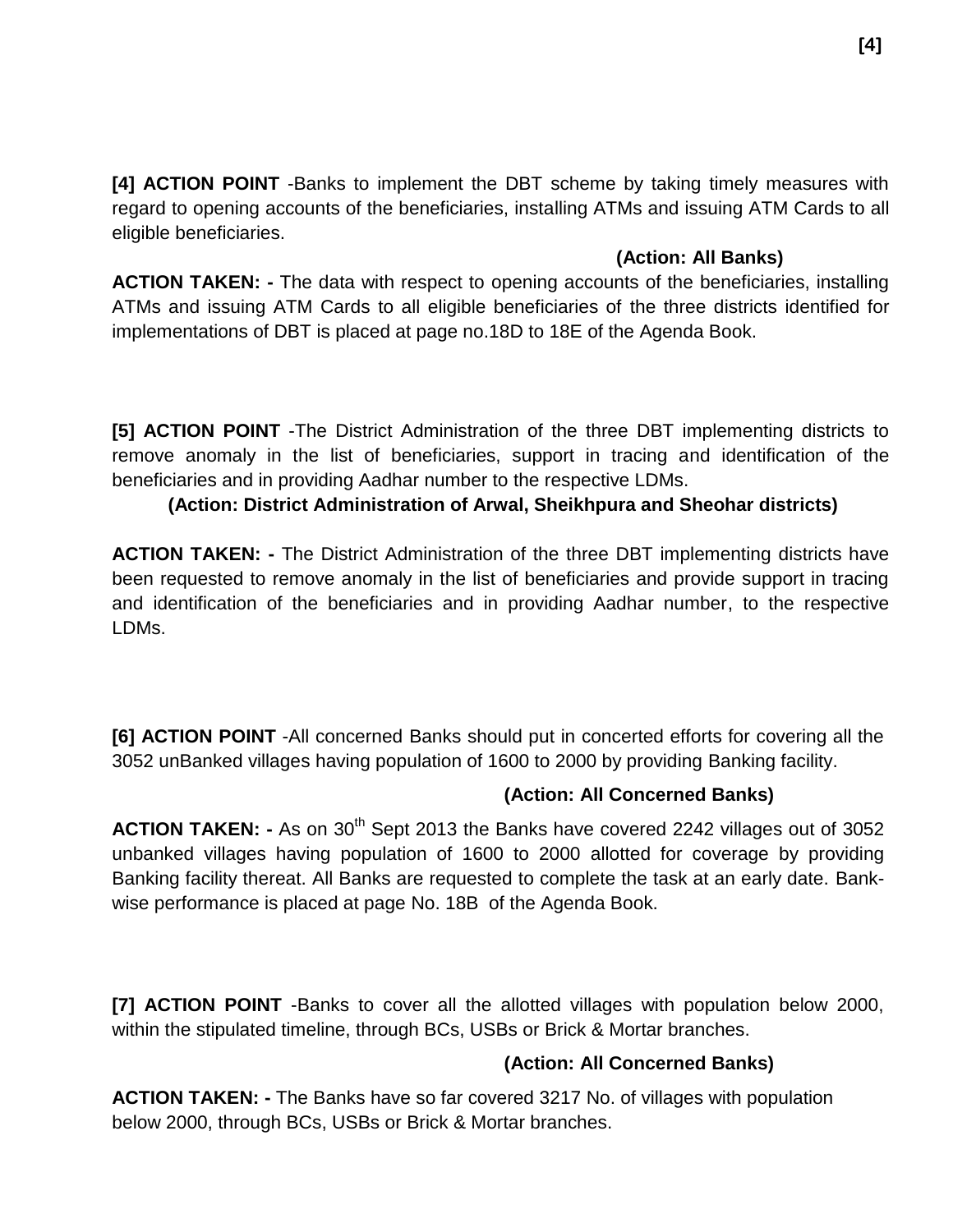**[8] ACTION POINT** -The District Administration to give adequate attention towards disposal of Certificate Cases, execution of Possession Notices under SARFAESI Act and action against the big defaulters of the district so that Banks may recover their dues from the defaulters.

## **(Action: All SDC Banking)**

**ACTION TAKEN: -** The District Administration has been requested to give adequate attention towards disposal of Certificate Cases, execution of Possession Notices under SARFAESI Act and action against the big defaulters of the district so that Banks may recover their dues from the defaulters. In the SLBC Sub Committee meeting on Industries held on 30.10.2013, it has been decided to hold two monthly meetings in each district. One meeting to discuss Recovery and progress under Certificate Cases filed by Banks and the other to discuss all other issues related to Banks viz. Education Loan, PMEGP, WCC etc in each district. SDCs (Banking) are requested to convene both the monthly meetings on regular basis. The minutes of the SLBC Sub Committee meeting on Industries held on 30.10.2013 is placed at page no. 8C to 8G of the Agenda Book. The State Govt has advised all the DMs to ensure that SDC(Banking) of the districts implement the above decision taken by the Committee of holding two monthly meetings regularly. A copy of GOB letter no. 1863 dated: 13.11.2013 is placed at page no. 8H of the Agenda Book.

**[9] ACTION POINT** -All proposals related to Food Processing to be disposed on priority basis by the Banks.

## **(Action: All Banks)**

**ACTION TAKEN: -** The Bank wise performance under Food Processing is placed at page no.36B of the Agenda Book for information of the House.

**[10] ACTION POINT** -Education loan being a focus area, all applications received at Bank branches to be disposed on top priority basis and Banks should ensure to achieve their target under Education Loan.

## **(Action: All Banks)**

**ACTION TAKEN: -** The Bank- wise performance under Education Loan is placed at page no 12A of the Agenda Book for information of the House. The data with respect to disposal of applications received in Education Loan Camps held in July'2013 is placed at page no. 12C. All Banks are requested to dispose the pending applications at an early date.

**[11] ACTION POINT** -LPC to be issued on new standardized formats for convenience of all concerned.

## **(Action: Revenue and Land Reforms Department, Government of Bihar)**

**ACTION TAKEN: -** The Revenue Authorities are requested to ensure that LPC is issued on new standardized formats for convenience of all concerned.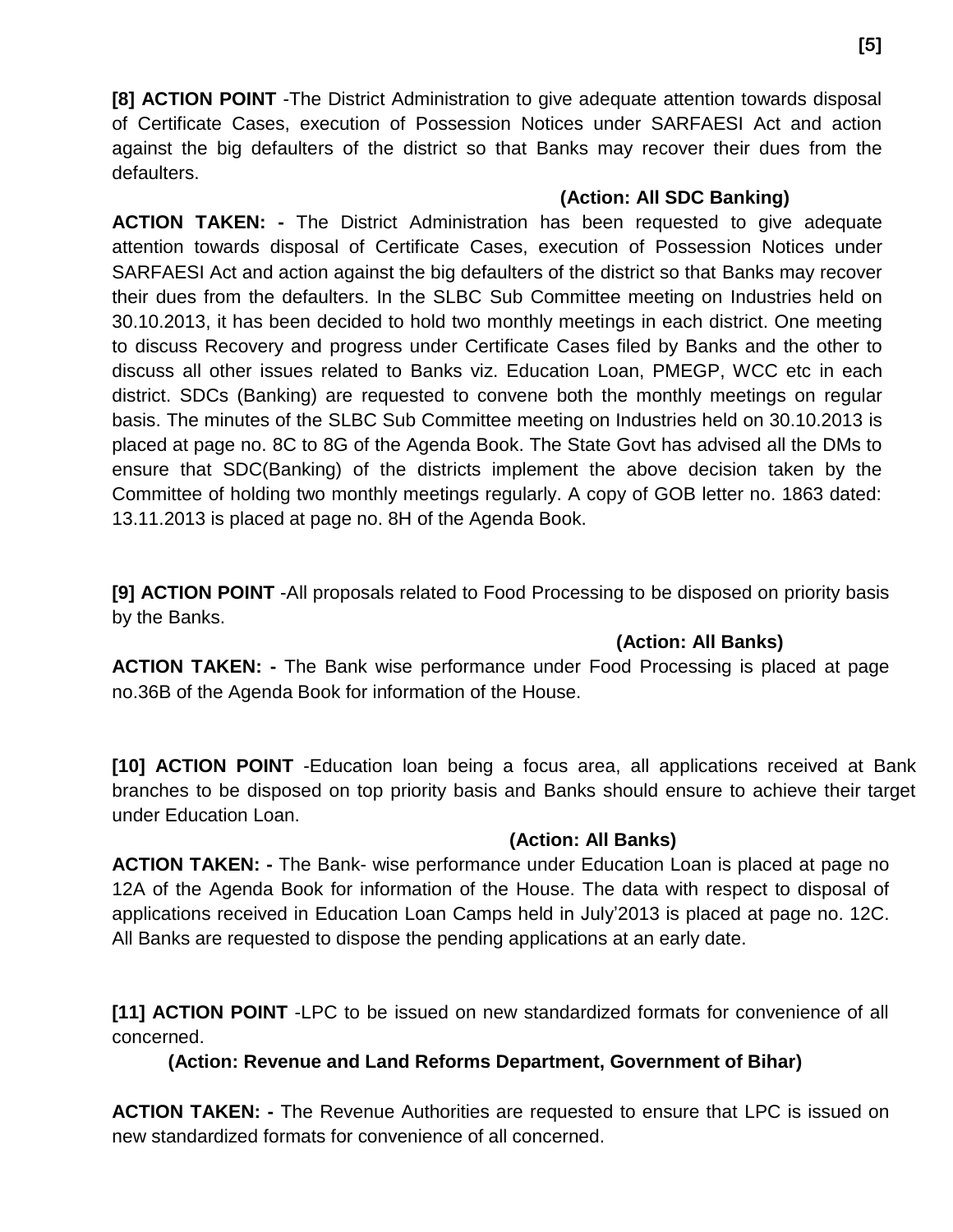**[12] ACTION POINT** -LPC related issues of Banks to be resolved to enable issuance of LPC within stipulated timeline and in hassle free manner.

## **(Action: Revenue and Land Reforms Department, Government of Bihar)**

**ACTION TAKEN: -** The Revenue Authorities are requested to ensure that the LPC related issues of Banks are resolved and issuance of LPC is done within stipulated timeline and in hassle free manner.

**[13] ACTION POINT** -The Banks should give focus on issuance of new and renewal of KCC and also increase finance in other Agri areas such as Godowns, Allied activities, Farm Mechanisation etc. **(Action: All Banks)**

**ACTION TAKEN: -** During April to Sept 2013 the Banks in the State have provided finance of Rs.12026 Cr under Agriculture as compared to finance of Rs. 8631 Cr provided by the Banks during the same period last year. Thus there has been 39% growth in credit extension under Agriculture segment by the Banks during the first half of the FY. Financing under KCC, Rural Godown, Farm Mechanism etc. has also witnessed improvement over that of last year.

**[14] ACTION POINT** -The issue of demand of Affidavit from the farmers, at the time of release of crop insurance claim and the submission of farmer's profile for crop insurance to be studied and clarifications to be provided.

## **(Action: Cooperative Department, Government of Bihar)**

**ACTION TAKEN: -** The Co- operative Department, Govt of Bihar is requested to provide the clarification in this regard.

**[15] ACTION POINT** -The names of Participating Banks and the modalities for implementation of the new Dairy Scheme- Integrated Dairy Development Scheme, to be finalized at an early date.

## **(Action: Animal and Fisheries Resources Department, Government of Bihar)**

**ACTION TAKEN: -** Several meetings have taken place since last SLBC in this regard and some more banks have been associated and Blocks were allocated by the SLBC Sub-Committee among Banks. However, the Govt notification in this regards is still awaited. The Animal and Fisheries Resources Department, Government of Bihar is requested to finalise the modalities for implementation of the Scheme, at an early date. In the absence of finalisation of the modality, the disbursement under Dairy is not taking place in the State at the desired level.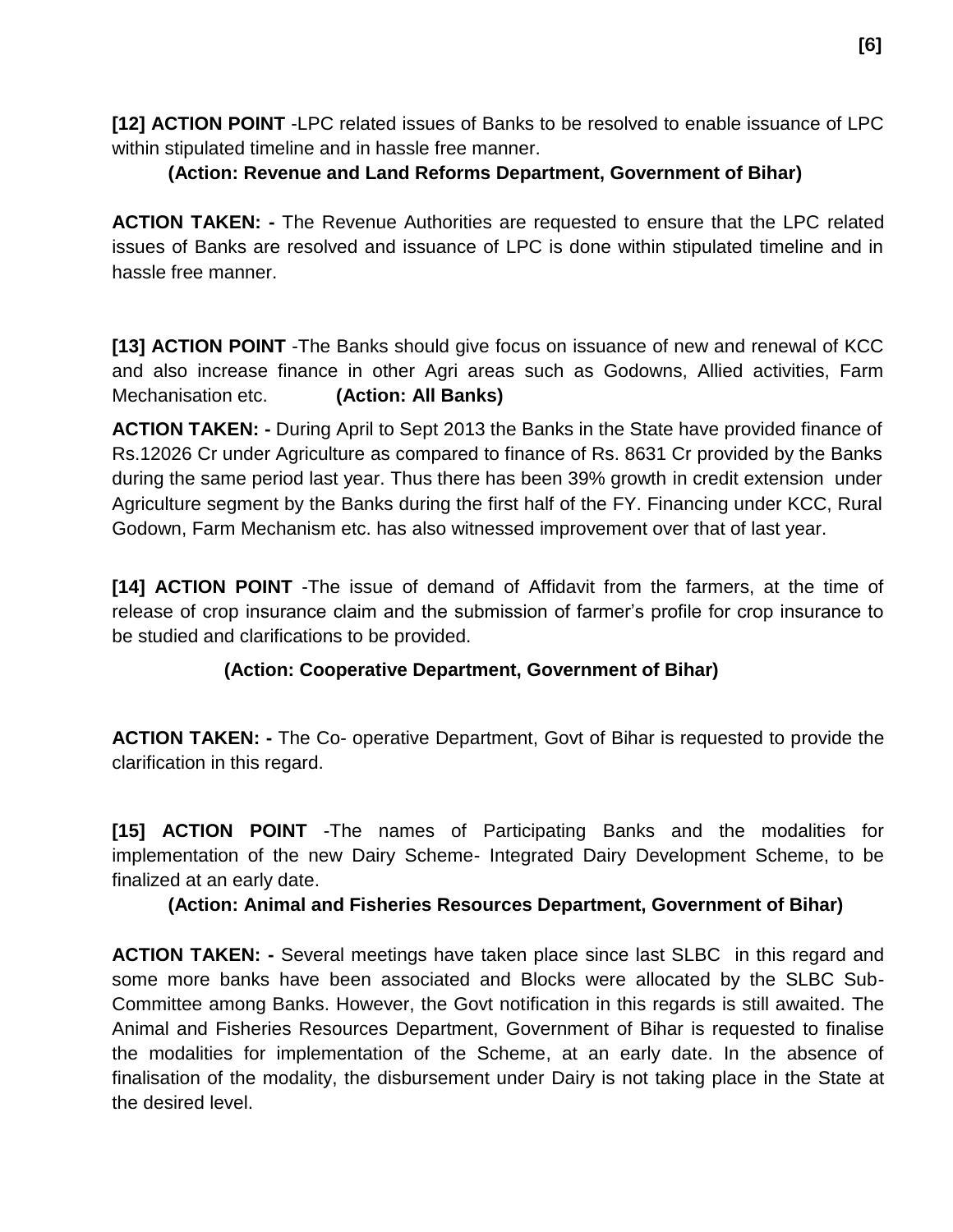**[16] ACTION POINT** -Involvement of other Banks in the Integrated Fishery Development Scheme of the State Government, in addition to IDBI Bank, to be considered so that more finance under Fishery could be facilitated.

## **(Action: Animal and Fisheries Resources Department, Government of Bihar)**

**ACTION TAKEN: -** The Animal and Fisheries Resources Department, Government of Bihar is requested to consider participation of more Banks in the Integrated Fishery Development Scheme of the State Government.

**[17] ACTION POINT** -Subsidy linked Schemes for Poultry and Goatery to be evolved so that Bank finance under these allied Agriculture activities also gather momentum.

## **(Action: Animal and Fisheries Resources Department, Government of Bihar)**

**ACTION TAKEN: -** The Animal and Fisheries Resources Department, Government of Bihar is requested to come out with Subsidy linked Schemes for Poultry and Goatery so that financing under these allied Agriculture activities improve in the State.

**[18] ACTION POINT** -Application forms of willing RSETI trained people should be generated and sent to Banks for sanction under PMEGP.

## **(Action: Industries Department, GoB)**

**ACTION TAKEN: -**The Industries Department, GoB is requested to generate application forms of willing RSETI trained people and send to Banks for sanction under PMEGP.

**[19] ACTION POINT** -Sub-Committee of SLBC on Industries and Agriculture to be formed under the Chairmanship of the Principal Secretary (Industries) and Agriculture Production Commissioner (APC) respectively, to review the performance/ progress on a quarterly basis.

## **(Action: SLBC, Principal Secretary-Industry and Agriculture Production Commissioner)**

**ACTION TAKEN: -**The first meeting of Sub-Committee of SLBC on Industries was held on 30.10.2013 under the Chairmanship of the Principal Secretary (Industries). The minutes of the meeting is placed at page no.8C to 8G of the Agenda Book. The first meeting of Sub-Committee of SLBC on Agriculture scheduled on 14.11.2013 to review the performance/ progress of Banks under Agriculture.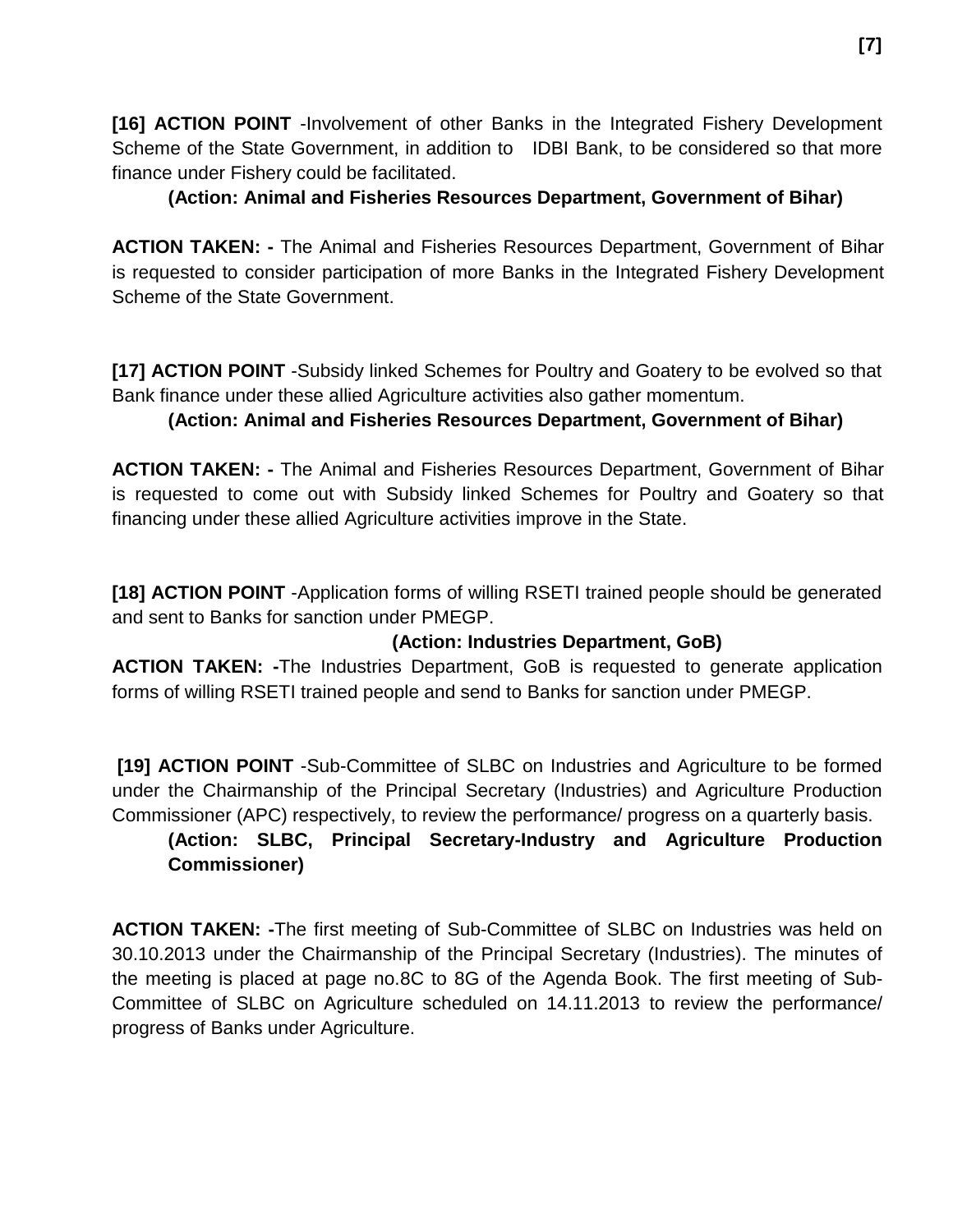## **STATE LEVEL BANKERS' COMMITTEE, BIHAR**

## **KEY INDICATORS (ALL BANKS)**

(Rs. in Crore)

| SI.<br>No.   | <b>ITEMS</b>                                                                                                            | <b>SEPT'12</b> | <b>SEPT'13</b> | <b>Bench</b><br>-mark |
|--------------|-------------------------------------------------------------------------------------------------------------------------|----------------|----------------|-----------------------|
| $\mathbf{1}$ | <b>DEPOSITS</b>                                                                                                         | 143222.65      | 169771.72      |                       |
| 2            | <b>ADVANCES</b>                                                                                                         | 47782.33       | 58571.07       |                       |
| 3            | ADVANCES INCLUDING ADVANCES<br><b>GRANTED TO UNITS IN BIHAR BY</b><br><b>BRANCHES OPERATING OUTSIDE</b><br><b>BIHAR</b> | 53114.28       | 65446.00       |                       |
| 4            | ADVANCES INCLUDING RIDF                                                                                                 | 55795.15       | 68791.00       |                       |
| 5            | <b>CD RATIO</b>                                                                                                         | 38.96          | 40.52          |                       |
| 6            | PRIORITY SECTOR ADVANCES                                                                                                | 35265.09       | 43119.28       |                       |
| 7            | SHARE OF PSA IN TOTAL ADV<br>(SL.NO.2)(%)                                                                               | 73.80          | 73.62%         | 40 %                  |
| 8            | AGRICULTURAL ADV.                                                                                                       | 20697.56       | 24949.00       |                       |
| 9            | SHARE OF AGL, ADV IN TOTAL ADV<br>$(SL.NO.2)$ $(\% )$                                                                   | 43.32%         | 42.60%         | 18 %                  |
| 10           | MSE ADV.                                                                                                                | 8626.04        | 10188.97       |                       |
| 11           | SHARE OF MSE ADV. IN PSA (%)                                                                                            | 24.46%         | 17.40%         |                       |
| 12           | ADV. TO WEAKER SEC.                                                                                                     | 11834.87       | 15742.77       |                       |
| 13           | SHARE OF WEAKER SEC. IN PSA (%)                                                                                         | 33.56          | 36.51          | 25 %                  |
| 14           | DRI ADV.                                                                                                                | 73.97          | 76.27          |                       |
| 15           | SHARE OF DRI ADV IN TOTAL ADV<br>$(sl.no.2)$ of mar'12 $(\%)$                                                           | 0.16%          | 0.14%          | $1\%$                 |
| 16           | ADV. TO WOMEN (DISBURSEMENT)                                                                                            | 1027.87        | 1950.44        |                       |
| 17           | SHARE OF ADV. TO WOMEN IN<br>DISBURSEMENT (%)                                                                           | 5.39%          | 7.80%          | $5\%$                 |
| 18           | <b>TOTAL NUMBER OF BRANCHES</b>                                                                                         | 4962           | 5454           |                       |
| A            | <b>RURAL</b>                                                                                                            | 2926           | 3238           |                       |
| B            | <b>SEMI-URBAN</b>                                                                                                       | 1105           | 1215           |                       |
| C            | <b>URBAN</b>                                                                                                            | 931            | 1001           |                       |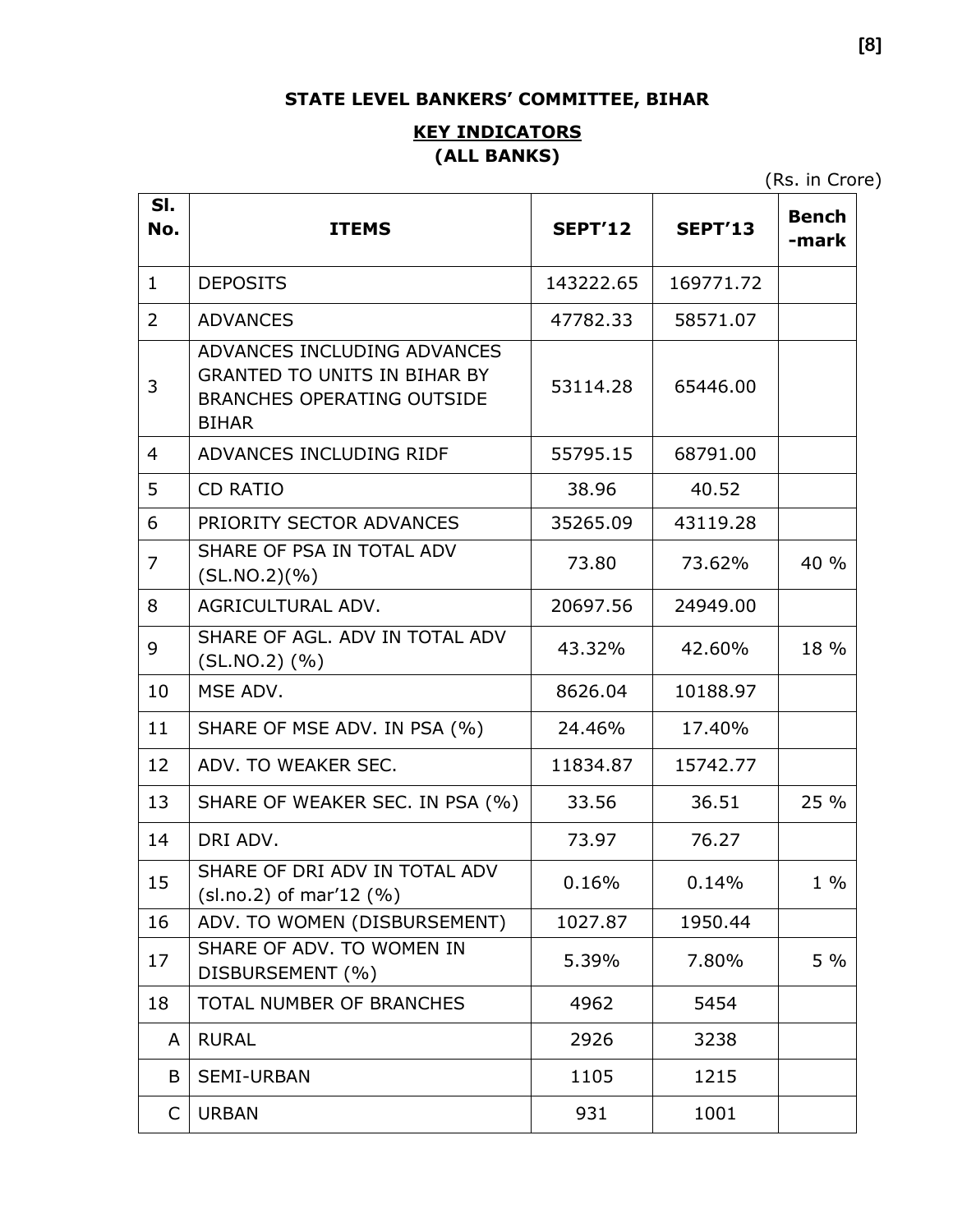# **REVIEW OF PERFORMANCE UNDER ACP 2013-14 UPTO HALF YEAR ENDING SEPTEMBER 2013**

The performance of all Banks under the Annual Credit Plan 2013-14 during the Half Year ended Sept 2013 is as follows:-

|              |        |                    | (Rs. in Crore) |
|--------------|--------|--------------------|----------------|
| <b>Banks</b> | Target | <b>Achievement</b> | % Ach.         |
| Comm. Banks  | 47938  | 19114              | 39.87          |
| Co-op. Banks | 802    | 190                | 23.70          |
| <b>RRBs</b>  | 13260  | 5713               | 43.09          |
| Total        | 62000  | 25018              | 40.35          |

Sector-wise break-up of targets and achievement:

(Rs. in Crore)

| <b>Sector</b> | Target | Achievement | % Ach. |
|---------------|--------|-------------|--------|
| Agriculture   | 30286  | 12026       | 39.71  |
| <b>SME</b>    | 4820   | 2806        | 58.21  |
| <b>OPS</b>    | 5724   | 2316        | 40.47  |
| <b>TPS</b>    | 40830  | 17149       | 42.00  |
| <b>NPS</b>    | 21170  | 7869        | 37.17  |
| Total         | 62000  | 25018       | 40.35  |

Bank-wise and district-wise position is furnished on **Page- 10A to 10C**

## **COMPARATIVE PERFORMANCE UNDER ACP As on Sept' 2013 vis-a-vis Sept' 2012**

(Rs. in Crore)

|              |        | 2013-14 |                      | 2012-13       | <b>YOY</b> |                             |                             |
|--------------|--------|---------|----------------------|---------------|------------|-----------------------------|-----------------------------|
| <b>Banks</b> | Target | Ach.    | $\frac{1}{2}$<br>Ach | <b>Target</b> | Ach.       | $\frac{0}{0}$<br><b>Ach</b> | increase<br>in disb.<br>(%) |
| Comm         | 47938  | 19114   | 39.87                | 38028         | 14825      | 38.98                       | 29%                         |
| $Co$ -op     | 802    | 190     | 23.70                | 2322          | 222        | 9.56                        | $-14%$                      |
| <b>RRBs</b>  | 13260  | 5713    | 43.09                | 11050         | 4018       | 36.36                       | 42%                         |
| Total        | 62000  | 25018   | 40.35                | 51400         | 19065      | 37.09                       | 31%                         |

**[9]**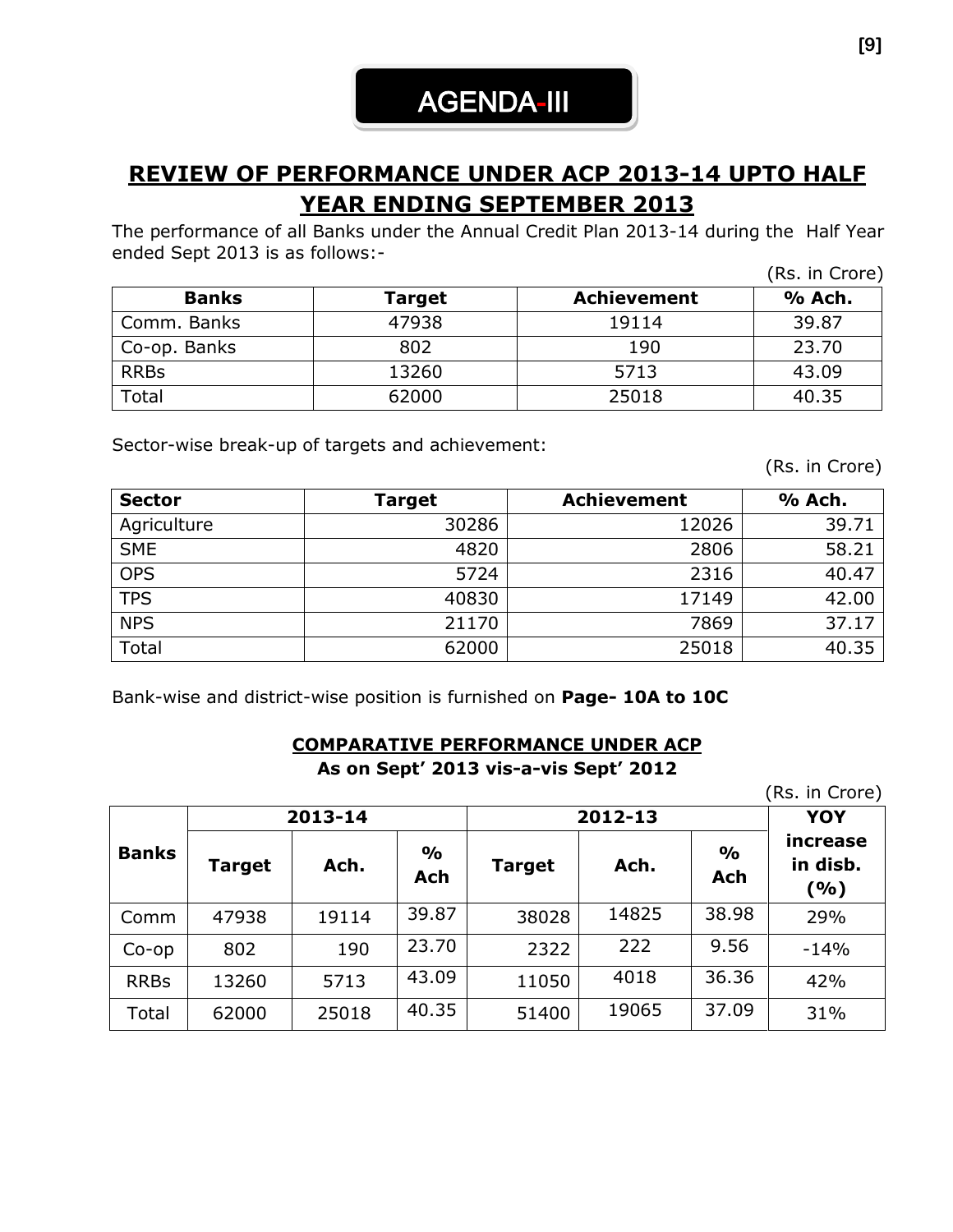|               |        | 2013-14 |                      |        | 2012-13 |       | YOY                         |
|---------------|--------|---------|----------------------|--------|---------|-------|-----------------------------|
| <b>Sector</b> | Target | Ach.    | $\frac{1}{2}$<br>Ach | Target | Ach.    | % Ach | increase<br>in disb.<br>(%) |
| Agl.          | 30286  | 12026   | 39.71                | 25400  | 8631    | 33.98 | 39%                         |
| <b>MSE</b>    | 4821   | 2806    | 58.21                | 3400   | 2055    | 60.45 | 37%                         |
| <b>OPS</b>    | 5723   | 2316    | 40.47                | 4600   | 1696    | 36.86 | 37%                         |
| <b>TPS</b>    | 40830  | 17149   | 42.00                | 33400  | 12382   | 37.07 | 38%                         |
| <b>NPS</b>    | 21170  | 7869    | 37.17                | 18000  | 6683    | 37.83 | 18%                         |
| <b>Total</b>  | 62000  | 25018   | 40.35                | 51400  | 19065   | 37.09 | 31%                         |

#### **SECTOR-WISE PERFORMANCE:**

Comparative performance shows that the overall achievement during the period under review is 40.35%, as against 37.09% recorded during the corresponding period last year. Further, in absolute terms, Banks have disbursed substantially higher quantum of loans (25018 Cr. i.e 131% of last year) during the period under review, as compared to the amount disbursed in the corresponding period last year. It will be seen that the Commercial Banks & RRBs have recorded impressive growth in their loan disbursements vis-a-vis their performance over the same period last year while there has been decline in the loan disbursement of Co-operative Banks. In case of sector-wise growth, it will be observed that there has been uniform growth under all segments of Priority Sector.

## **LEAD BANK SCHEME: STRENGTHENING OF MONITORING INFORMATION SYSTEM (MIS)**

In terms of RBI's instructions in this regard the LBS MIS- I, II & III of the state has been prepared and is placed at page No. 10D to 10G of the Agenda Book for information of the House.

LBS-IV and V which relates to financial inclusion is also placed at page no.10H to 10O of the Agenda Book.

(Rs. in Crore)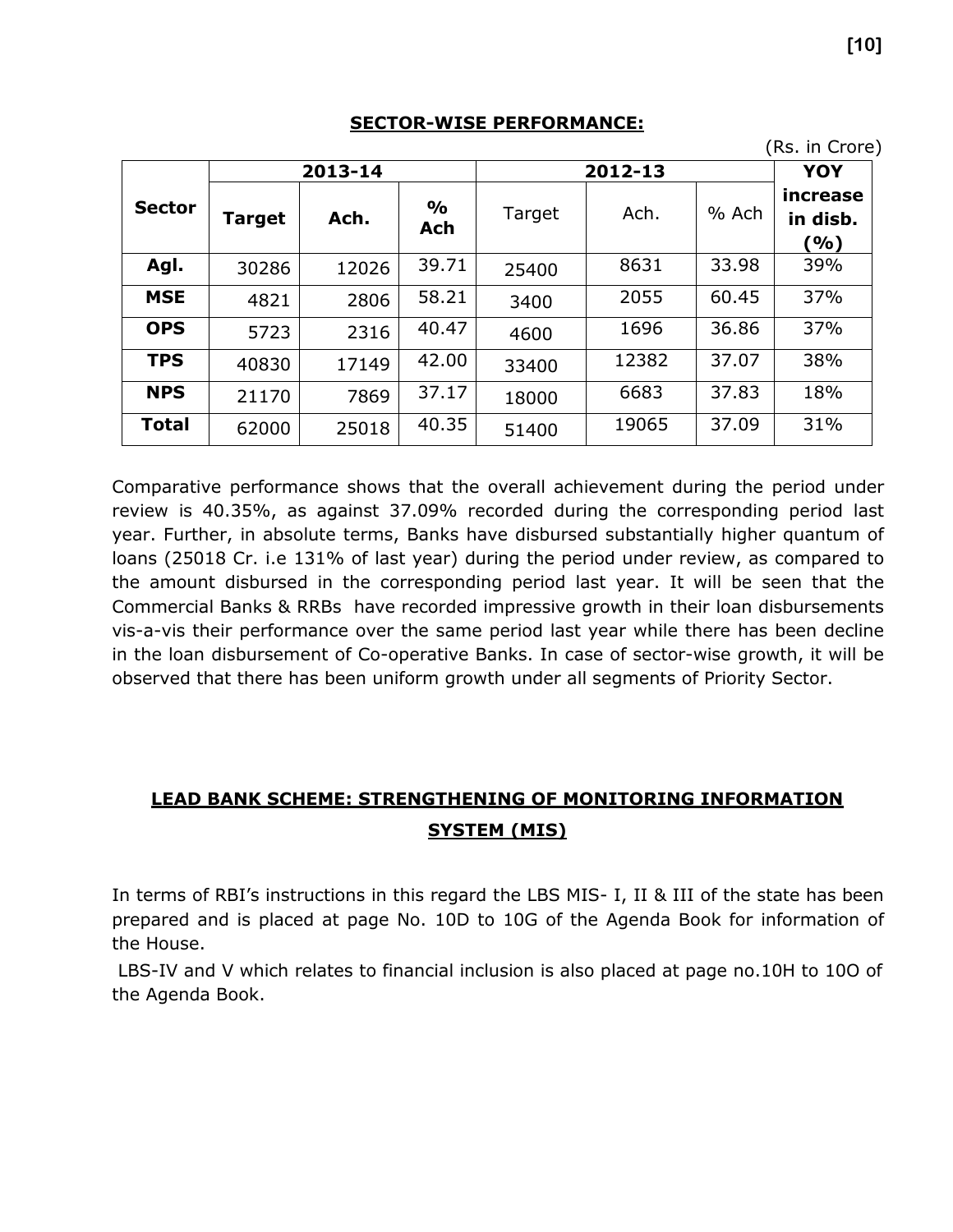

## **BRANCH OPENING 2013-14**

During the 44<sup>th</sup> SLBC meeting, held on  $11<sup>th</sup>$  May 2013 at Rajgir, the Hon'ble Finance Minister had desired that Banks operating in Bihar should open 750 new branches during the Financial Year 2013-14.

Against the annual target of opening of 750 branches, during the half-year under review all Banks have opened 182 branches during the half year ending Sept'2013 of FY 2013- 14.

The Bank-wise target and achievement during the first half-year, is placed at page No. 11E for information of the House.

All Banks are requested to give preference to uncovered Gram Panchayats while opening bank branches in rural areas. Block-wise names of Gram Panchayats not having a bank branch has already been advised to all banks. All Banks are requested to give the desired thrust to branch opening aspect and achieve their target for the year.

The Bank & District-wise information on Branch Network, ATM Network, ATM Card issued to accounts and Point of Sale Terminals is placed at Page No. 8A & 8B for information.

The minutes of the  $19<sup>th</sup>$  Sub-Committee meeting of SLBC on Branch Opening and IT Enabled Financial Inclusion held on 18.09.2013 is placed at page no. 11A to 11D for information of the House.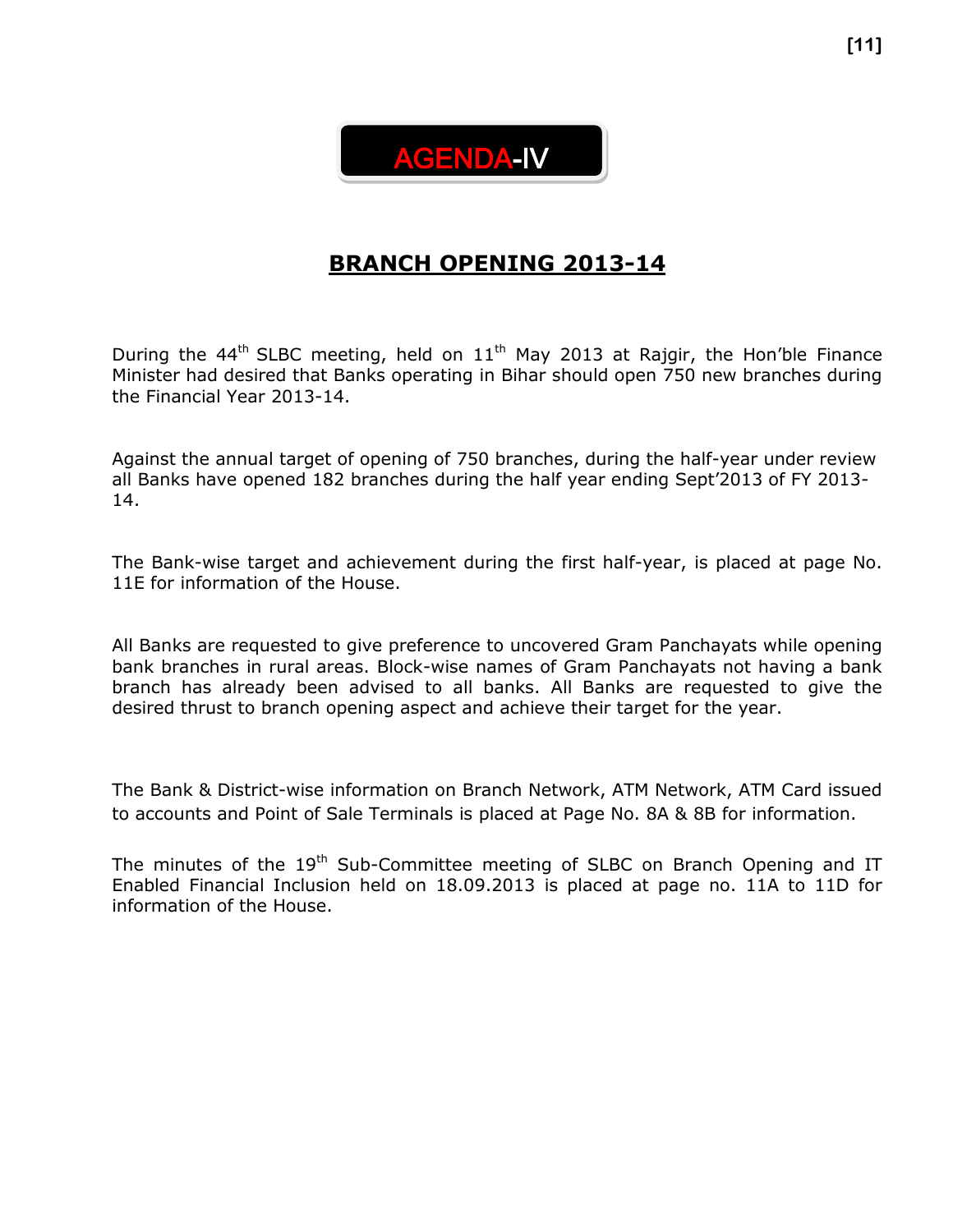

## **EDUCATION LOAN**

Providing education loan to all the meritorious and needy students to enable them meet the expenses of higher studies not only in the State but also outside the State in India and abroad is one of the priorities of the Banks in the state.

A copy of the Bank-wise target and achievement there against is placed at page No.12A of the Agenda Book.

During the first half year of the current FY, Education Loan amounting to Rs 512.43 Crore was sanctioned to 18197 students and loan amounting to Rs. 335.25 Crore were disbursed among 18309 students under Education Loan.

The achievement of all Banks taken together is 23% of the targets allocated. Controlling Head of all Banks are requested to provide further impetus to financing under Education Loan so that the target set under the Scheme is achieved.

The Government of India has given targets for achieving 120257 no. of accounts and Rs. 2840.52 Cr outstanding advances under Education Loan as on 31.03.2014. The growth targets of 25939 in No. and Rs.464.18 Cr in amount has thus been given by GOI for achievement by Banks during the FY. Against this target the Banks have achieved 16500(64%) in no. and Rs.404 Cr(87%) in amount till Sept'2013. The Bank-wise data of outstanding Education Loan advances is placed at page no. 12B of the Agenda book for information of the House.

For giving further boost to the Education Loan in the state, four Education Loan camps were organised at all the district headquarters in the state by the State Government, in which the aspiring students submitted their application for obtaining Education Loan and the same was forwarded to the Banks for disposal. The District-wise data with respect to application received in the camps and the status of the disposal is placed at page no 12C of the Agenda book for information of the House.

## **HOUSING LOAN**

Loan amounting to Rs.881.33 Crore was sanctioned to 10214 beneficiaries by Banks during the first half year of F.Y. 2013-14. Out of these, Housing Loan amounting to Rs. 733.24 Cr has been disbursed among 11311 beneficiaries. The Bank-wise performance during the review period is placed at Page No. 12D**.**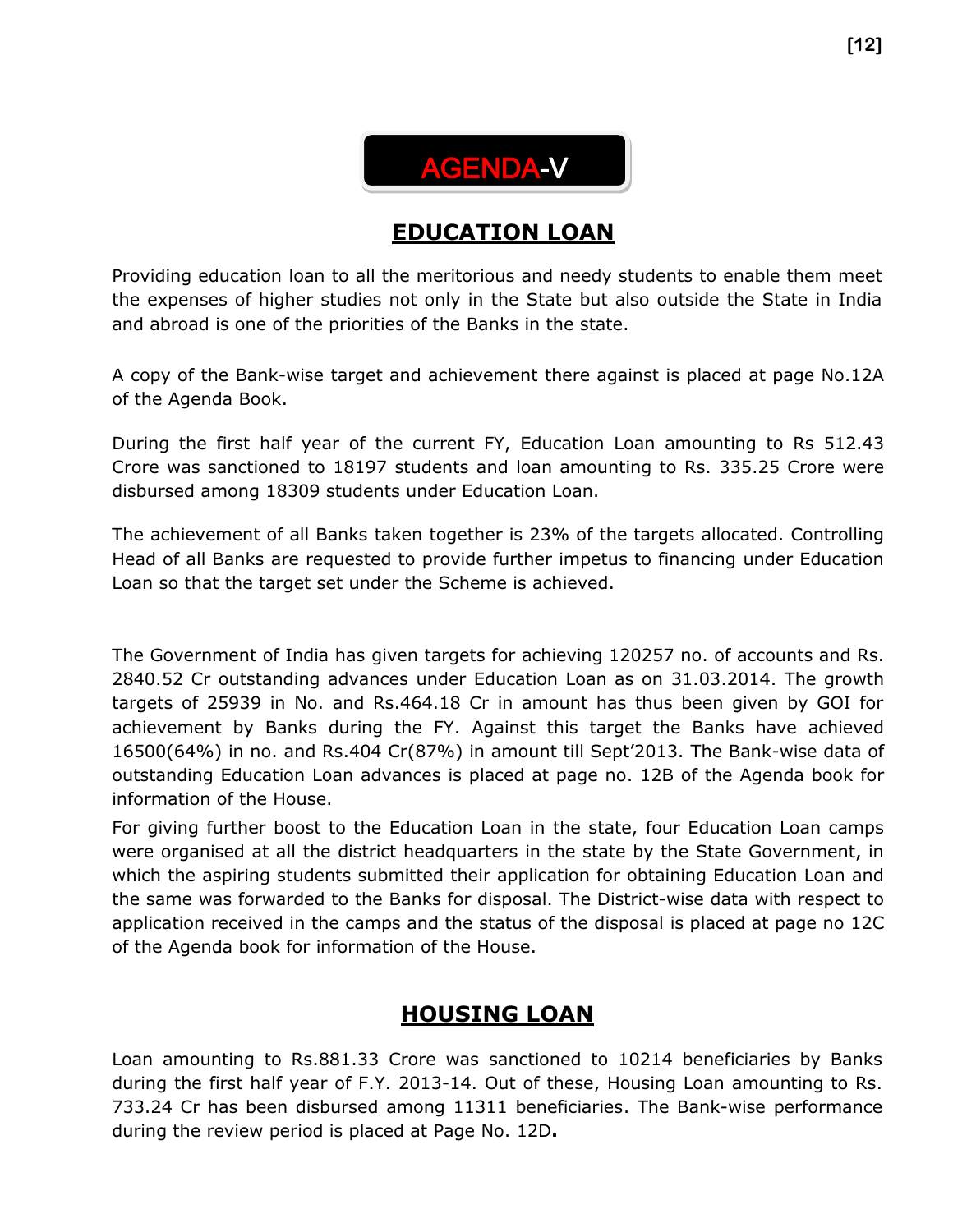

## **PM'S NEW 15-POINT PROGRAMME FOR WELFARE OF MINORITY COMMUNITY**

In accordance with the guidelines issued by the Government of India in this regard, Banks have to ensure that within the overall target for Priority Sector lending (PSA), 15% of PSA is provided to Minority Communities.

With this objective in view, 121 minority concentrated districts in the country have been identified exclusively for monitoring the credit flow to minority communities. In Bihar, the following seven districts are identified for the purpose :-(i) Kishanganj (ii) Araria (iii) Purnea (iv) Katihar (v) Sitamarhi (vi) Darbhanga, and (vii) West Champaran .

In these identified districts, total priority sector loans outstanding as on 30.09.2013 was Rs.7305.01 Crore (No. of borrowers: 930870) out of which loans amounting to Rs.3352.47Crore (45.89% of PSA) were provided to 381515 (40.98% of PSA) borrowers belonging to minority communities. The amount provided to Minority communities by Banks in the above mentioned districts ranges from 29 to 76%. Thus, all the districts have achieved the target of providing more than 15% of their priority sector loans to the persons belonging to minority communities.

District-wise performance regarding loans extended to minority communities in the identified districts is furnished below**.**

|                | LENDING TO MINORITY COMMUNITIES  |                                          |           |        |           |       |                                                 |  |                                          |  |
|----------------|----------------------------------|------------------------------------------|-----------|--------|-----------|-------|-------------------------------------------------|--|------------------------------------------|--|
|                | AS ON 30 <sup>th</sup> SEPT 2013 |                                          |           |        |           |       |                                                 |  |                                          |  |
| SL.            | <b>Minority Concentrated</b>     | <b>Priority Sector</b><br><b>Advance</b> |           |        |           |       | Out of (A) Total<br><b>Advances to Minority</b> |  | %age Share of<br><b>Minority Advance</b> |  |
| NO.            | <b>Districts in Bihar</b>        |                                          | (A)       |        | (B)       |       | $B$ to A $)$                                    |  |                                          |  |
|                |                                  | No.                                      | Amt.      | No.    | Amt.      | No.   | Amt.                                            |  |                                          |  |
|                |                                  |                                          | (in Lacs) |        | (in Lacs) |       |                                                 |  |                                          |  |
| 1              | <b>ARARIA</b>                    | 61655                                    | 82756     | 45008  | 49654     | 73    | 60                                              |  |                                          |  |
| $\overline{2}$ | <b>PURNEA</b>                    | 105363                                   | 146855    | 45306  | 61679     | 43    | 42                                              |  |                                          |  |
| 3              | <b>KATIHAR</b>                   | 179750                                   | 109001    | 50153  | 45180     | 28    | 42                                              |  |                                          |  |
| 4              | KISHANGANJ                       | 66012                                    | 60559     | 48189  | 46025     | 73    | 76                                              |  |                                          |  |
| 5              | DARBHANGA                        | 235661                                   | 101387    | 87342  | 49769     | 37    | 49                                              |  |                                          |  |
| 6              | <b>SITAMARHI</b>                 | 63249                                    | 86736     | 15812  | 25153     | 25    | 29                                              |  |                                          |  |
| 7              | <b>WEST CHAMPARAN</b>            | 219180                                   | 143207    | 89705  | 57787     | 41    | 40                                              |  |                                          |  |
|                | TOTAL                            | 930870                                   | 730501    | 381515 | 335247    | 40.98 | 45.89                                           |  |                                          |  |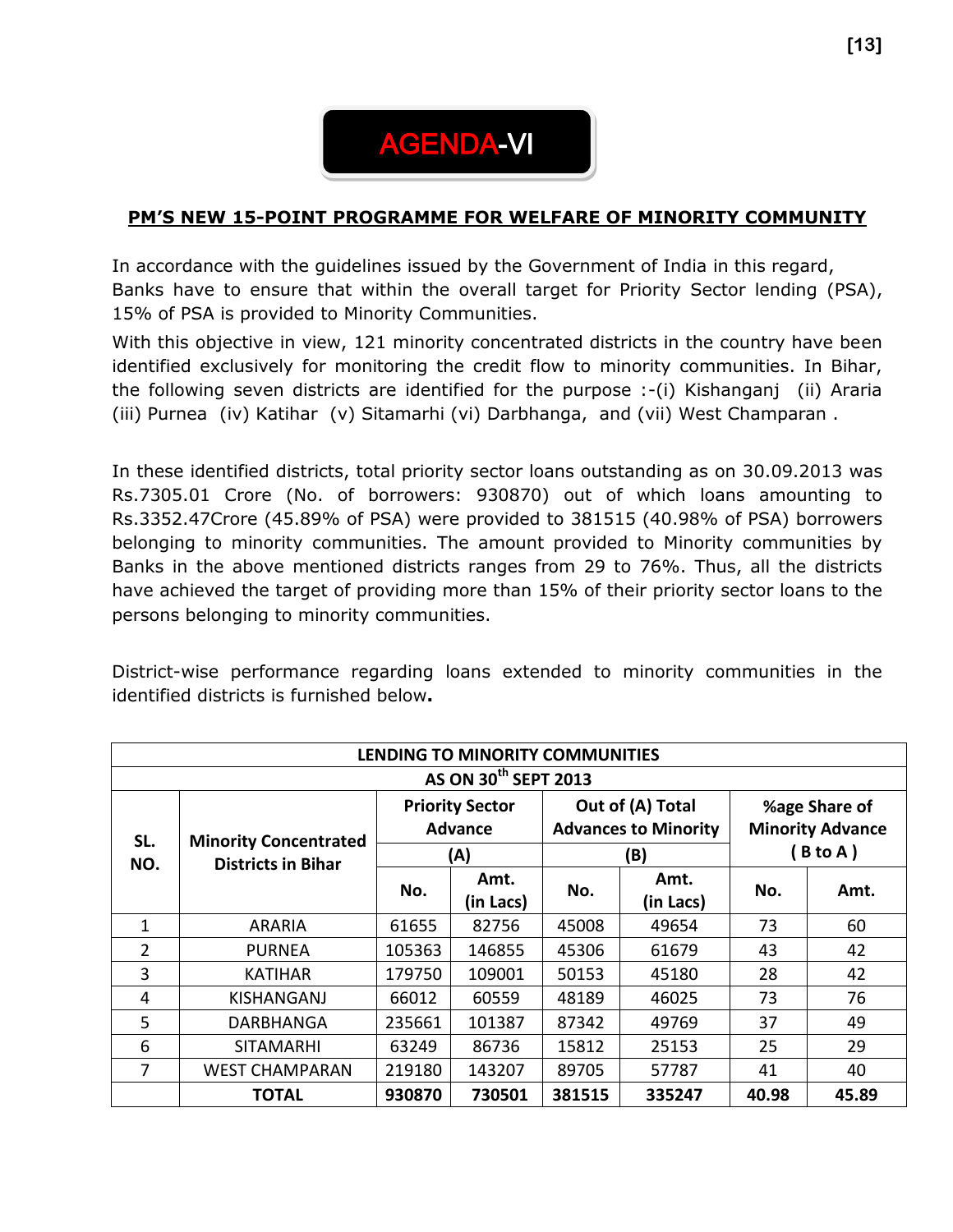## **FINANCIAL INCLUSION & DIRECT BENEFIT TRANSFER**

The Government of India has been issuing Guidelines on Financial Inclusion from time to time. The various issues covered under the GOI guidelines are as under:

## **1. PERIODICAL UPDATION OF SERVICE AREA PLAN ON DISTRICT WEBSITE:**

Govt. of India had asked to prepare Dist. Service Area Plan (DSAP) and upload the same on District website. All the LDMs have since complied it. As per GOI instructions DSAP has to be periodically updated to account for appointment of new BCAs, change of BCAs, change of identified Bank Officials for visit etc.

2.Department of Financial Services (DFS), Ministry of Finance, GoI has placed the Geographical Information System (GIS) module in public domain. The module has the facility of viewing Population range and Distance based Proximity graph with respect to availability of Bank Branches, BCA, ATMs, Currency Chest and Clearing Houses in a particular region and facilities for identification of unequal distribution of banking amenities in a particular region. It has been observed that there are wide variations in Data entered in GIS modules by LDMs with respect to Branches, BCA engaged, ATM installed, Currency Chests and Clearing Houses opened with the data available on RBI website or being reported by Banks.

All Lead District Managers are again requested to verify the details in GIS data entry module and take corrective action wherever necessary. The data in GIS module should be updated periodciaclly at least on a monthly basis as advised earlier.

Banks having Lead Bank responsibility are requested to monitor GIS data updation in their lead districts and send monthly compliance to SLBC for reporting to DFS.

## **2. EXTENSION OF BANKING SERVICES TO VILLAGES HAVING POPULATION OF 1600 to 2000 BY MARCH 2013:**

3052 unbanked villages with population of 1600 to 2000 have been identified and advised to concerned LDMs and Banks, which had to be covered by providing banking facility by March, 2013.

Banks have, till September 30<sup>th</sup> 2013, covered 2242 of these unbanked villages by providing banking facility thereat. Banks which are yet to cover the allotted villages are requested to cover the remaining villages by providing banking facility at an early date. Bank-wise allotment & progress report as on 30.09.2013 is placed at Page No. 18B for information of the House.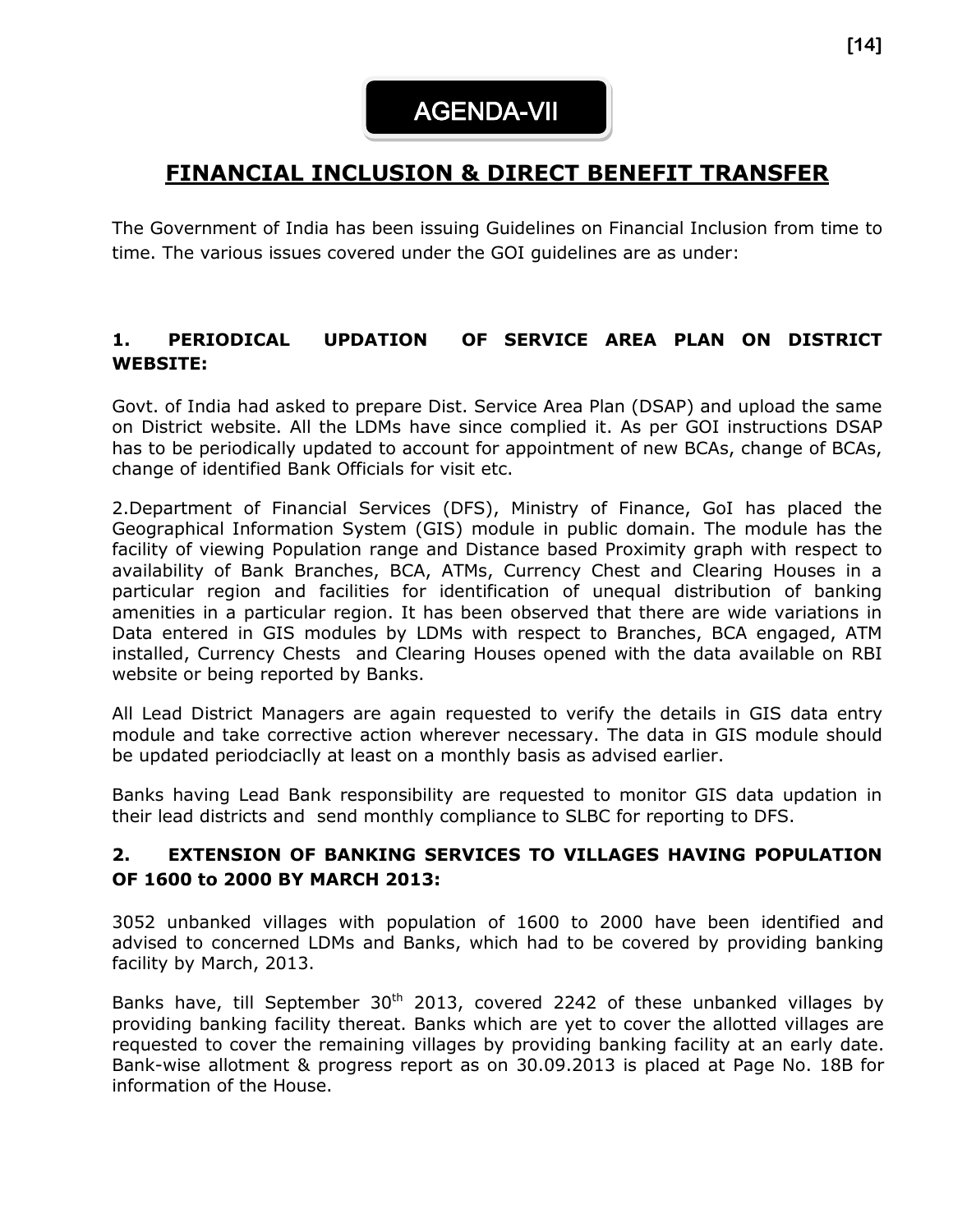## **3. EXTENSION OF BANKING SERVICES TO ALL THE REMAINING UNBANKED VILLAGES IRRESPECTIVE OF POPULATION CRITERIA BY MARCH, 2016:**

Reserve Bank of India has instructed for providing banking facilities in all the remaining unbanked villages irrespective of population criteria i.e. all villages with population below 2000 by March, 2016. All Banks have submitted their Roadmap for providing banking services in villages with population below 2000. Till September'2013 in 3217 villages out of identified 27343 such villages, the banking facilities have been provided.

## **4. OPENING OF A BRICK AND MORTAR BRANCH/USB IN VILLAGES HAVING POPULATION OF 5000 & ABOVE:**

Controlling Head of all Banks operating in the State have been requested to put in concerted efforts for setting up Brick and Mortar branches/ USBs in all the identified villages with population above 5000/10000 at an early date. As on  $30<sup>th</sup>$  September, 2013 1630 such villages out of allotted 1695 villages have been covered. 142 villages have been covered by Brick & Mortar Branches and 1488 villages have been covered by USBs. However, the USB data is based on weekly visit by the Bank Officials, as against the instructions of GoI for visit on all working days with laptop having VPN connectivity.

Bank-wise details of villages covered vis-a-vis villages allocated to them are furnished on Page No.18A.

## **5. ESTABLISHMENT OF ULTRA SMALL BRANCHES IN LWE AFFECTED DISTRICTS UNDER THE GUIDELINES FOR INTEGRATED ACTION PLAN (IAP) FOR SELECTED TRIBAL & BACKWARD DISTRICTS UNDER THE STATE COMPONENT OF BACKWARD REGIONS GRANT FUND (BRGF):**

Under Financial Inclusion various measures have been initiated by the Government of India regarding establishment of Ultra Small Branches (USBs) in all FI villages (above 2000 population) including Left Wing Extremism (LWE) affected areas. Ministry of Home Affairs has identified 15 districts in Bihar as Left Wing Extremism (LWE) affected. The Planning Commission has also formulated guidelines for Integrated Action Plan (IAP) in some selected tribal and backward districts under the State component of Backward Regions Grant Fund (BRGF). 9 LWE districts (Arwal, Aurangabad, Gaya, Jamui, Jehanabad, Kaimur, Munger, Nawada & Rohtas) in Bihar also figure in the Planning Commission list for IAP. As per IAP guidelines, a committee headed by District Collector/District Magistrate and consisting of the Superintendent of Police of the District and District Forest Officer is responsible for implementation of the Scheme in the district.

Funding of Capital Cost for establishing the USBs, amounting to Rs. 1.40 lacs per USB has been included by the Planning Commission as permissible project under IAP. LDMs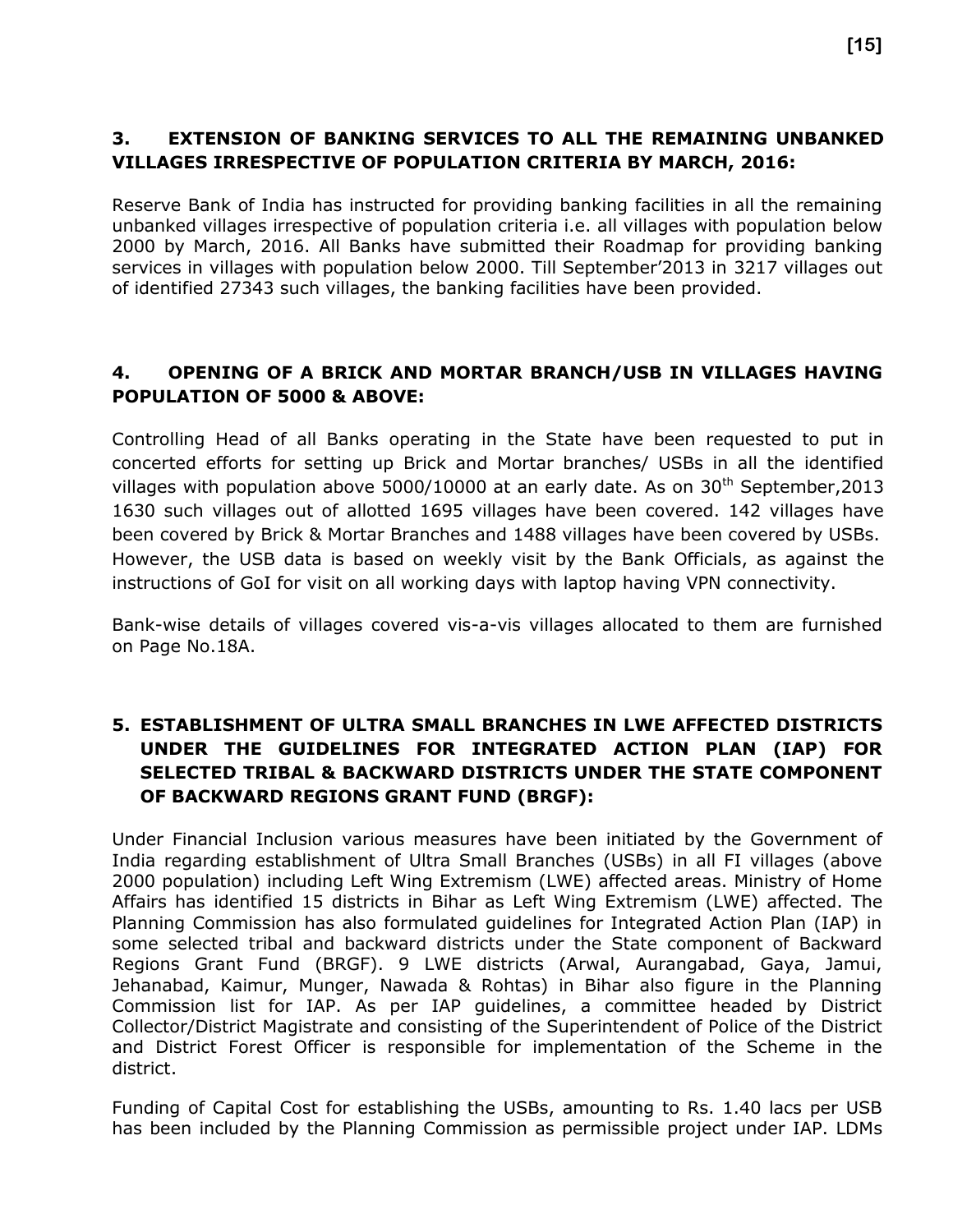of concerned 9 districts have been requested to approach the District Magistrate for funding of capital cost for the establishment of USBs in the identified villages having population over 2000. Controlling Head of all Banks in Bihar have been requested to instruct their operating functionaries to coordinate with respective LDMs for funding of USBs in the identified villages having population above 2000 in their respective districts under the guidelines for IAP.

We have also requested the Principal Secretary, Department of Finance, Government of Bihar to advise the District Magistrates of the relevant 9 districts to arrange for funding of capital cost for establishment of USBs in the identified villages having population over 2000.

#### **STATUS OF ESTABLSIHMENT OF ULTRA SMALL BRANCHES IN LWE AFFECTED DISTRICTS OTHER THAN THOSE COVERED UNDER THE INTEGRATED ACTION PLAN:**

Further DFS, GoI has asked for status of establishment of USBs in the remaining 6 LWE affected districts, wherein claim is not to be made under IAP. Banks are requested to speedup establishment of USBs in terms of DFS, GoI guidelines.

Further, Department of Financial Services, Govt. of India has expressed its displeasure over gap in opening of USBs in all 15 LWE affected districts of the State. All Banks are requested to speed up establishment of USBs in the 15 LWE affected districts and lodge claims for obtaining reimbursement in the 9 LWE affected districts coming under IAP*.* The data submitted by Banks, placed at Page No. 18C show that as against 3306 villages with population over 2000 in all 15LWE districts only 1625 USBs have been so far established by the Banks. The DFS, GoI has sought timeline for completion of the task in the remaining villages i.e coverage of all the 3306 villages by opening USBs thereat in the 15 LWE affected districts. Based upon communications received from Banks, the GoI has been advised that by 31st Dec'2013, all the allotted villages in LWE affected districts will be covered.

## **6. DIRECT BENEFIT TRANSFER**

Government of India has decided to provide Direct Cash Transfer facility to the beneficiaries of certain selective schemes in all the districts of the State in a phased manner. In the  $1<sup>st</sup>$  phase only 3 districts of the state, viz. Arwal, Sheohar & Shekhpura have been identified.

SLBC and Banks have been advised to undertake mapping of Gram Panchayats based on the concept of Sub-Service Area (SSA).

Each SSA should comprise of 1000-1500 households, i.e. 4000-6000 population. Each SSA is to be covered by a Banking outlet.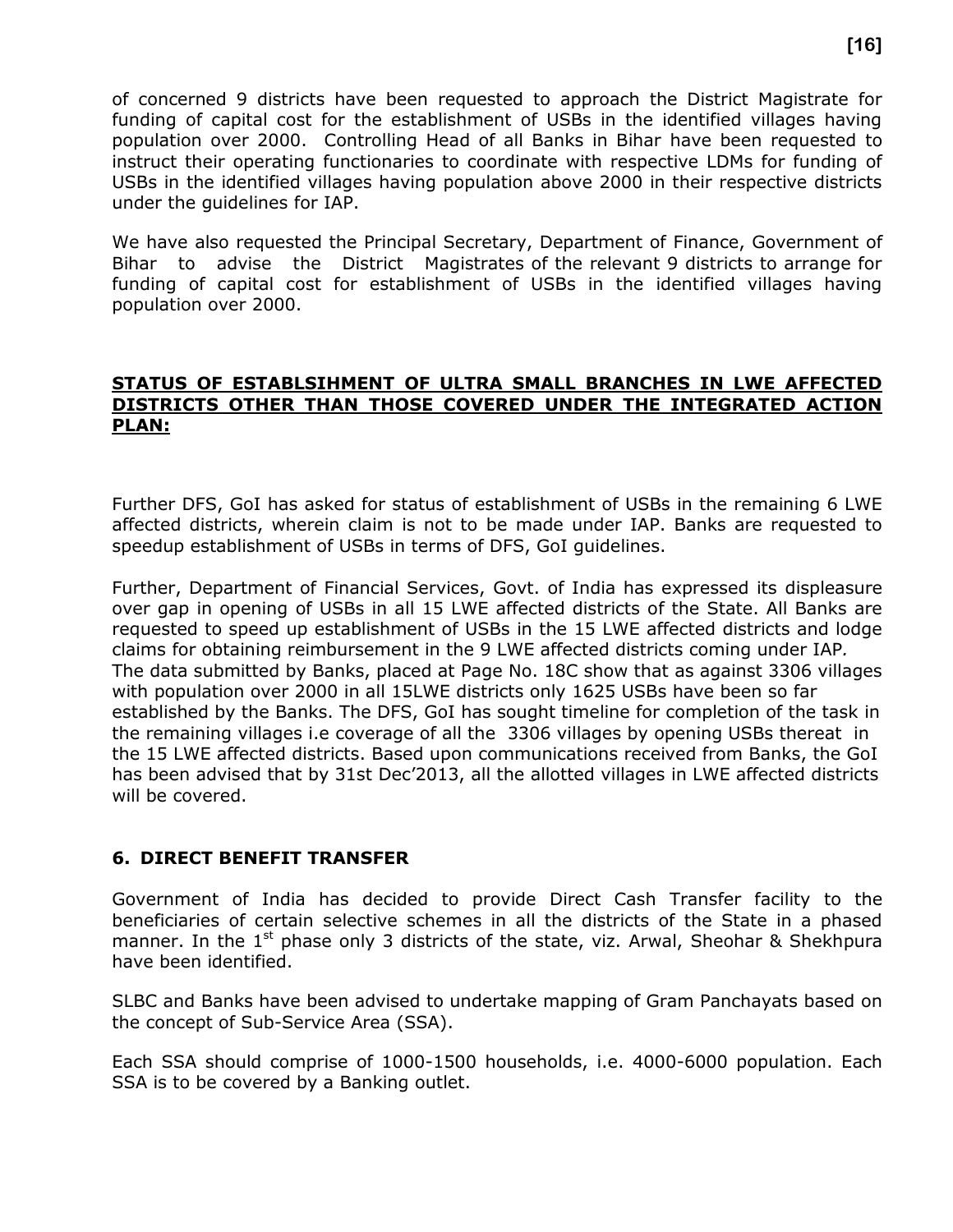The present status of coverage of SSA in the three districts (Arwal, Sheohar & Sheikhpura) is furnished hereunder:

Coverage of Sub-Service Areas:

| Sr<br>No.      | <b>Name</b><br>of the<br><b>Distric</b><br>t | <b>Numbe</b><br>r of<br>Gram<br><b>Panch</b><br>ayat<br>(GPs) | <b>Num</b><br>ber<br>οf<br>Sub<br><b>Serv</b><br>ice<br>Area<br>s<br>(SSA<br>s) | <b>Existing</b><br><b>Bank</b><br><b>Branch</b> |            | <b>Existing</b><br><b>Functional</b><br><b>BCAs</b> |            | <b>Existing and Proposed Banking Coverage</b><br>Through (No. of SSAs and Panchayats)<br><b>Existing</b><br><b>Functional</b><br><b>CSCs</b> |              | <b>Proposed</b><br><b>BCAs/CSCs</b> |            |
|----------------|----------------------------------------------|---------------------------------------------------------------|---------------------------------------------------------------------------------|-------------------------------------------------|------------|-----------------------------------------------------|------------|----------------------------------------------------------------------------------------------------------------------------------------------|--------------|-------------------------------------|------------|
|                |                                              |                                                               |                                                                                 | 5                                               |            | 6                                                   |            | 7                                                                                                                                            |              | 8                                   |            |
|                |                                              |                                                               |                                                                                 | <b>SSAs</b>                                     | <b>GPs</b> | <b>SSAs</b>                                         | <b>GPs</b> | <b>SSAs</b>                                                                                                                                  | <b>GPs</b>   | <b>SSAs</b>                         | <b>GPs</b> |
|                | $\overline{2}$                               | $\mathbf{3}$                                                  | $\overline{\mathbf{4}}$                                                         |                                                 |            |                                                     |            |                                                                                                                                              |              |                                     |            |
|                |                                              |                                                               |                                                                                 | 5a                                              | <b>5b</b>  | 6a                                                  | 6b         | 7a                                                                                                                                           | 7b           | 8a                                  | 8b         |
| 1              | Arwal                                        | 69                                                            | 106                                                                             | 25                                              | 25         | 81                                                  | 44         | $\overline{0}$                                                                                                                               | $\theta$     | $00\,$                              | 00         |
| $\overline{2}$ | Sheohar                                      | 53                                                            | 98                                                                              | 14                                              | 14         | 78                                                  | 39         | $\Omega$                                                                                                                                     | $\theta$     | 06                                  | $\theta$   |
| 3              | Sheikhpura                                   | 54                                                            | 80                                                                              | 13                                              | 13         | 52                                                  | 33         | $\Omega$                                                                                                                                     | $\theta$     | 15                                  | 08         |
|                | <b>TOTAL</b>                                 | 176                                                           | 284                                                                             | 52                                              | 52         | 211                                                 | 116        | $\mathbf{0}$                                                                                                                                 | $\mathbf{0}$ | 21                                  | 08         |

263 out of the total 284 SSAs in these 3 districts are covered as under:- By branch- 52 By BCAs- 211

The remaining 21 unbanked sub service areas have been allotted among banks for coverage as under-

| Banks/ Districts | Arwal | Sheohar | Sheikhpura | Total |
|------------------|-------|---------|------------|-------|
| <b>PNB</b>       | 00    | 00      | 01         | 01    |
| <b>BOI</b>       |       | 05      | 01         | 06    |
| Canara Bank      | 00    | 01      | 06         | 07    |
| <b>BOB</b>       |       |         | 01         | 01    |
| Indian Bank      |       | 00      | 02         | 02    |
| <b>UCO</b>       |       |         | 02         | 02    |
| Syndicate Bank   |       |         | 02         | 02    |
| <b>UBGB</b>      |       | 00      |            | 00    |
| <b>TOTAL</b>     | 00    | 06      | 15         | 21    |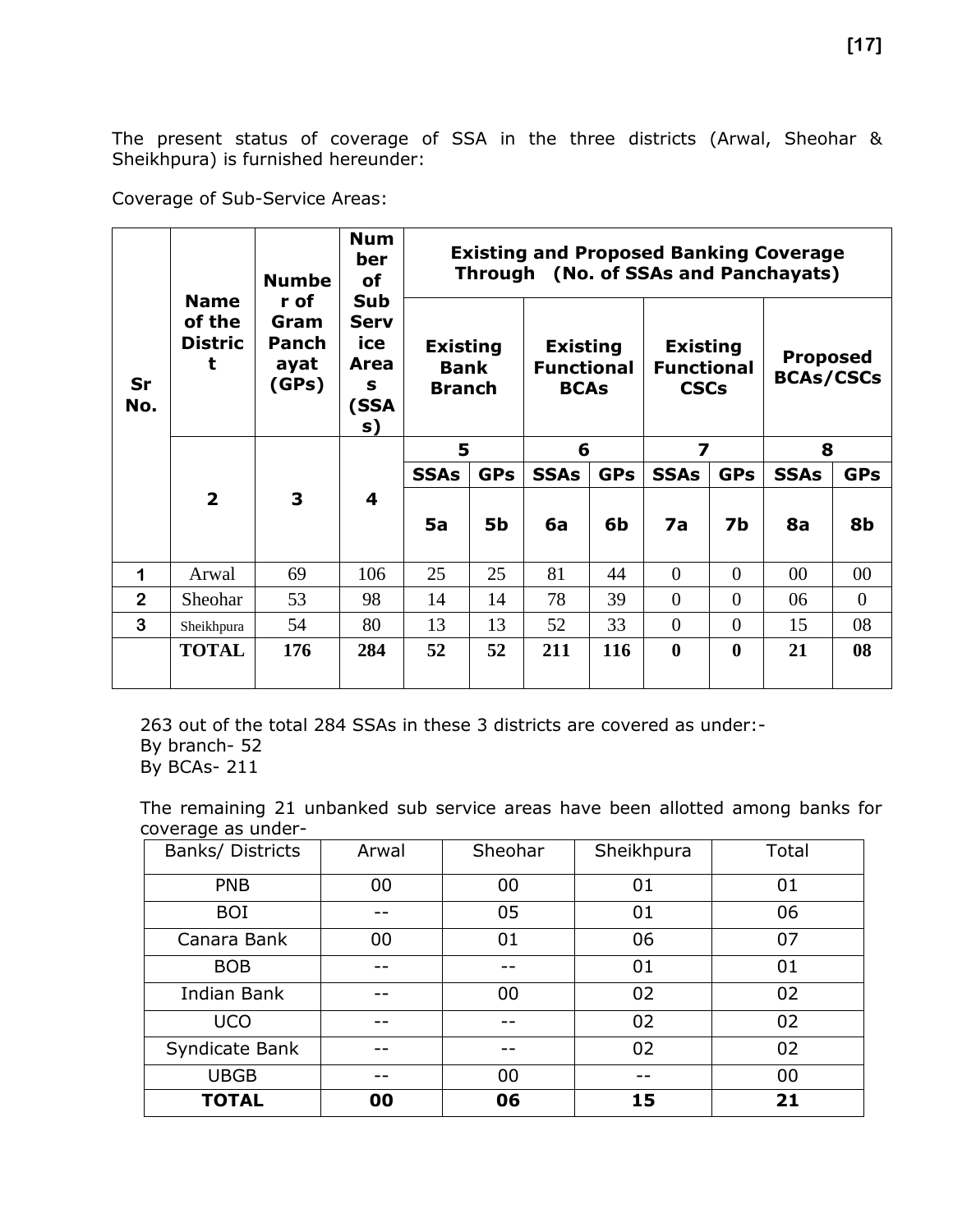All identified Sub-Service areas were to be covered by Banks on or before  $31^{st}$ Aug'2013. The concerned Banks should ensure to cover these uncovered SSAs at the earliest, as scheduled time has already elapsed.

## i. **Scheme-wise Beneficiary details:**

Out of 25027 beneficiaries of the identified schemes in the three districts, accounts of only 22134 beneficiaries have been opened by the Banks. The remaining 2893 beneficiaries list is referred to the district administration for removal of some anomalies pointed out by the LDMs. The accounts will be opened by the concerned Banks on receipt of amended list. The Aadhar/ NPR number seeding has not been done in the accounts as the district administration has not provided the verified Aadhar/ NPR number of these beneficiaries. The status with regard to scheme-wise account opening and seeding of Aadhar number in the accounts is placed at page No. 18D & 18E of the Agenda Book for information of the House. It is requested that district administration may be advised to provide all required support to the Banks in connection with correction/ modification in beneficiary's list and providing Aadhar/ NPR number to enable Banks seed the Aadhar No. in the accounts.

All LDMs are advised to obtain the list of beneficiaries from the line deptt./District Administration and after incorporating the account no of each beneficiary the list should be provided to the concerned line deptt./district administration. This list of beneficiaries along with their account no. should be authenticated by the line deptt/district administration and it should be kept by the LDM and a copy provided to the concerned Banks for their record.

## **ii. Branches, ATM & Debit Cards:**

Apart from providing banking infrastructure in the unbanked sub service areas, Government of India had advised for installation of ATM at all branches in these three districts by  $30<sup>th</sup>$  June'2013 and issuance of debit card to all eligible beneficiaries by  $31<sup>st</sup>$ May'2013.

As per information received from the LDMs of the three districts, there are 59 branches in these three districts without having on-site ATMs. As on 30.09.2013 7693 beneficiaries out of the total 25027 beneficiaries of DBT have been issued with ATM Cards. Banks need to issue Debit Card to all eligible beneficiaries.

The details with regard to No. of branches not having ATMs and the number of beneficiaries not issued Debit cards is placed at page No. 18D of the Agenda Book for information of the House.

As the time line of both the tasks is already over all Banks are once again requested to establish ATMs at all branches and issue Debit cards to all eligible beneficiaries at an early date.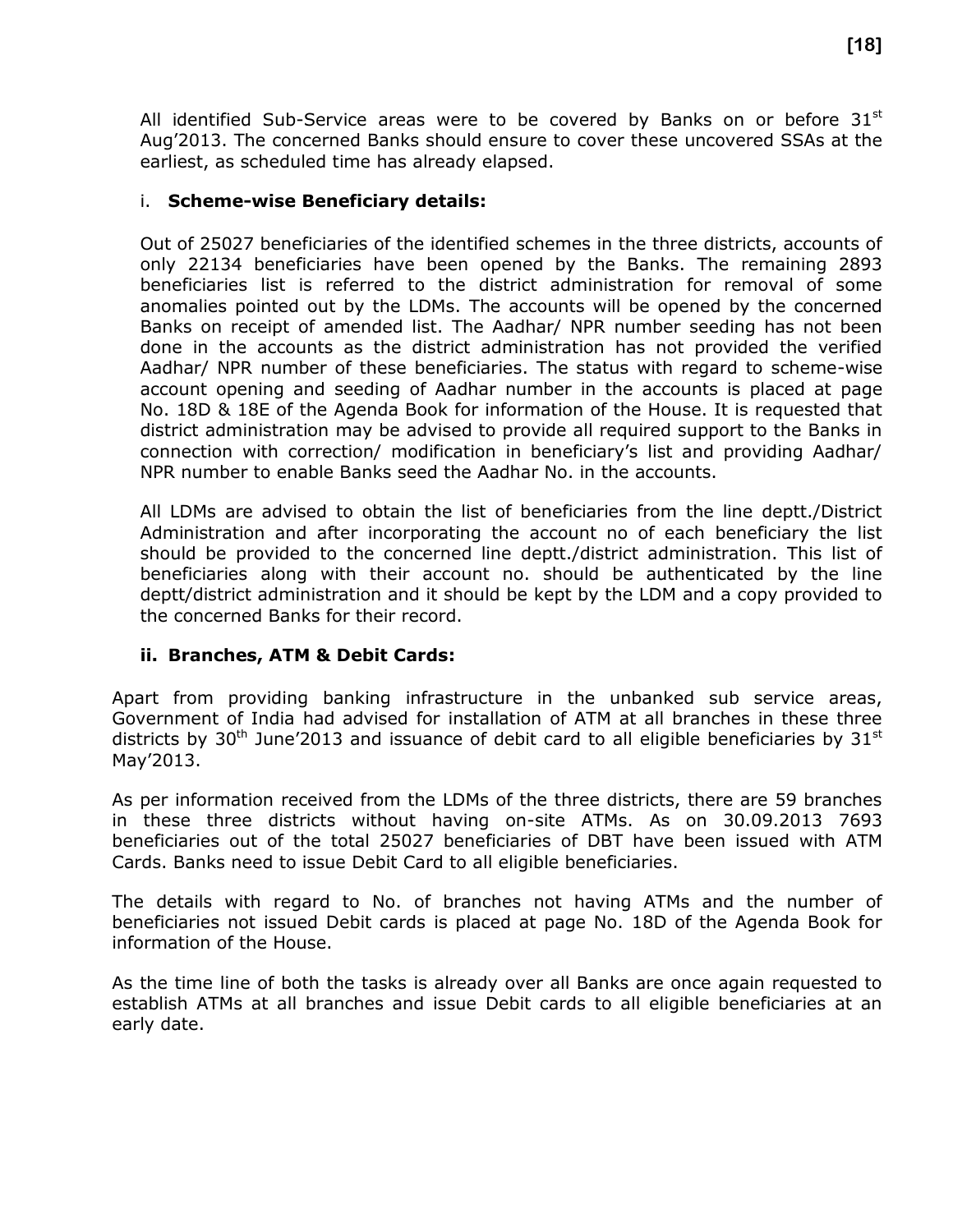

## **GOVT. SPONSORED SCHEMES/ PROGRAMMES**

## **(A) PRIME MINISTER'S EMPLOYMENT GENERATION PROGRAMME (PMEGP**)

Against the physical target of 5590 projects, Banks have sanctioned 558 projects amounting to Rs. 26.68 Cr during the half year ending Sept'2013. The information on loan sanctioned & disbursed by Banks is provided at Page No. 19A of the Agenda Book for information of the House. The main reason attributable to the slow progress made in financing under PMEGP is low generation of applications due to recently introduced etracking. However, adequate applications have now reached the Branches and all Banks are requested to give desired thrust towards financing under PMEGP and make efforts towards achievement of their annual target.

## **(B) NATIONAL URBAN LIVELIHOOD MISSION (NULM)-SELF EMPLOYMENT PROGRAMME- TARGET**

The State Govt has advised, vide their e-mail dated 13.11.2013, loan target for Self Employment Programme for 2013-14 under National Urban Livelihood Mission (NULM), in place of Swarna Jayanti Shahari Rojgar Yojana (SJSRY), which has since been closed and the same is placed at page no. 19B for information. The district-wise target for Urban Local Bodies (ULBs) have been allotted and LDMs are requested to distribute the target among the Banks on the basis of their presence in the ULBs and advise the same to SLBC so that Bank-wise target could be arrived at.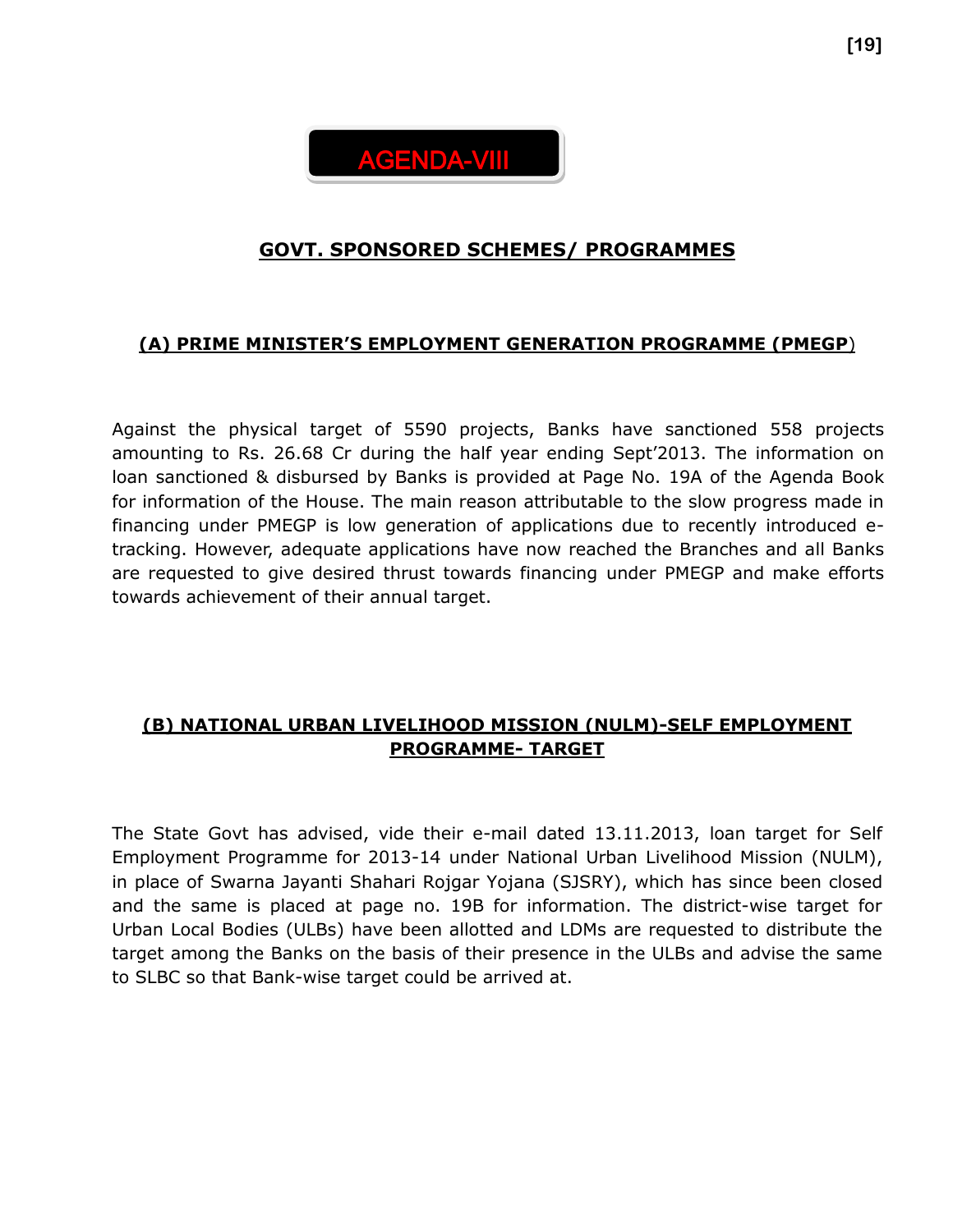

## **FINANCE TO SELF HELP GROUPS (SHGs)**

SHGs play a very crucial and effective role in providing timely and adequate credit and other financial services to the vulnerable and weaker sections of the society at an affordable cost for the overall economic development of the society and Banks play a facilitating role through credit linkages to them. Banks have credit-linked 13886 SHGs during the half year ending Sept'2013, with total Bank-finance of Rs. 85.74 Crore. Bank-wise SHG credit-linkage during the first half year of 2013-14 as provided by JEEVIKA & WDC is furnished on Page 21A to 21B and district-wise performance as provided by WDC is furnished on page no. 21C. Year-wise performance under SHG Financing is given hereunder:

| Year                            | <b>Number of SHGs Credit</b><br><b>Linked</b> | <b>Amt. of Finance</b> |
|---------------------------------|-----------------------------------------------|------------------------|
| <b>DURING 2008-09</b>           | 25696                                         | 211.44                 |
| <b>DURING 2009-10</b>           | 30241                                         | 295.05                 |
| <b>DURING 2010-11</b>           | 26055                                         | 198.13                 |
| <b>DURING 2011-12</b>           | 22714                                         | 179.64                 |
| <b>DURING 2012-13</b>           | 29593                                         | 193.39                 |
| DURING 2012-13 (Upto Sept'2012) | 12002                                         | 82.37                  |
| DURING 2013-14 (Upto Sept'2013) | 13886                                         | 85.74                  |

It is evident that SHG financing during the first six months of the FY has been more than that of last year by 16% in terms of no. & 4% in terms of amount of finance. However JEEVIKA & WDC are requested to further increase their activity in the districts and work aggressively towards increasing SHG in the state as the target of the State for Savings linkage is 1,10,000 and Credit linkage is 75,000 SHGs and the performance in this regard so far is not satisfactory. All Banks are requested to achieve their allotted target for the FY 2013- 14 and should also ensure to keep sufficient stock of stationanry required for the purpose at the branches.

In the 19<sup>th</sup> Steering Committee meeting on RSETI & SHG held on  $18<sup>th</sup>$  Sept, 2013, uniform Savings Linkage and Credit Linkage format of SHG was adopted by the House. The NABARD vide their letter no. NB(Bihar)/MCD/SLBC/2013-14 dt. 06.11.2013 has also confirmed that rating norms for first credit linkage in the NABARD Letter dt-27.05.2013 are in broad conformity with the norms approved by SLBC. A copy of NABARD letter no.

**(Rs. in Crore)**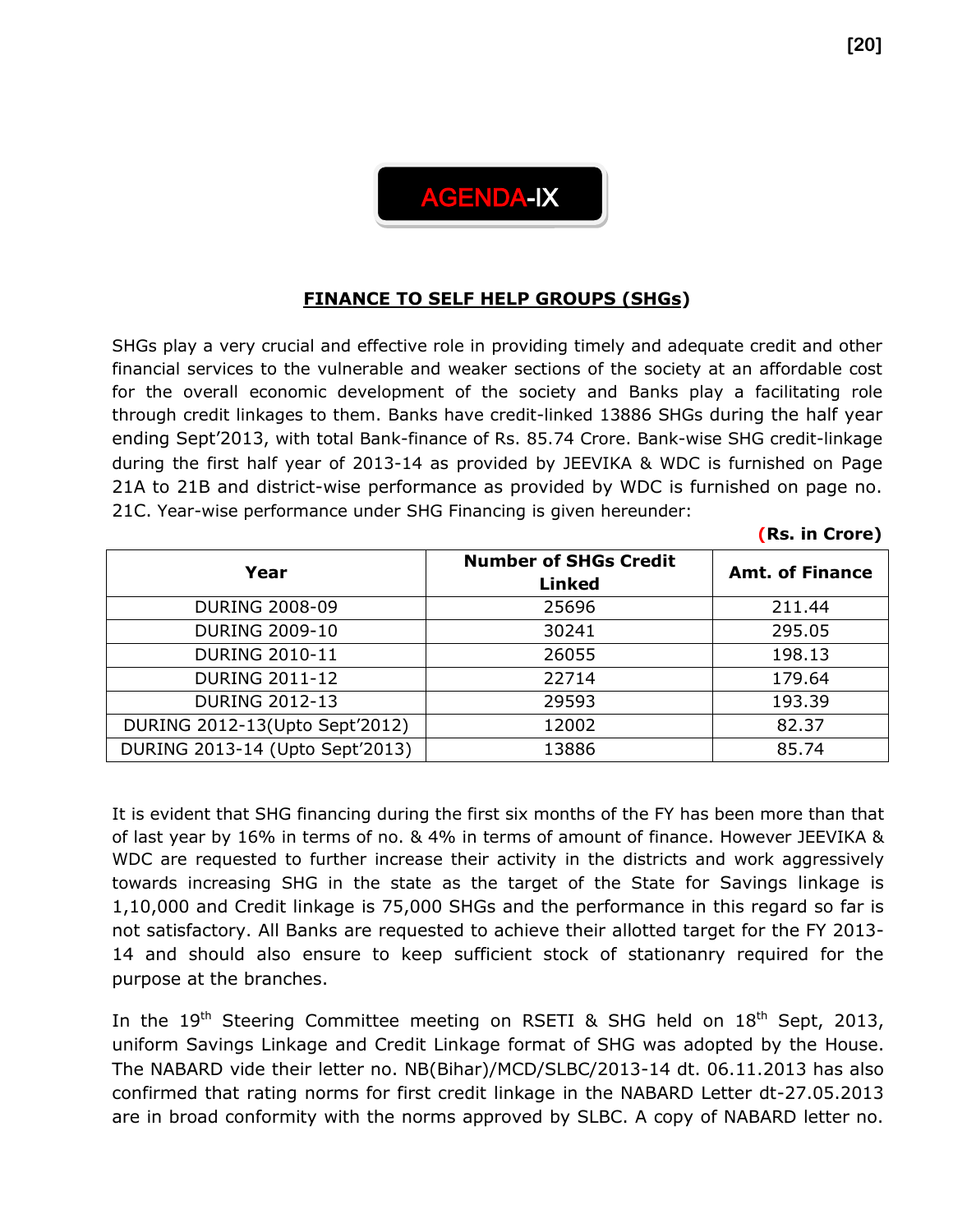MCID/153/SHG-1(policy)/2013-14 & NB(Bihar)/MCD/SLBC/2013-14 dt. 27.05.2013 & 06.11.2013, respectively is placed at page no 21D to 21H of the Agenda Book.

The common Savings & Credit Linkage Format of SHGs as adopted by SLBC is placed at page no 21I to 21Z4 of the Agenda Book. All Banks are requested to adopt the same after taking concurrence of their Head Office, if required, In this connection rating norms for second dose of credit linkage has not been finalized and as such the Common Credit Linkage Format is for first dose of credit linkage only. A copy of the minutes of the  $19<sup>th</sup>$ Steering Committee meeting of SLBC on RSETI & SHG held on 18<sup>th</sup> Sept, 2013, is placed at page no. 21Z5 to 21Z9 for information of the House.

#### **JOINT LIABILITY GROUP**

The Bank-wise performance under JLG is placed at Page No. 21Z10 for information of the House. As SHG & JLG are important tools to reach the so far financially excluded rural people, all Banks are requested to enhance financing under these schemes during the remaining four months of F.Y. 2013-14.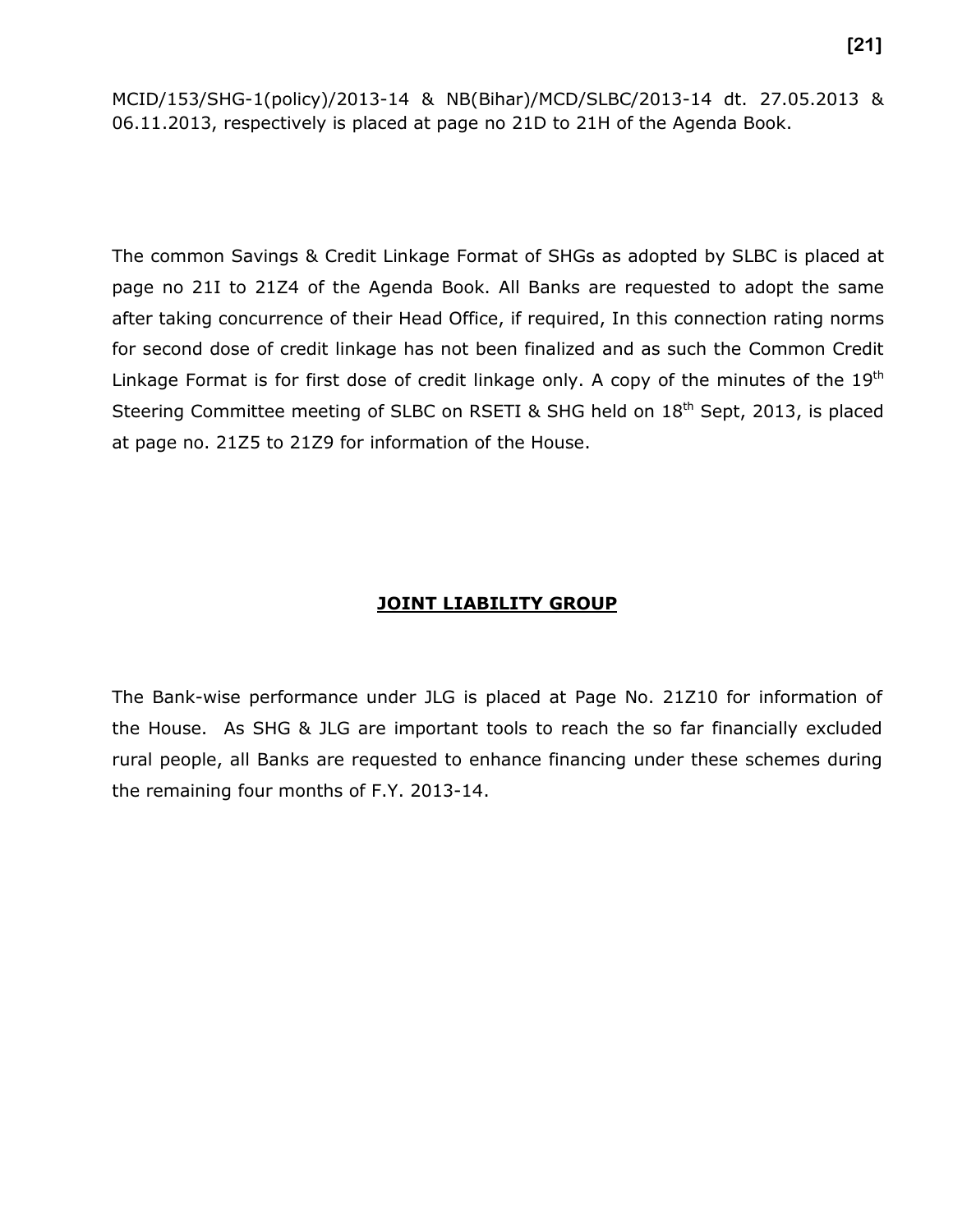# AGENDA-X

## **KISAN CREDIT CARD (KCC)**

## **REVIEW OF PROGRESS AS ON 30.09.2013**

A summarised statement of Kisan Credit Cards issued by Commercial Banks, RRBs and Co-operative Banks, vis-à-vis their respective targets, up to second quarter of FY 2013- 14 is given below:

|                        | <b>Sanctioned (No.)</b> |                | Target (No.) |                           | % Achievement |                    |  |
|------------------------|-------------------------|----------------|--------------|---------------------------|---------------|--------------------|--|
| <b>Banks</b>           | <b>New</b>              | <b>Renewal</b> | <b>New</b>   | Due for<br><b>Renewal</b> | <b>New</b>    | <b>Renew</b><br>al |  |
| Comm.<br><b>Banks</b>  | 271480                  | 261112         | 909183       | 380572                    | 29.85         | 68.61              |  |
| <b>RRBs</b>            | 190943                  | 457917         | 535349       | 438772                    | 35.66         | 95.82              |  |
| Co-op.<br><b>Banks</b> | 5590                    | 89858          | 55468        | 908533                    | 10.07         | 9.79               |  |
| <b>TOTAL</b>           | 468013                  | 808887         | 1500000      | 1727877                   | 31.20         | $46.81 -$          |  |

It is evident from the above Table that Banks operating in the State have sanctioned loans to a total of 1276900 beneficiaries (New-468013 & Renewal-808887) under KCC amounting to Rs. 8001.95 Crore up to the second quarter of FY 2013-14 while during the same period last year, only 894490 beneficiaries were extended loans under KCC, the amount involved being Rs.5964.88 Crore.

Thus, Y-o-Y growth of 43% and 34% has been witnessed in terms of no. of KCCs issued and amount of finance extended, respectively. Bank-wise performance is furnished on Page-25A & 25B.

## **PROVIDING KCC TO ALL ELIGIBLE AND NON-DEFAULTER FARMERs**

In the light of the directives issued by the Ministry of Finance, Government of India, Kisan Credit Card is to be provided to all eligible and non-defaulter farmers. Modified Common Application Form, format of affidavit (for loan upto Rs. 50,000) and Checklist for KCC loan has been provided to the Agri Department, GoB with a request to circulate the same down the line to facilitate generation of loan applications from all eligible farmers. The same is also uploaded on the website of SLBC. Banks should finance KCC upto Rs. 50,000/-, without insisting for LPC, and instead of LPC, Affidavit and current rent receipt should be demanded by Banks. While the State Government has also issued instructions to its field level functionaries to facilitate generation of loan application forms, complete in all respect, the Banks need to continue their endeavour for generating KCC loan applications from all eligible farmers and the services of BC Agents may also be utilized for the purpose.

The State Government has devised two types of formats of LPC on the basis of amount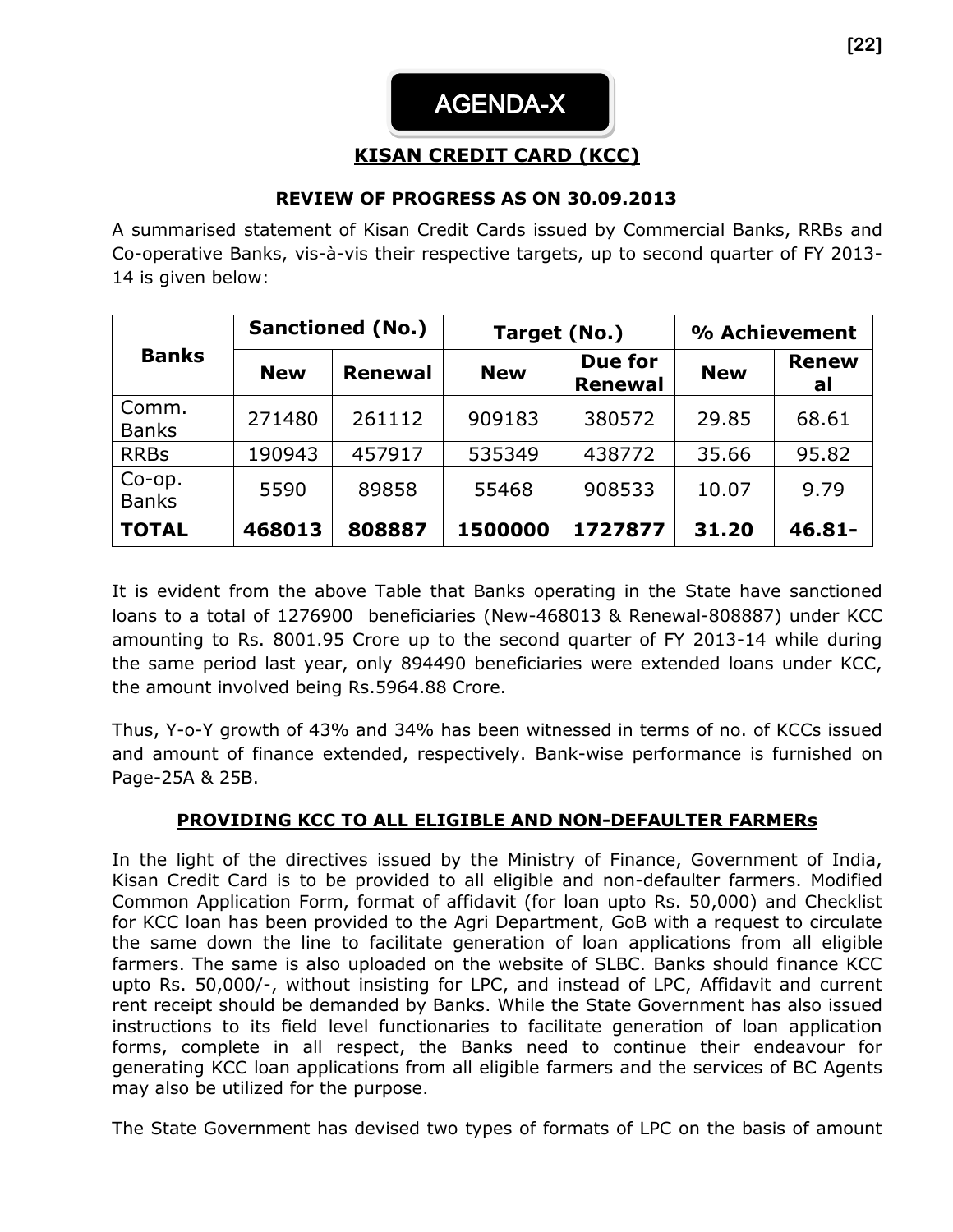of loan.

- i. For loan amount upto Rs 1 lakh.
- ii. For loan amount above Rs 1 Lakh.

The Revenue & Land Reforms Department, GOB is requested to arrange for timely issuance of the LPCs complete in all respect on the new formats, by the Revenue Authorities at the Circle level.

The Banks have sent the list of existing KCC holders and defaulters to the State Government. The Agriculture Department, GoB has sent these lists of existing KCC holders and list of all defaulters, received from Banks, to District Agriculture Officers of all districts for utilization of these lists during generation of KCC applications. In this connection, the Agriculture Department, GoB has been requested to provide village-wise list of eligible farmers to Banks, to enable them to extend credit facility.

## **ISSUANCE OF ATM CARDS TO KCC HOLDERS**

As per the revised KCC scheme circulated by RBI, KCC has to be issued as Rupay Cards. The Bank-wise information on ATM Rupay Cards issued to KCC borrowers is placed at page No. 25C of the Agenda Book for information of the House. All Banks are requested to ensure that ATM cards on 'RUPAY' platform are issued to all new eligible KCC borrowers and at the time of renewal of KCC, the eligible farmers must be issued the ATM card.

## **INTEREST SUBVENTION FOR PROMPT REPAYMENT**

The State Government provides one percent Interest Subvention on prompt repayment of KCC loans. Bank-wise details in respect of interest subvention for prompt repayment of KCC loan for the year 2012-13 is placed at page no 25D of the Agenda Book. All the Banks are requested to claim the interest subvention regularly from the State Govt, through NABARD.

## **CROP INSURANCE SCHEME**

As per information received from Patna Regional Office of Agriculture Insurance Company of India Ltd, 611189 farmers have been covered under WBCIS Kharif 2013, 359706 farmers have been extended the benefit of crop insurance coverage under MNAIS Kharif 2013. Thus, a total of 970895 farmers have been provided the crop insurance cover, the sum insured being Rs. 2143.08 Crores and the area covered being 1004580 hectares by Agriculture Insurance Company of India Ltd. The information on crop insurance received from two insurance companies are as under: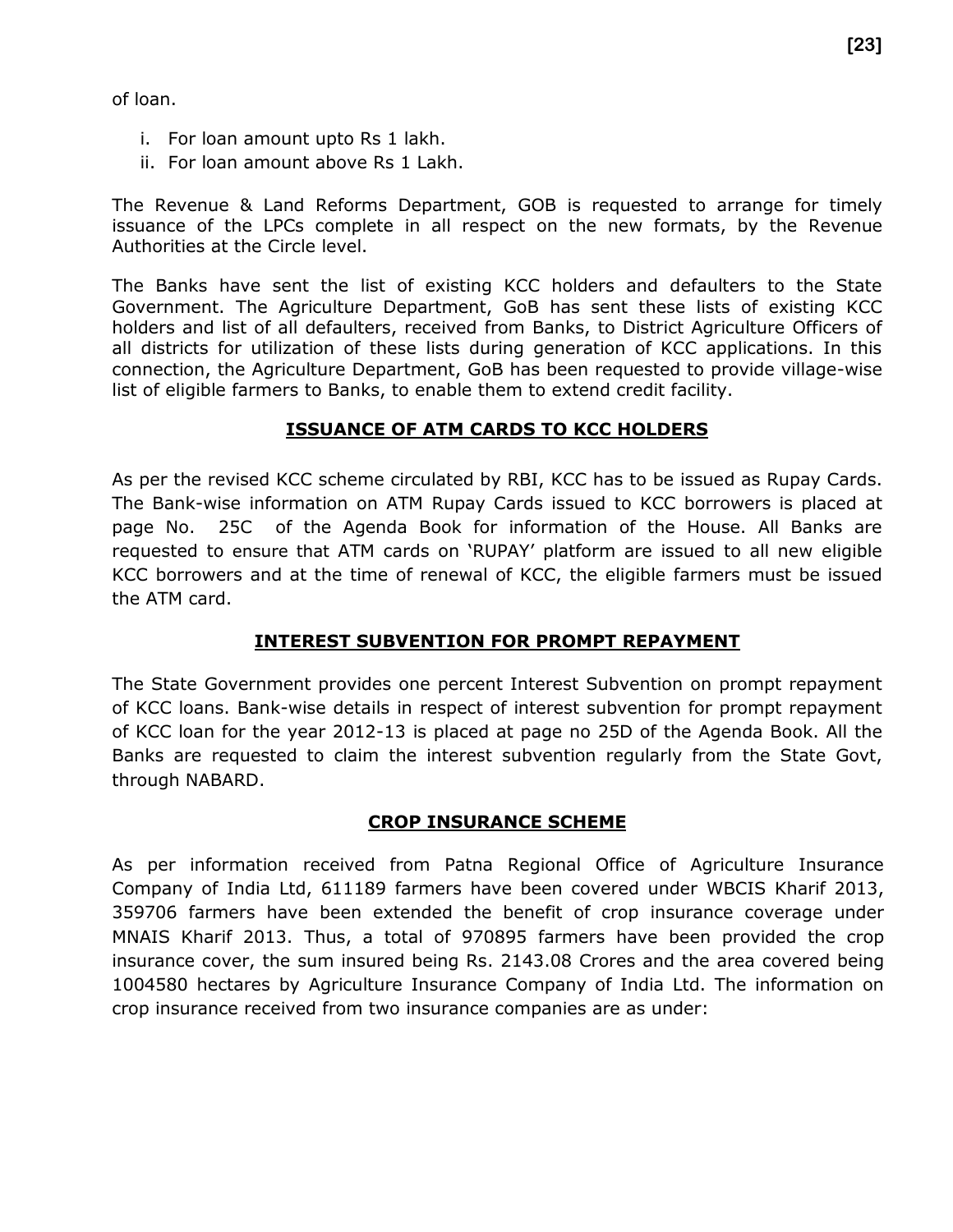| <b>NAME OF</b><br>THE INSURANCE COMPANY                     | <b>NO. OF FARMERS</b><br><b>WHOSE CROPS</b><br><b>INSURED</b> | <b>AREA</b><br>(IN HA.) | <b>SUM</b><br><b>INSURED</b><br>(IN CR) |
|-------------------------------------------------------------|---------------------------------------------------------------|-------------------------|-----------------------------------------|
| <b>Agriculture Insurance Company Of</b><br><b>India Ltd</b> | 970895                                                        | 1004580.11              | 2143.08                                 |
| <b>Chola Mandalam</b>                                       | 53871                                                         | 53227.57                | 119.76                                  |
| <b>TOTAL</b>                                                | 1024766                                                       | 1057807.68              | 2262.84                                 |

Thus, as per information received from the above said 2 insurance companies, a total of 1024766 farmers have been provided crop insurance cover, the sum insured being Rs. 2262.84 Crores and the area covered being 1057807.68 hectares.

Controlling Head of all banks operating in the State have been requested to instruct their operating functionaries to ensure to cover all the crop loans under crop insurance and the claims of agriculture crop insurance should be credited into the beneficiary's account within 15 days of receipt of claim and no interest should be charged in the loan account of borrowers on the claim amount, for the period beyond 15 days of receipt of claim till the date of credit. In case of interest being applied on the claim amount credited with delay beyond 15 days, it should be refunded to the beneficiaries. Controlling Head of all banks operating in the State have also been requested to instruct their operating functionaries to ensure submission of statement of crop insurance at monthly intervals to the Insurance Companies. It should also be ensured that the statement so submitted is complete in all respects.

The position of insurance as advised by Agriculture Insurance Company of India Ltd and M/s Chola Madalam is furnished on Page- 25E to 25M.

As advised by M/s Chola Mandalam, the Cooperative Department, Government of Bihar has distributed 38 districts of the State under the Weather Based Crop Insurance Scheme (WBCIS) for Rabi 2013-14 among eight Insurance Companies vide their Notification No. 4475 dated 29.10.2013, a copy of which is placed at page no 25N to 25R for the information of the House.

The Banks are also requested to provide the list of all insured farmers to the insurance companies to enable them furnish the same to the State Government for release of premium subsidy.

## **DAIRY, FISHERY & POULTRY**

Banks have sanctioned loans amounting to Rs 92.57 Crore to 5335 beneficiaries under various Dairy schemes, Rs. 7.43 Crore to 1048 beneficiaries under Fishery schemes and Rs. 18.86 Crore to 658 beneficiaries under Poultry schemes up to the half year of FY 2013-14.

The Animal & Fisheries Resources Department, Government of Bihar has brought out the Integrated Dairy Development Scheme with minimum 50% subsidy by the State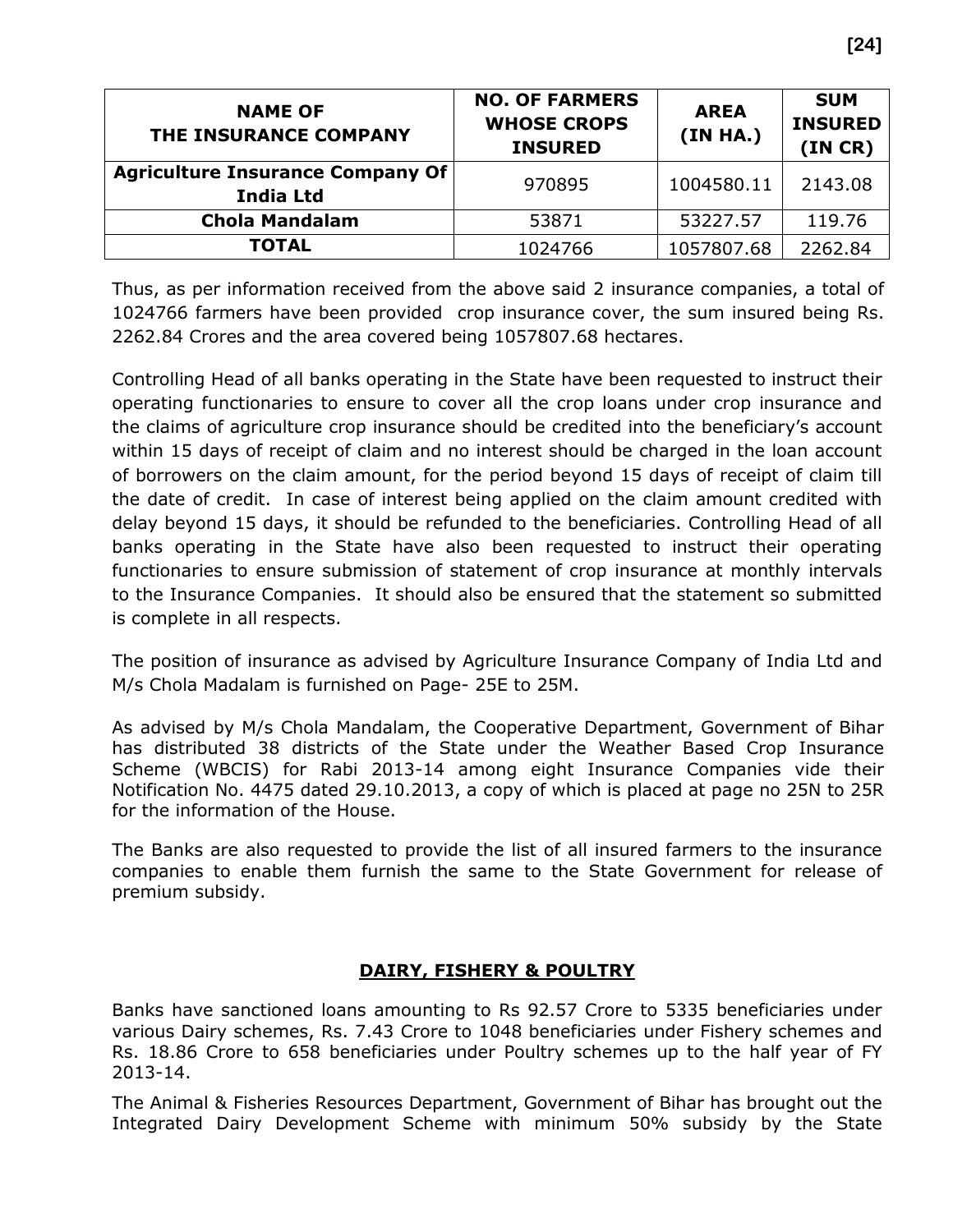Government. The guidelines for implementation along with list of cattle suppliers and the approved Haat has been circulated. However, in the absence of finalisation of modalities for implementing the scheme, financing under Dairy has been adversely impacted in the state. The Animal & Fisheries Resources Department, Government of Bihar is requested to finalise the modalities of implementation of the Scheme so that financing under Dairy picks up in the state.

Considering the low performance of Banks under Fishery and Poultry Schemes, till 30<sup>th</sup> Sept 2013, special effort is required by Banks to achieve the targets allotted to them under these activities.

Bank-wise performance data is furnished on Page 25S to 25U, for information of the House.

#### **FARM MECHANISATION**

Against the disbursement target of Rs.1848.60 Crore for the current financial year, Banks have sanctioned loans amounting to Rs. 355.03 Crore to 6694 farmers for purchasing farm equipments during the half year of the financial year 2013-14, while during the same period last financial year Banks could sanction loans amounting to Rs 178.69 Crore to 5906 farmers, registering Y-o-Y growth of 99% and 13% in terms of amount sanctioned and no. of farmers financed respectively. As regards disbursement, loans amounting to Rs.217.69 Crore were provided for purchasing farm implements to 6691farmers. Bank-wise target and performance is furnished on Page no. 25V for information.

Controlling head of all Banks are requested to advise their branches to initiate requisite measures so that the target set under the scheme is achieved.

## **ADVANCES GRANTED TO UNITS PROVIDING STORAGE FACILITY**

Banks have sanctioned loans amounting to Rs. 46.14 Crore to 76 farmers for storage facility during the half year of financial year 2013-14 while during the same period last year Banks could sanction loans amounting to Rs 45.42 Crore to 53 farmers, registering Y-o-Y increase of 01.59% and 43.40 % in terms of amount sanctioned and no. of farmers financed respectively. Controlling Head of all Banks are requested to instruct their operating functionaries to intensify efforts for financing such units.

Bank- wise target and performance is furnished on Page No. 25W for information.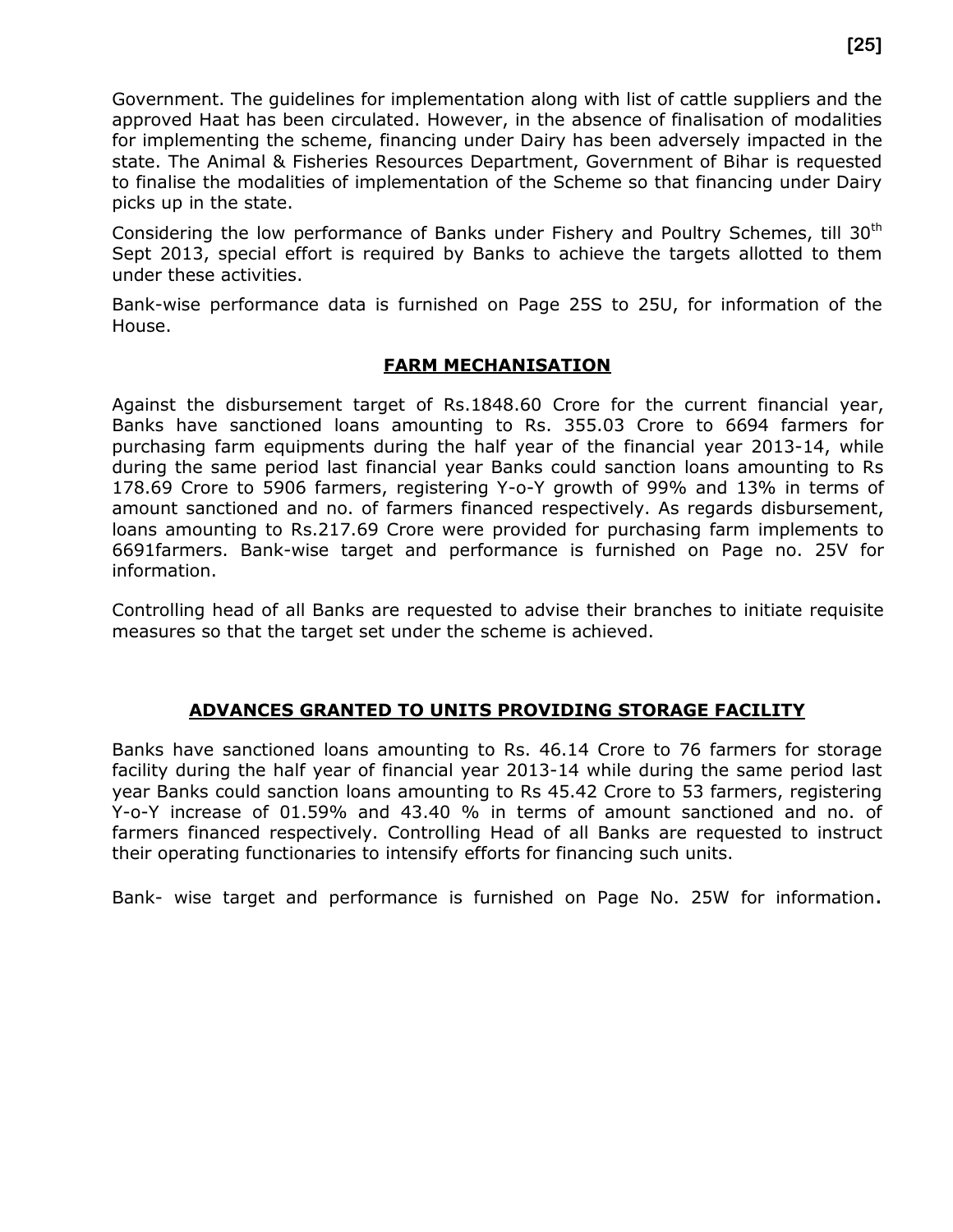

# **CD RATIO (As on 30.09.2013)**

(Rs. in Crore)

| <b>Bank</b>                  | <b>Deposits</b> | <b>Advances</b> | <b>CD</b> ratio |
|------------------------------|-----------------|-----------------|-----------------|
| Comm. Banks                  | 149381          | 53946           | 36.11           |
| Co-op. Banks                 | 3341            | 2705            | 80.96           |
| <b>RRBs</b>                  | 17050           | 8795            | 51.58           |
| Total                        | 169772          | 65446           | 38.55           |
| <b>RIDF</b>                  |                 | 3345            |                 |
| Total (Advances +RIDF)       | 169772          | 68791           | 40.52           |
| Investment                   |                 | 6517            |                 |
| Grand Total (Adv.+RIDF+Inv.) | 169772          | 75308           | 44.36           |

As at the end of Sept' 2013, CD Ratio stood at 40.52% which shows an increase of 156 basis points as compared to Sept, 2012. The incremental CD ratio for the period under review is 48.95%. Due to large amount of advances written off every year, CD Ratio has also been adversely affected. If write-off to the tune of Rs.149.98 Crores had not taken place during the first half year of F.Y. 2013-14, the CD ratio of the State would have increased by 9 bps. The CD ratio of the State may improve further, if the State Government utilise the total amount of Rs.7669.98 Crore (as on 30.09.2013) sanctioned under RIDF. As on  $30<sup>th</sup>$  Sept, 2013 only 44% of the amount sanctioned had been utilised by the Government of Bihar.

However, there are four districts, namely, Siwan (22.15%), Munger (24.00%), Saran (24.98%) and Bhojpur (24.94%) where CD Ratio is still less than 25%. Controlling Head of Banks having lead responsibilities in these districts are requested to instruct their concerned LDMs to coordinate with all Banks operating in these districts and intensify efforts to adopt suitable strategies for improving CD ratio in these districts. Bank-wise and district-wise details are furnished on Page no. 29A & 29C.

It is pertinent to mention here that an amount of Rs.6439.80 Crore was financed to units functioning in Bihar by SBI, PNB, Union Bank of India, Allahabad Bank, Andhra Bank, Corporation Bank, Indian Overseas Bank, Punjab & Sindh Bank, State Bank of Bikaner & Jaipur, ICICI Bank, Federal Bank and Axis Bank by their branches operating outside the State and the amount has been taken into account for calculating the CD ratio as per guidelines issued by the Reserve Bank of India vide its circular No.- RPCD.LBS.BC.No.47/02.13.03/2005-06 dated 9th November 2005.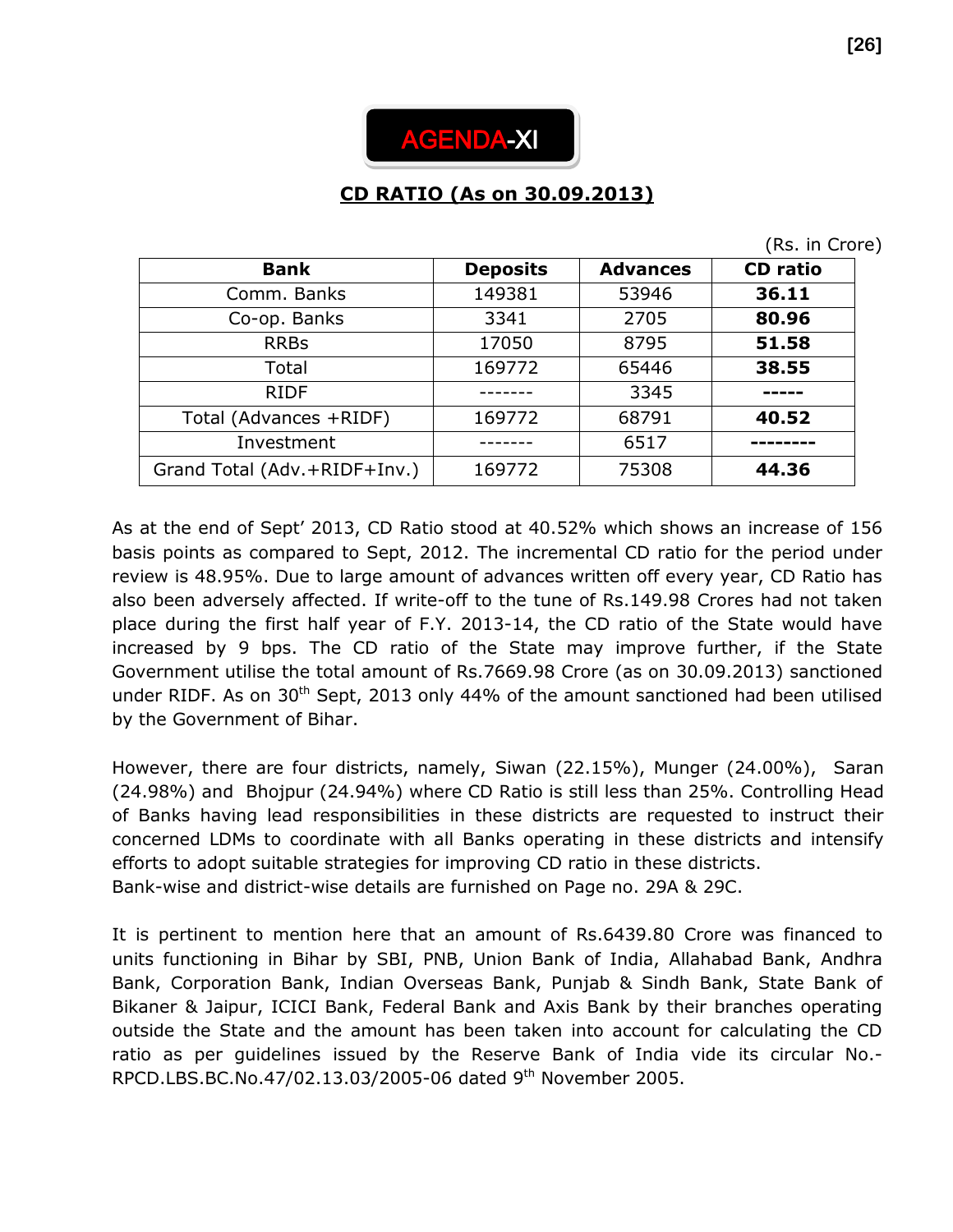| <b>Amt. In Crore</b>    | Sept'12 | Sept'13 |
|-------------------------|---------|---------|
| Deposits                | 143223  | 169772  |
| Advances including RIDF | 55795   | 68791   |
| <b>Incremental CDR</b>  |         | 48.95%  |

#### **INCREMENTAL CD RATIO AS ON 30.09.2013**

## **RECOVERY**

A summary of the recovery data (as on 30.09.2013) is given below.

|              |                      |                         | (Rs.in Crore)     |
|--------------|----------------------|-------------------------|-------------------|
| <b>Bank</b>  | <b>Demand raised</b> | <b>Amount recovered</b> | <b>Recovery %</b> |
| Comm. Banks  | 10920                | 6560                    | 60.07             |
| Co-op. Banks | 643                  | 198                     | 30.82             |
| <b>RRBs</b>  | 809                  | 650                     | 80.37             |
| Total        | 12372                | 7408                    | 59.88             |

Recovery percentage is at 59.88% of the total demand raised by Banks as on  $30<sup>th</sup>$  Sept, 2013. The recovery position needs improvement to drive the financing by Banks in the State. While the Banks are following up with the borrowers for recovery of the dues, the State government is requested to help the Banks in their efforts for recovery of Bad Loan. A better recovery culture will act as an incentive for Banks to lend more.

Bank-wise position of recovery as on 30.09.2013 is furnished on Page No. 29D.

With regard to disposal of top ten certificate cases of the districts, the progress has not been very encouraging. The State Government is requested to sensitize the functionaries at district level to give adequate attention towards disposal of certificate cases, execution of Possession Notice under SARFAESI Act and action against big defaulters of the district so that Banks may recover their dues from the defaulters. In the first Sub-Committee meeting of SLBC on Industries held on 30.10.2013, it has been decided that monthly meeting should be conducted by SDC(Banking) in each district on Recovery & Certificate Case related issues of Banks. The District Authorities are requested to ensure that monthly meetings are held in all Districts on regular basis & all recovery related issues of Banks are discussed therein. This would facilitate recovery of Bank's dues. The State Govt. has also issued the letter to DMs in this regards.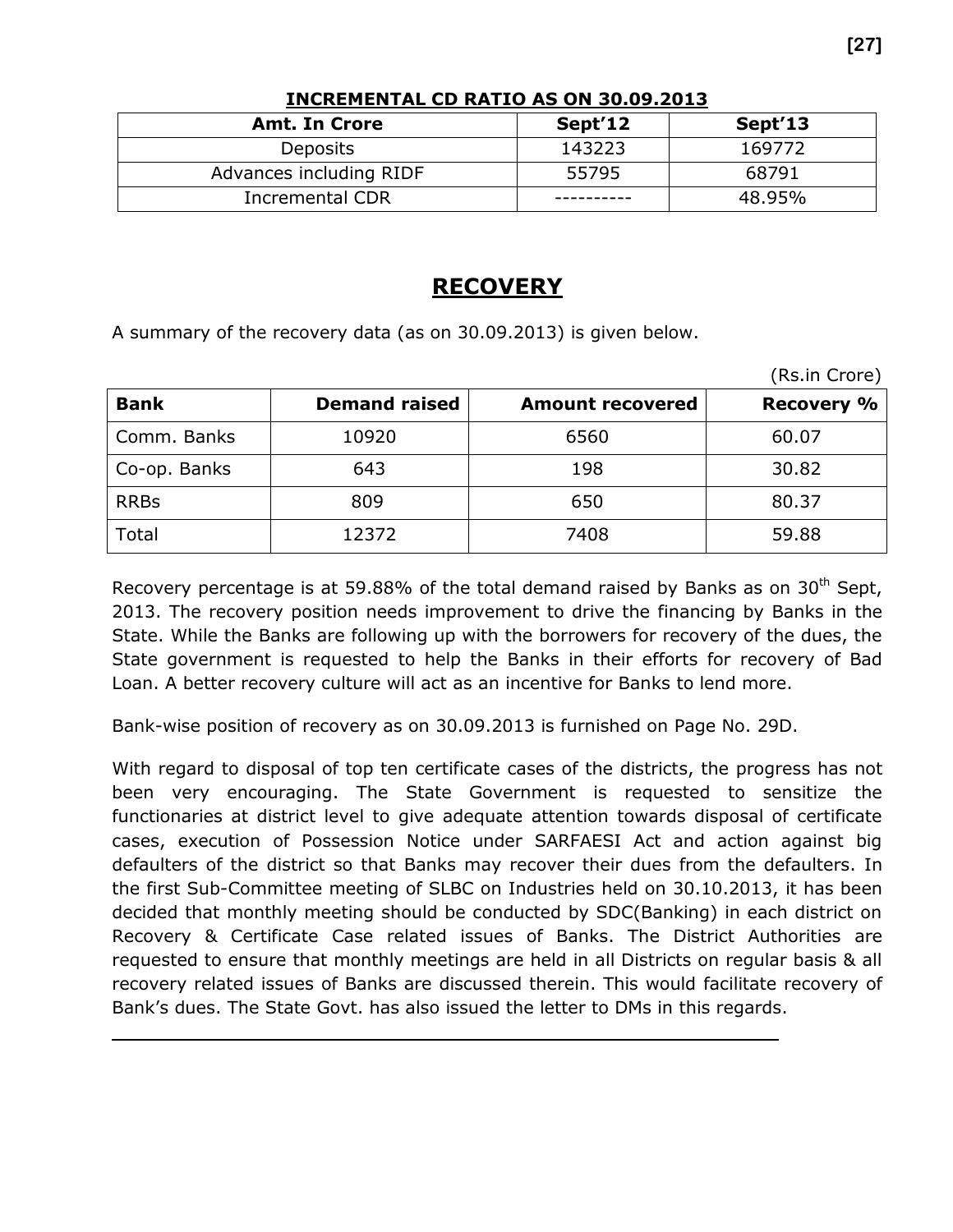#### **NPAs & WRITE-OFF**

As on 30.09.2013, overall position of NPAs and the amount of loans written off is as under:

(Rs. in Crore)

| <b>Banks</b> | <b>Total</b><br>Adv. | <b>Total</b><br><b>NPA</b> | $%$ of<br><b>NPA</b> | Amt.<br>written-off |
|--------------|----------------------|----------------------------|----------------------|---------------------|
| Comm. Banks  | 47072                | 3596                       | 7.64                 | 64                  |
| Co-op. Banks | 2705                 | 208                        | 7.69                 | 0.00                |
| <b>RRBs</b>  | 8795                 | 380                        | 4.33                 | 86                  |
| <b>Total</b> | 58571                | 4184                       | 7.14                 | 150                 |

NPA of Banks at 7.14% is a matter of great concern. Therefore, all efforts need to be made for bringing down the NPA level below 3%.

Bank-wise details are furnished on Page No. 29E for discussion and review by the House.

## **CERTIFICATE CASES & DISPOSAL OF TOP 10 CASES**

As on 30.09.2013, overall position of Certificate Cases filed by all Banks is furnished below:

| <b>Banks</b> | <b>Total</b><br>Cases<br>(Accounts)<br>As on<br>30.06.2013 | <b>Total</b><br>Cases<br>(Amount)<br>As on<br>30.06.2013 | Cases<br>filed<br>(Accounts)<br>(During<br>the<br>quarter) | Cases<br>filed<br>(Amount)<br>During)<br>the<br>quarter) | Cases<br>disposed<br>оf<br>(Account)<br>(During<br>the<br>quarter) | Cases<br>disposed<br>оf<br>(Amount)<br>(During<br>the<br>quarter) | Pending<br>Cases<br>(Accounts)<br>As on<br>30.09.13 | Pending<br>Cases<br>(Amount)<br>As on<br>30.09.13 |
|--------------|------------------------------------------------------------|----------------------------------------------------------|------------------------------------------------------------|----------------------------------------------------------|--------------------------------------------------------------------|-------------------------------------------------------------------|-----------------------------------------------------|---------------------------------------------------|
| Comm.        | 317972                                                     | 1443.43                                                  | 18592                                                      | 73.48                                                    | 886                                                                | 8.03                                                              | 335678                                              | 1508.88                                           |
| $Co$ -op     | 33849                                                      | 60.67                                                    | 823                                                        | 11.89                                                    | 87                                                                 | 11.02                                                             | 34585                                               | 61.54                                             |
| <b>RRBs</b>  | 39256                                                      | 36.19                                                    | 603                                                        | 0.06                                                     | 9675                                                               | 17.26                                                             | 30184                                               | 18.99                                             |
| Total        | 391077                                                     | 1540.29                                                  | 20018                                                      | 85.43                                                    | 10648                                                              | 36.31                                                             | 400447                                              | 1589.41                                           |

It is evident from the above Table that up to half year of FY 2013-14, 20018 cases were filed and 10648 cases were disposed off and 400447 cases involving Rs. 1589.41 Crore are pending at different stages. This large amount of bad loans, if recovered and recycled, can further enhance disbursements under ACP: 2013-14. The list containing details of top 10 Certificate Cases of each district has been provided to the SDC-Banking of the respective districts for effecting recovery in these cases. However, very meagre recovery has been made in these accounts despite regular follow up by Banks at the district level. The State Government is requested to instruct the district-administration of all districts to initiate requisite steps at their end for early disposal of the top 10 Certificate Cases. At the same time, Block-level recovery camps on the lines of credit

(Rs. in Crore)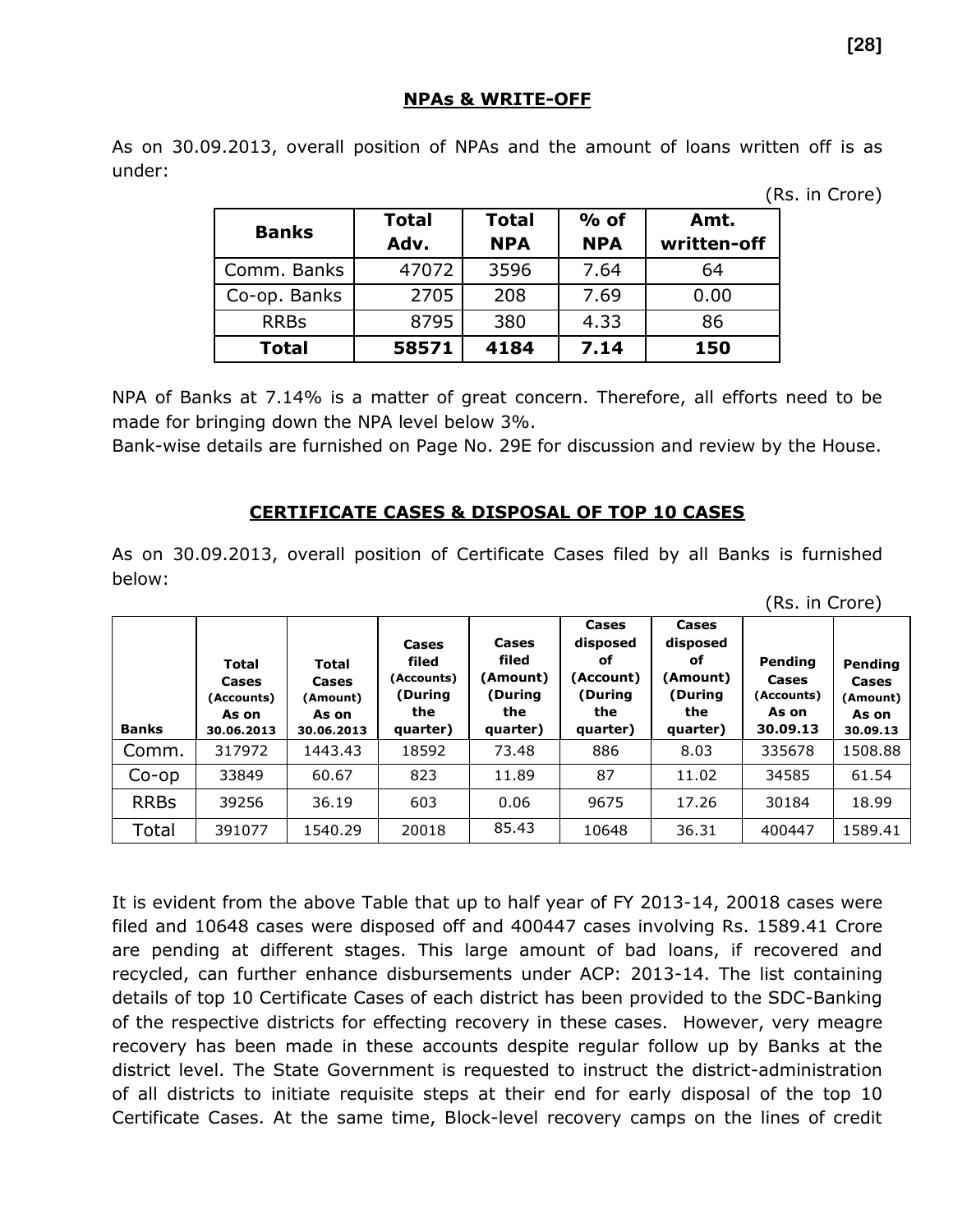camp, need to be organised which will help Banks in improving their asset quality besides conveying a message to the borrowers, for timely repayment of loans.

Bank-wise no. of certificate cases pending with amount is furnished on Page No. 29F.

#### **PRIORITY SECTOR LENDING**

As on 30.09.2013, the Benchmark of 40% for priority sector advances has been achieved by majority of the Banks. The House may notice that the ratio of priority sector advances to total advances is as high as 73.62% in the State, which is well above the Benchmark. Bank-wise position is furnished on Page No. 29G.

#### **AGRI CREDIT**

At the State level, the ratio of Agri Credit to Total Advances stands at 42.59% as on 30.09.2013, against the national benchmark of 18%. However, a few Banks have failed to achieve the benchmark. Bank-wise position is furnished on Page No. 29G.

## **DIFFERENTIAL RATE OF INTEREST (DRI)**

As on  $30<sup>th</sup>$  Sept, 2013 the aggregate advances level under DRI Scheme stands at Rs. 76.27 Crore, which is 0.14 % of the total advances of Rs.55254.21Crore as on 31.03.2013. The minimum level of DRI Advances should be 1% of the aggregate advances as ON  $31<sup>st</sup>$  March of the previous year.

A total of 2005 beneficiaries were provided loans amounting to Rs. 3.98 Crore under DRI Scheme during the period under review. Out of this, 142 beneficiaries were provided credit support of Rs. 0.34 Crore to complete their dwelling units under Indira Awas Yojana. Banks should provide more loans under the Scheme to the needy and eligible beneficiaries, and ensure maximum coverage of people belonging to SC/ST and women categories, apart from providing top-up Loans to the beneficiaries of Indira Awas Yojana. Also, Banks should step up financing of the rural artisans like carpenters, blacksmiths, washermen, cobblers etc. under the Scheme. Bank-wise position is furnished on Page No. 29H & 29I.

#### **WEAKER SECTION**

Total loan extended by Banks to the weaker section, as on  $30<sup>th</sup>$  Sept' 2013 was Rs. 15742.77 Crore out of the aggregate advances of Rs.58571.10 Crore i.e. 26.87% of the total advances, against the benchmark of 10%. Further, as percentage of Priority Sector Advances, the achievement of 36.51% as on  $30<sup>th</sup>$  Sept is much better than the Benchmark of 25%.

Bank-wise position is furnished on Page No. 29H.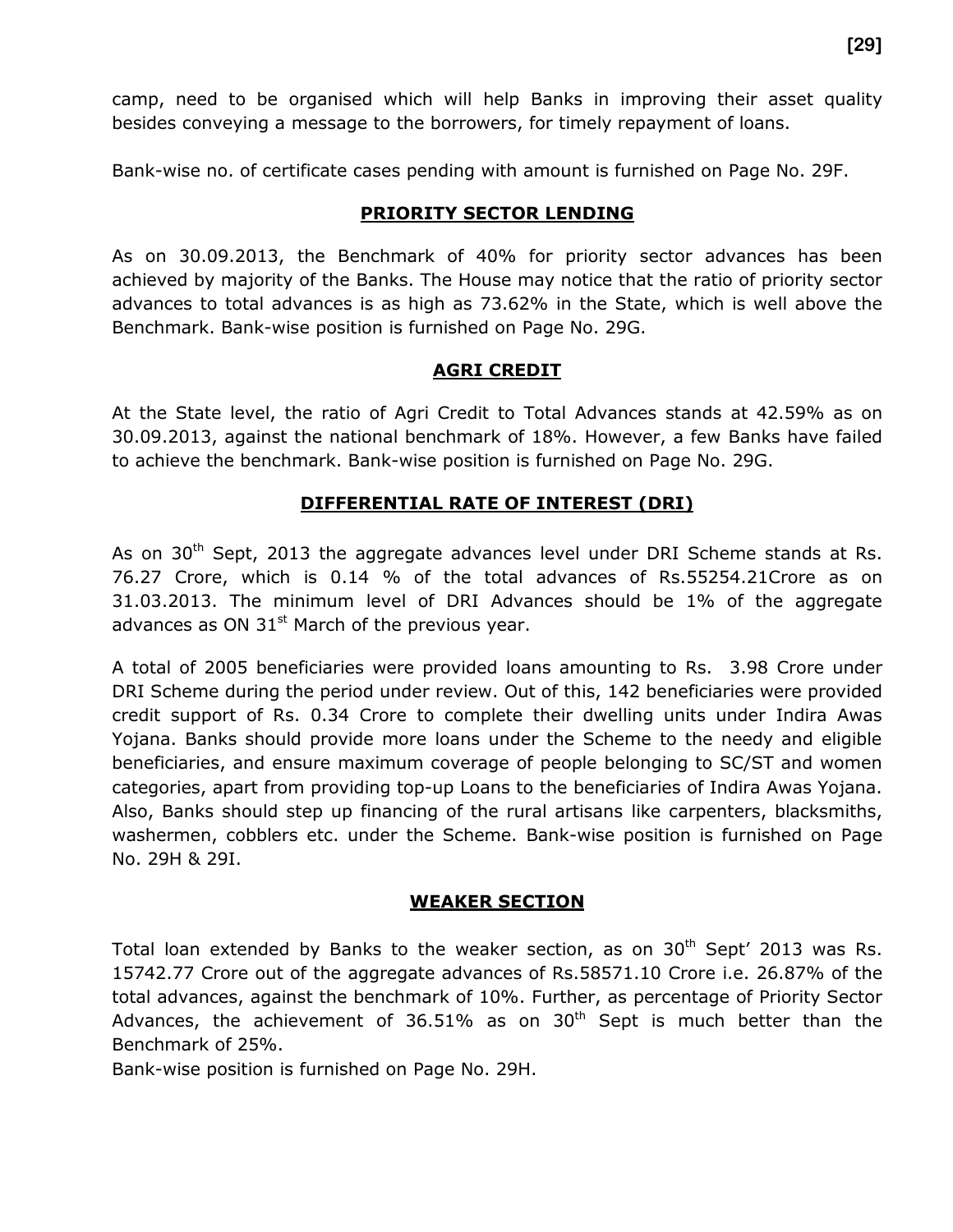# **AGENDA-XII**

## **OPENING OF NO-FRILL ACCOUNTs AND TRANSACTIONS DONE BY BCAs**

As per information received from majority of Banks, a total of 2147631 No-Frill accounts were opened during the half year of FY 2013-14. Thus, a total of 13862251 No-frills accounts have been opened till 30<sup>th</sup> Sept, 2013. Out of these, 6579307 accounts are operational.

Bank & District-wise details with respect to No Frill accounts opened and transactions carried out by BCAs is furnished on Page No. 30A to 30D.

## **EXTENDING MOBILE BANKING AND INTERNET BANKING FACILITY**

All Banks should extend mobile Banking and internet Banking facility to customers as these are not only cost-effective but also adds to customer-convenience. As per information received by SLBC, all Banks taken together have provided Mobile Banking facility to 803455 customers whereas the facility of Internet Banking has been provided to 956924 customers. Controlling Head of all Banks operating in the State are requested to bestow their attention and initiate requisite steps for extending these facilities to large no. of customers as it would facilitate improvement in service delivery of Banks.

Bank-wise information regarding Mobile Banking and Internet Banking facility provided is furnished on Page- 30E.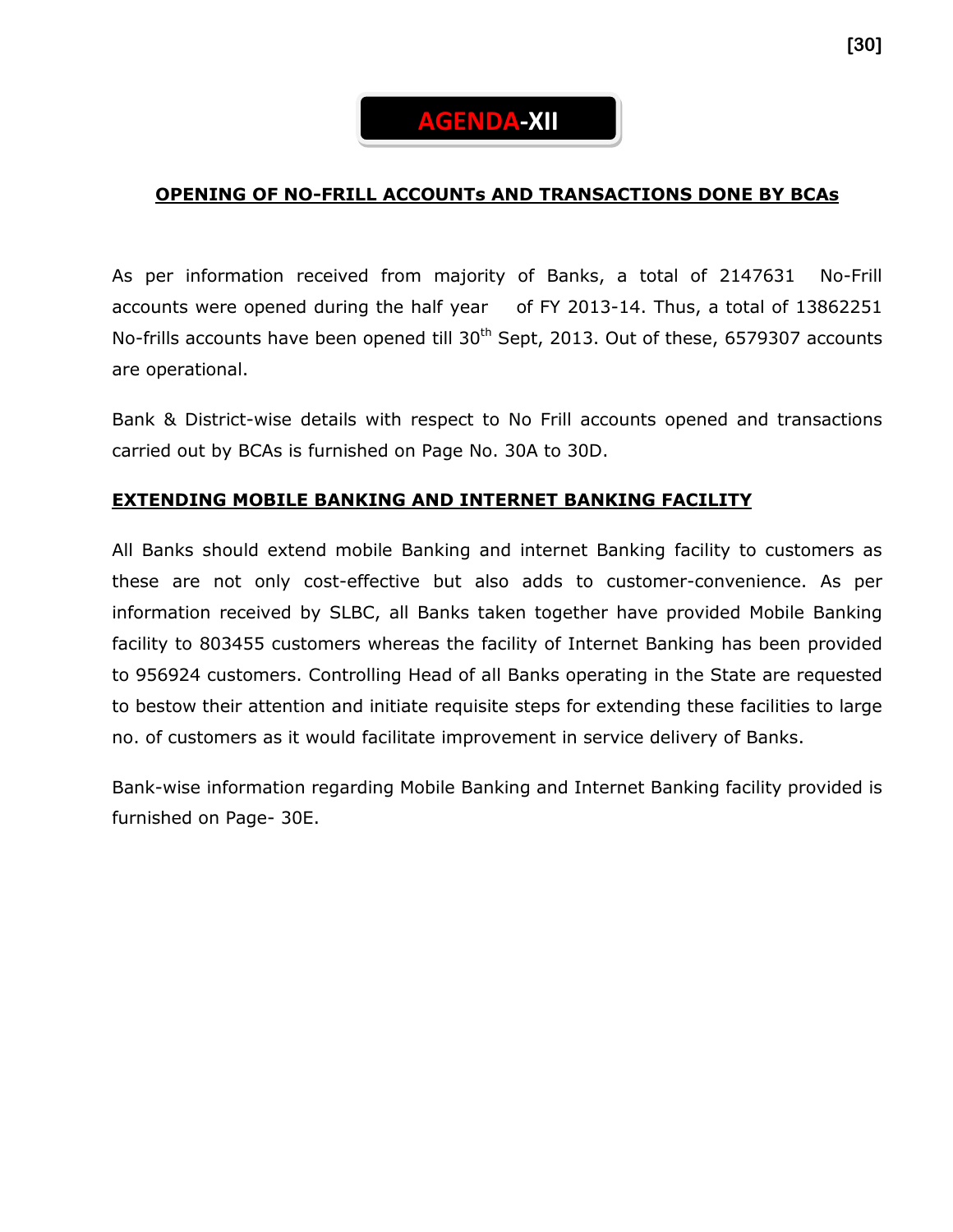# **AGENDA-XIII**

## **IMPLEMENTATION OF FINANCIAL INCLUSION PLANS IN LWE AFFECTED DISTRICTS**

The Government of India is regularly reviewing the progress made in implementing Financial Inclusion in Left Wing Extremist (LWE) affected districts in the State of Bihar with a focus on development of Infrastructure, Credit availability, Advocacy, Livelihood development etc. There are 15 LWE affected districts in Bihar.

Banks operating in these districts are implementing financial inclusion plans on a priority basis for extending Banking facilities to these LWE affected areas. Performance of financing during the first half year by Banks in these districts is furnished below, which shows improvement in all the districts, except Munger district, over the same period during the last Financial Year:

| SL.<br>No.     | <b>District</b>           | <b>Disbursement under ACP</b><br>during the Ist Half Year of<br>2013-14<br>(Rs. in Lakh) | <b>Disbursement under ACP</b><br>during the Ist Half Year of<br>2012-13<br>(Rs. in Lakh) | Growth (%) |
|----------------|---------------------------|------------------------------------------------------------------------------------------|------------------------------------------------------------------------------------------|------------|
| 1              | <b>Arwal</b>              | 13649                                                                                    | 8918                                                                                     | 53         |
| $\overline{2}$ | Aurangabad                | 65223                                                                                    | 44410                                                                                    | 47         |
| 3              | <b>Bhojpur</b>            | 67495                                                                                    | 53504                                                                                    | 26         |
| 4              | <b>East Champaran</b>     | 78332                                                                                    | 62196                                                                                    | 26         |
| 5              | Gaya                      | 88212                                                                                    | 58335                                                                                    | 51         |
| 6              | <b>Jamui</b>              | 31872                                                                                    | 21424                                                                                    | 49         |
| 7              | <b>Jehanabad</b><br>20352 |                                                                                          | 16137                                                                                    | 26         |
| 8              | <b>Kaimur</b>             | 50211                                                                                    | 42418                                                                                    | 18         |
| 9              | <b>Munger</b>             | 39596                                                                                    | 42805                                                                                    |            |
| 10             | <b>Nalanda</b>            | 54570                                                                                    | 34998                                                                                    | 56         |
| 11             | <b>Nawada</b>             | 30697                                                                                    | 14069                                                                                    | 118        |
| 12             | Patna                     | 450684<br>411868                                                                         |                                                                                          | 9          |
| 13             | <b>Rohtas</b>             | 79756                                                                                    | 59994                                                                                    | 33         |
| 14             | <b>Sitamarhi</b>          | 47631                                                                                    | 29777                                                                                    | 60         |
| 15             | <b>West Champaran</b>     | 80416                                                                                    | 61072                                                                                    | 32         |
|                | <b>TOTAL</b>              | 1198696                                                                                  | 961925                                                                                   | 24.61      |

It is evident from the above that Banks have extended higher quantum of credit as compared to last year in the LWE affected districts. The credit extension in Arwal,Gaya, Jamui, Nalanda Nawada & Sitamarhi districts have improved considerably as growth of more than 50% has been witnessed Y-o-Y, while other districts have also recorded growth over their last year's disbursement. In Munger district the Banks need to improve their disbursement further, so that there is improvement over last year's disbursement in the district.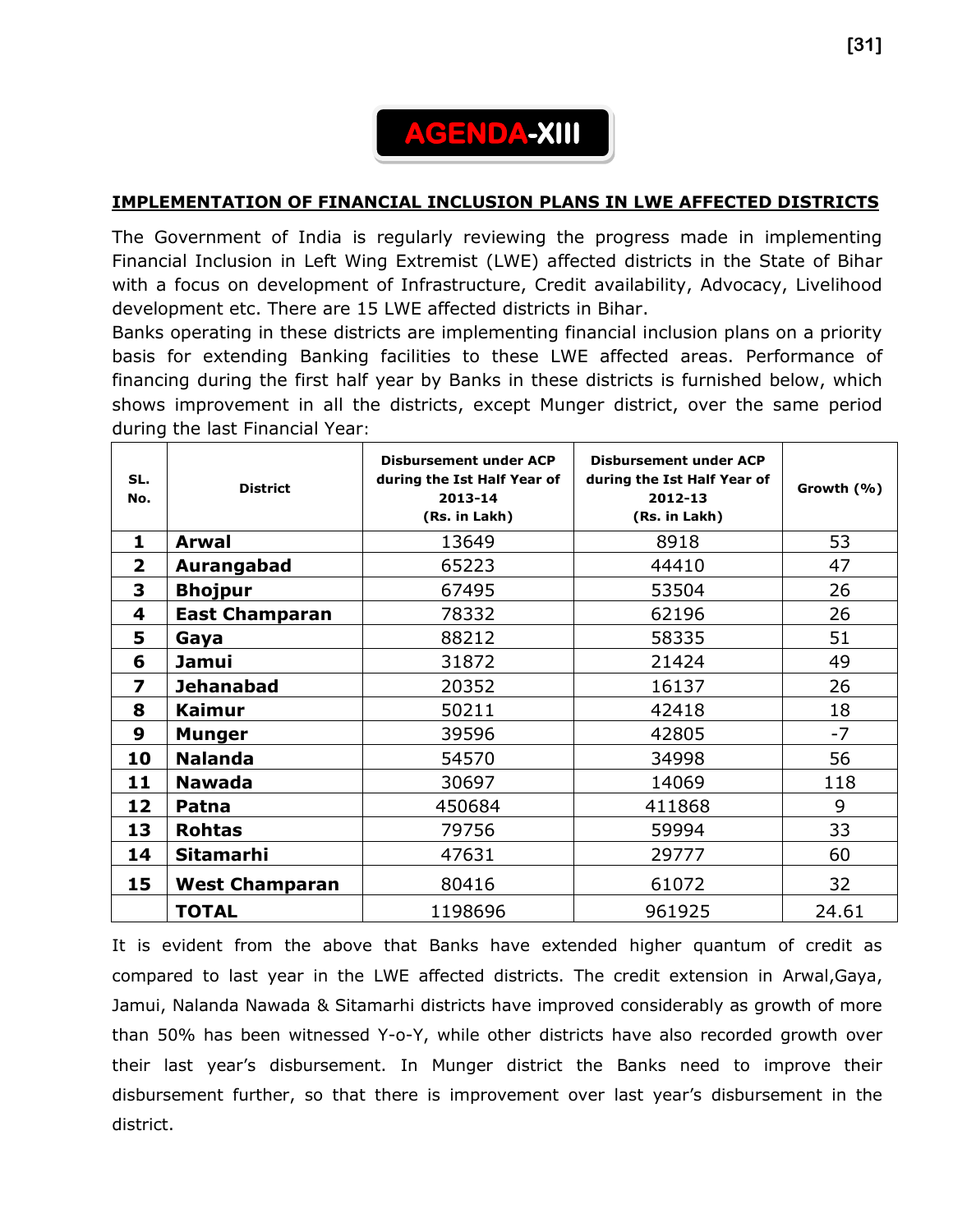# **AGENDA-XIV**

## **INVESTIGATION OF CYBER FRAUD & COUNTERFEIT NOTES DETECTED BY BANKS**

A meeting of Public Sector Banks was held on  $17<sup>th</sup>$  August 2011 at Department of Financial Services, New Delhi regarding Status of Technology Adoption and Integration with the Banking Network. Concern was expressed in the meeting on the slow progress in investigation of Cyber fraud and counterfeit notes being detected by Banks. It was suggested that the issue should be taken up in the SLBC meeting and State Government may be requested to expedite the process of investigation of cyber fraud and other related issues by providing infrastructural support. Further, Controlling Head of all Banks operating in the State are requested to bring to the notice of the State Government occurrences of cyber fraud and detection of counterfeit notes so that appropriate steps may be initiated by the Government in this regard. At the State Head Quarter wing has been established for speedy investigation and disposal of cases related to cyber crime.



## **FUNCTIONING OF RURAL SELF EMPLOYMENT TRAINING INSTITUTEs (RSETIs)**

RSETIs are functional in all the 38 districts of the State. They are engaged in skill development of the unemployed youth for undertaking self employment venture/ wage employment. Up to the half year of FY 2013-14, 447 training programmes were organized and 11593 youth were imparted training by the RSETIs. Altogether 59853 persons have been trained by the RSETIs in the State by organizing 2177 programmes sine inception. The detailed information pertaining to RSETIs in the State is placed on Page No.34A for information.

Controlling Head of all Banks operating in the State have been requested to arrange to issue instructions to all their branches to sponsor at least 5 trainees in a financial year to their respective RSETIs and also provide credit-linkage to at least 5 RSETI trained persons in a financial year. This will help the trained youth to start their own venture and also improve the grading of RSETIs as settlement of trainees is a key parameter for grading by GoI.

Under the PMEGP Scheme, the beneficiaries are to be provided with training before loan is disbursed to them. The KVIC, KVIB & DIC are requested to utilise the Training facilities available at the RSETIs and necessarily ensure that all beneficiaries under PMEGP are imparted training at RSETIs .

On 21<sup>st</sup> Nov'2013 RSETI Divas has been organized at New Delhi and Directors of all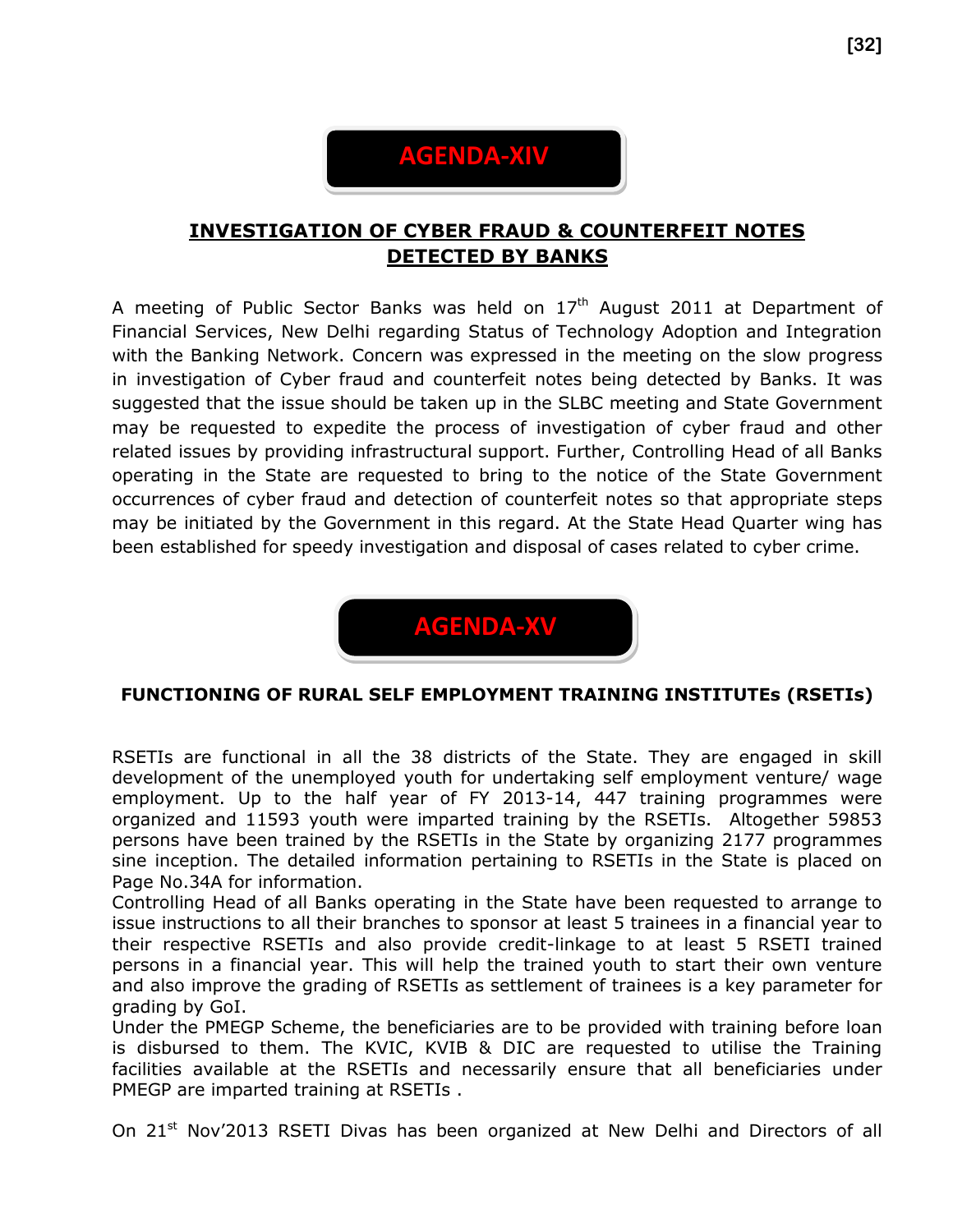RSETIs graded as A/AA have been invited to participate in the same.

| Sr             | Name of       | of<br>No.        | of <sub>l</sub><br><b>No</b> | <b>No</b><br>of<br>Distt. | No of<br>Distt.<br>Graded<br>as |
|----------------|---------------|------------------|------------------------------|---------------------------|---------------------------------|
| No.            | <b>Lead</b>   | <b>Districts</b> | Distt.                       | <b>Graded</b><br>as       | C/D/AC/BC/CC/CD/DC/DD           |
|                | <b>Bank</b>   | having           | <b>Graded</b>                | <b>B/AB/BA</b>            | Etc.                            |
|                |               | <b>RSETIs</b>    | as                           |                           |                                 |
|                |               |                  | A/AA                         |                           |                                 |
| $\mathbf{1}$   | <b>SBI</b>    | $\overline{7}$   | 3                            | $\overline{4}$            |                                 |
| $\overline{2}$ | <b>PNB</b>    | 12               | $\overline{7}$               | 5                         |                                 |
| 3              | <b>CBI</b>    | 9                | $\overline{2}$               | 5                         | $\overline{2}$                  |
| $\overline{4}$ | <b>BOB</b>    | $\overline{2}$   |                              |                           | $\overline{2}$                  |
| 5              | <b>UCO</b>    | $\overline{4}$   | $\overline{4}$               |                           |                                 |
| 6              | <b>UNION</b>  | $\overline{2}$   |                              |                           | $\overline{2}$                  |
| $\overline{7}$ | <b>CANARA</b> | $\overline{2}$   | $\overline{2}$               |                           |                                 |
|                | <b>TOTAL</b>  | 38               | 18                           | 14                        | 6                               |

The grading of the RSETIs as done by MORD is as under:-

#### **LAND ALLOTMENT AT RSETIs**

Land has not been provided in two districts [Muzaffarpur & Supaul] & the allotted land needs reallotment in two districts [Madhepura & Sitamarhi] in connection with construction of RSETI building. The state government has recently advised the District Magistrates of these four districts to make available/ reallocate land at the earliest so that building of RSETI may be constructed.

#### **REIMBURSEMENT OF EXPENSES**

Large amount of claim in connection with imparting training at RSETIs is pending for reimbursement at many RSETIs. The state government has recently advised the District Magistrates of all districts for payment of training expenses to concerned RSETIs. The Deputy Secretary, MoRD, GoI, New Delhi has advised that MoRD would be reimbursing the cost of training BPL candidate in RSETIs which are graded A/B/AA/AB/BA/BB through the State Rural Livelihood Mission.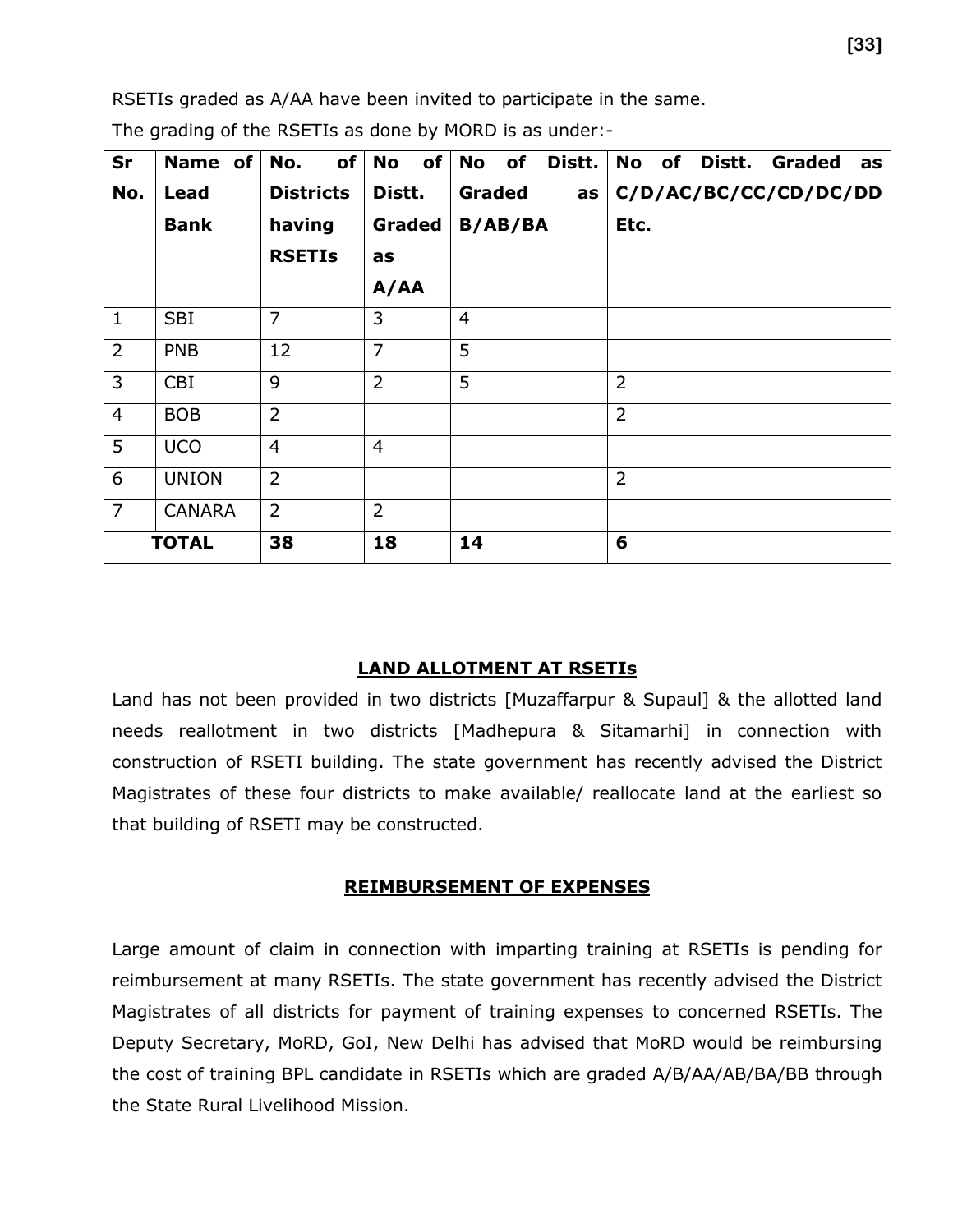

#### **FUNCTIONING OF FINANCIAL LITERACY CENTRES (FLCs)**

FLCs are functional in all the districts in the State. 25914 persons participated in 478 outdoor activities undertaken by the FLCs during the first quarter of FY 2013-14. Further, 7369 persons availed indoor services undertaken by the FLCs during the first quarter of F.Y. 2013-14. The information pertaining to FLCs in the State is placed at Page No. 34 B for information.

As per recent instructions received from the GoI, all rural branches are to conduct at least one financial literacy camp in each month and Financial Literacy Guide, Diary & Poster, designed by RBI, is to be used by the branches in the camp. All Banks are requested to furnish their request for these Financial Literacy materials to enable printing on centralized basis for distribution among the Bank branches, as advised by RBI.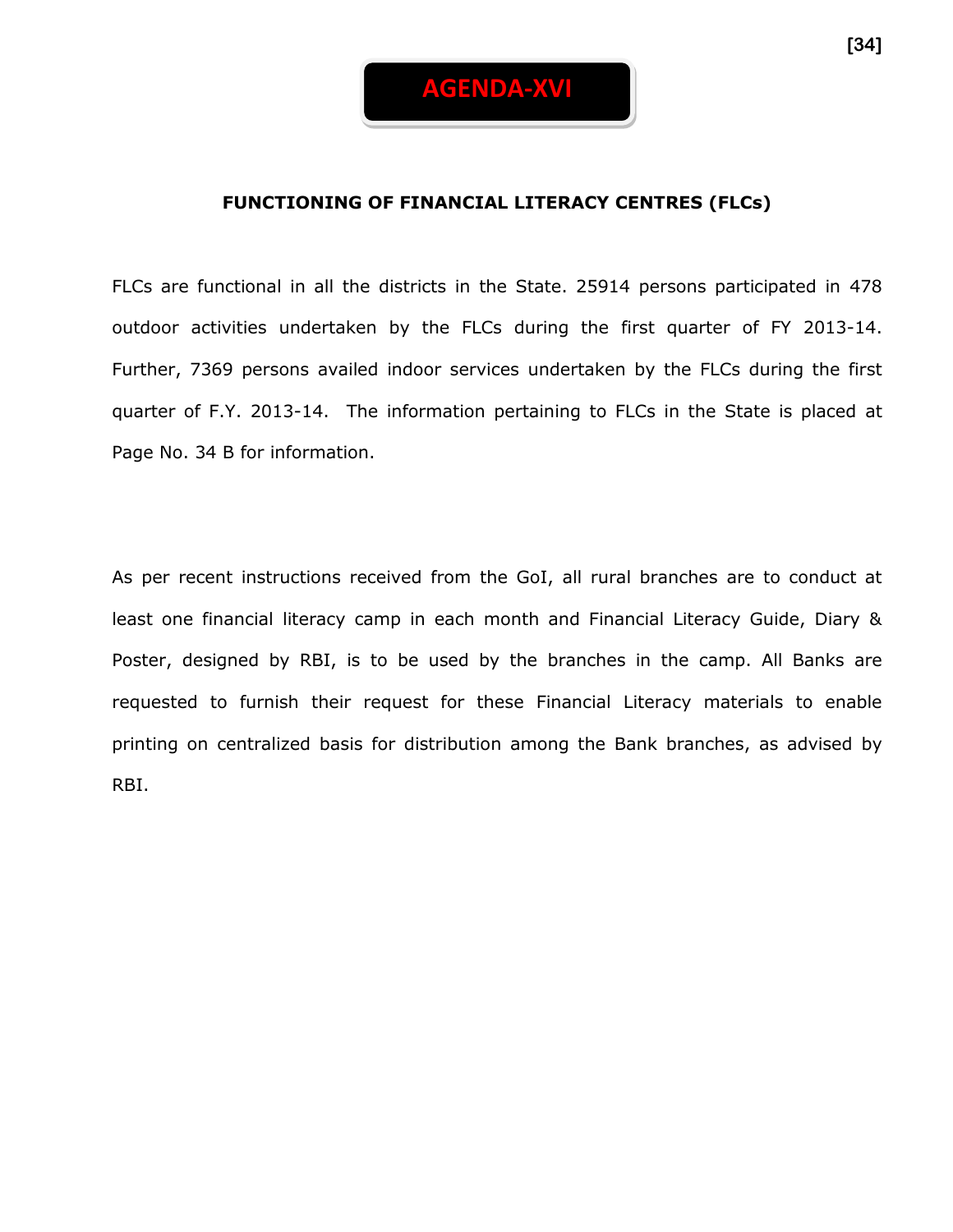## **MEDIUM & SMALL ENTERPRISES**

The MSME Development Institute, Patna, letter no. SLBC/MSME-D1/2011/1306 dated 14th March, 2012 reiterates RBI's advise to all Scheduled Commercial Banks as under:- 1. Achieve a 20% year-on-year growth in credit to Micro & Small Enterprises to ensure enhanced credit flow.

2. The allocation of 60% of the MSE advances to the Micro Enterprises is to be achieved in stages viz. 50% in the year 2010-11, 55% in the year 2011-12 and 60% in the year 2012-13 and

3. Achieve a 10% annual growth in number of Micro Enterprises accounts.

The performance of Banks in this regard as on 30.09.2013 is placed at page no.35A of the Agenda Book.

## **SMALL ROAD TRANSPORT OPERATORS (SRTOs)**

Against the target of 18000 units, Banks have sanctioned loan amounting to Rs. 406.77 Crore for purchasing 11302 vehicles by SRTOs during the half year ending Sept'2013. Out of which Rs. 405.39 Crores has been disbursed for purchasing 11287 vehicles. During the corresponding period last year loans' amounting to Rs. 166.42 Crore was sanctioned for purchasing 5305 vehicles. Thus a Y-o-Y growth of 144% and 113% in terms of amount sanctioned and no. of units financed respectively has been registered. Bank-wise performance is furnished on Page No. 35B.

## **ADVANCES GRANTED UNDER CGTMSE COVERAGE**

A total of 19805 units were financed by Banks involving Rs.665.70 Crore with Credit Guarantee Fund Trust for Micro and Small Enterprises (CGTMSE) cover during the period under review while during the corresponding period last year, only 15519 units could be financed by Banks involving Rs. 573.96 Crore with CGTMSE cover. Thus, Y-o-Y growth of 27% has been registered in terms of no. of units, while the growth is 16% in terms of amount of financial assistance provided. Further, as regards disbursement, loans amounting to Rs. 664.86 Crore were provided to 19780 units under CGTMSE cover. Considering the wide scope available for coverage of more loans under CGTMSE, controlling Head of all Banks operating in the state are requested to instruct their operating functionaries to cover all the eligible units under CGTMSE.

Bank-wise performance data is furnished on Page No. 35C for information the House.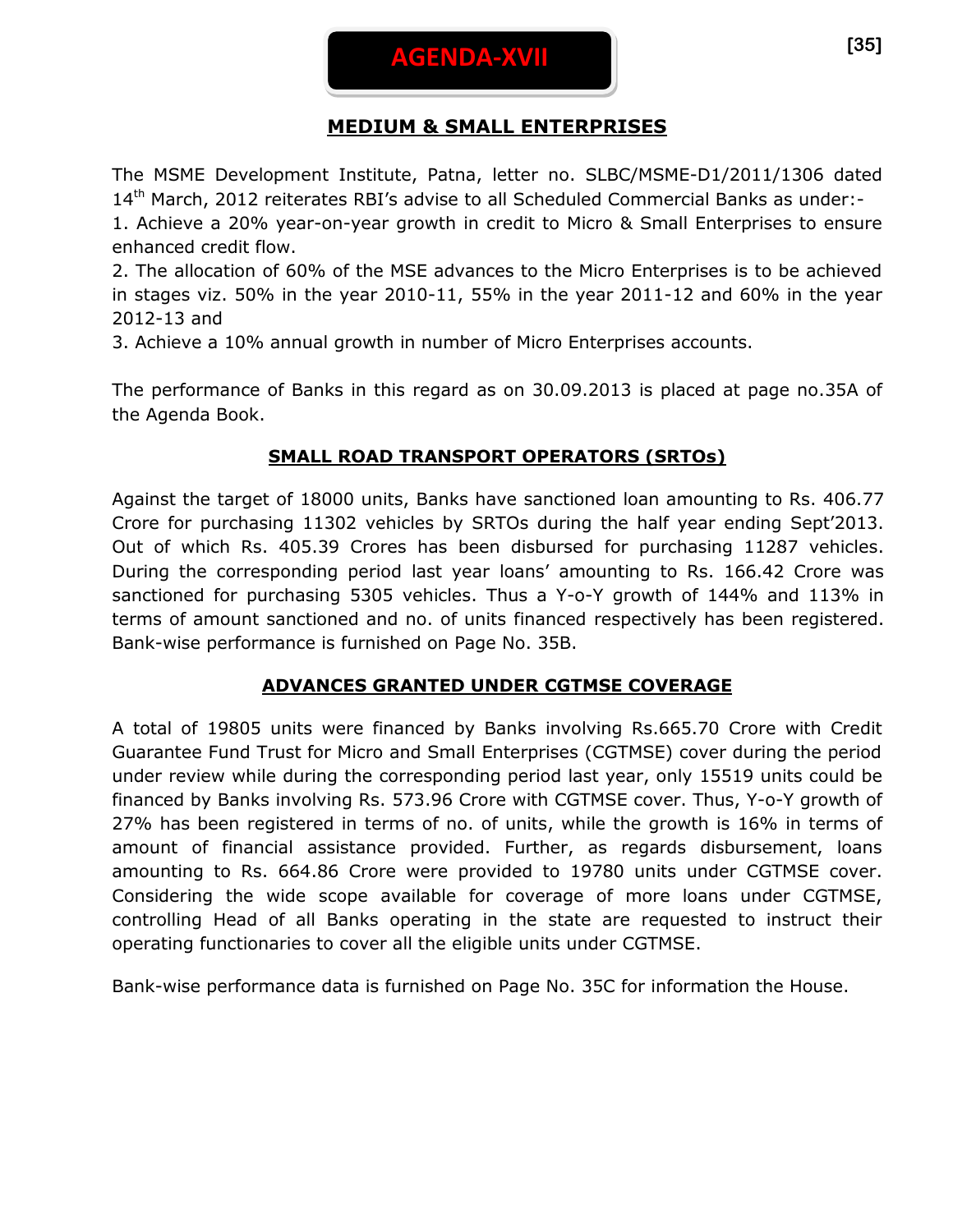## **WEAVERS CREDIT CARD**

Weavers Credit Card (WCC) scheme aims at providing adequate and timely assistance from the Banks to the Weavers to meet their credit requirements i.e. the investment needs as well as the working capital needs of weavers in a flexible and cost effective manner. The Scheme is valid for both rural and urban areas. Controlling Head of all Banks and LDMs of all districts of the State are requested to initiate requisite steps for proper implementation of the Scheme in the State.

A target of providing finance to 15000 weavers under Weavers Credit Card has been fixed for the state and the same has been allotted by the Handicraft & Sericulture Directorate, Govt. of Bihar among Banks and districts.

Against the target of 15000, total of only 1092 applications for loans amounting to Rs. 4.14 Crore have been sanctioned by Banks during the period under review. The Bankwise achievement as on 30.09.2013 is furnished on Page No.36A.

Under the Revival, Reform and Restructuring Package for Handloom Sector, new loan of minimum Rs 20000 has to be provided to the beneficiaries of the above Package as per NABARD, RO, Patna letter No. 919 dated 03.05.2013. All Banks are requested to comply with the instruction of Govt. of India and lodge their claims with NABARD for all eligible weavers' accounts as well as extended fresh credit to these weavers as stipulated in the aforestated package.

## **FOOD PROCESSING UNITS**

In the  $44<sup>th</sup>$  SLBC meeting Food Processing industry was identified as focus area for the **State** 

Banks have sanctioned loans amounting to Rs.76.58 Crore to 319 Food Processing Units during the half year ending Sept'2013. Controlling Head of all Banks are requested to instruct their operating functionaries to intensify efforts for increasing finance to such units.

Bank- wise performance is furnished on Page No. 36B for information.

The Industries Department, Govt. of Bihar had forwarded a list of 22 Food Processing Units, which were sent to the concerned Banks for disposal. The current status as per information received in this regard is placed at page no. 36C to 36E. All Banks are requested to dispose these applications at an early date.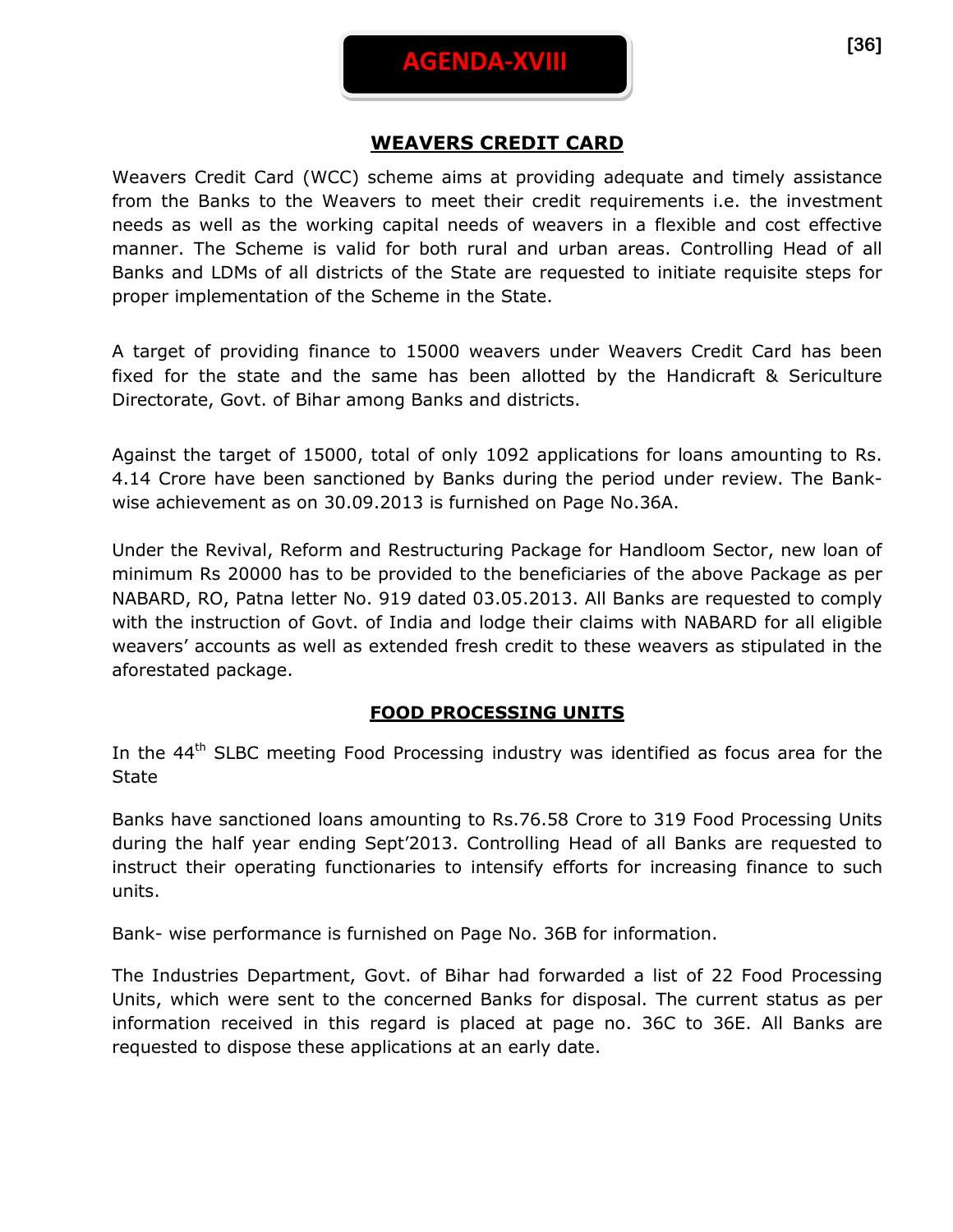

## **SECURITY RELATED CONCERN OF BANKS**

Many instances of Dacoity, Theft and other security related incidents have been reported by Banks as under:

|            | <b>Incidents of Dacoity / Theft etc.</b> |                              |                 |                             |                                           |                                                           |  |  |
|------------|------------------------------------------|------------------------------|-----------------|-----------------------------|-------------------------------------------|-----------------------------------------------------------|--|--|
| SI.<br>No. | Name of<br>the Bank                      | <b>Branch</b><br><b>Name</b> | <b>District</b> | Date of<br><b>Incidence</b> | Loss of<br>property<br>(Amount in<br>Lac) | <b>Life</b><br>affected/Injury/<br>death (nature of Loss) |  |  |
| 1.         | <b>UBGB</b>                              | Muzaffarpur                  | Muzaffapur      | 03.04.2013                  | 5.75                                      | Dacoity                                                   |  |  |
| 2.         | <b>PNB</b>                               | Baniyapur                    | Saran           | 03.04.2013                  | 125.00                                    | Dacoity                                                   |  |  |
| 3.         | <b>PNB</b>                               | Sitamarhi                    | Sitamarhi       | 02.07.2013                  | 25.00                                     | Dacoity                                                   |  |  |
| 4.         | <b>MBGB</b>                              | Baurisarai                   | Biharshari      | 26.08.2013                  | 3.00                                      | Dacoity                                                   |  |  |
| 5.         | Indian Bank                              | Aurangabad                   | Aurangabad      | 28.09.2013                  | 5.37                                      | Dacoity                                                   |  |  |
| 6.         | <b>SBI</b>                               | <b>AMY Bhita</b>             | Patna           | 11.11.2013                  | 61.28                                     | Burglary                                                  |  |  |

The Above mentioned data suggests that criminal activities have increased in the area of operation of Banks in general and as such staff members have developed a sense of insecurity.

The State Government is therefore requested to expedite the process of raising a special battalion of police personnel for security of Banks so that the Bankers are able to provide unhindered Banking services to the people in a more secured environment, especially in remote areas.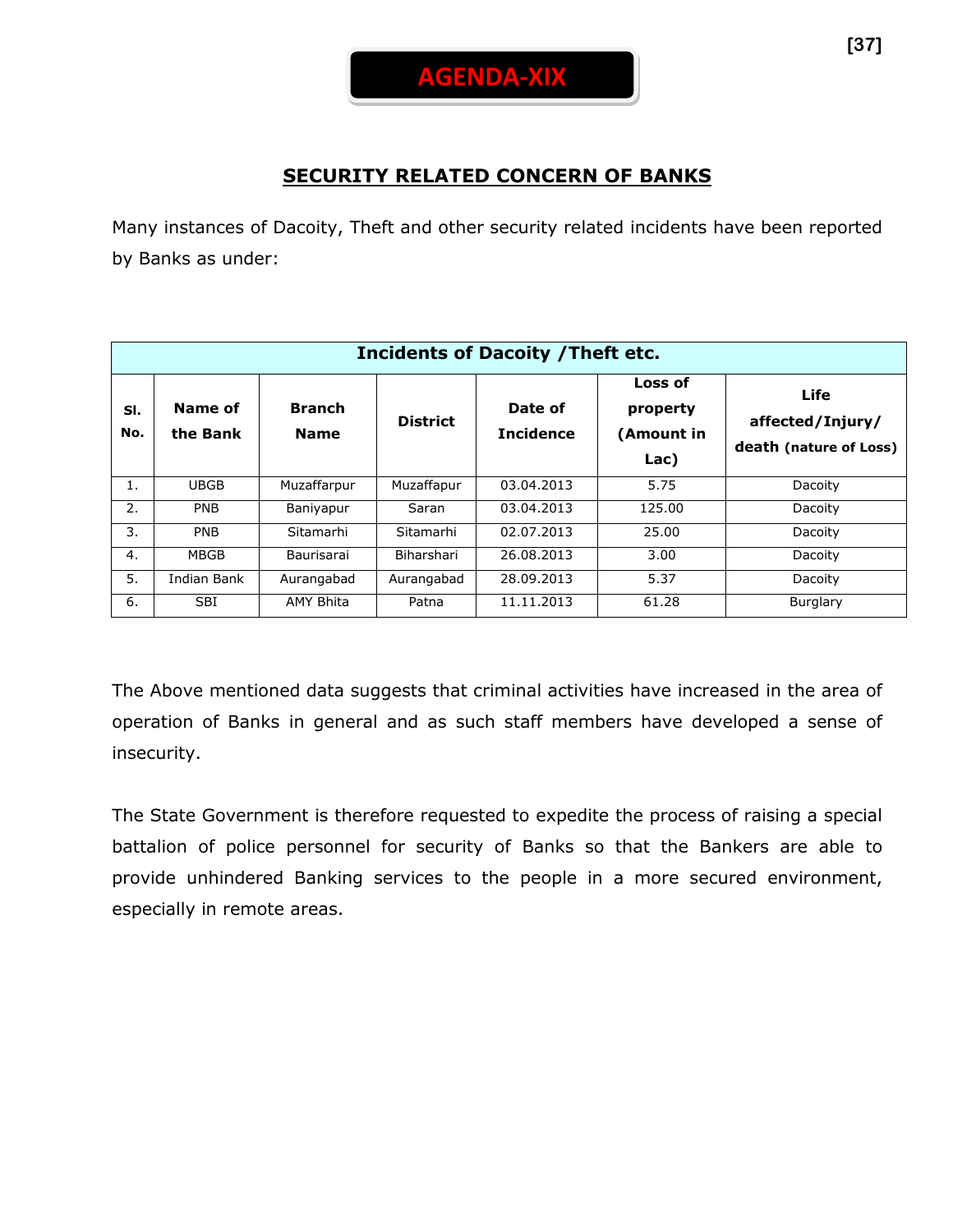# **AGENDA-XX**

## **RELIEF MEASURES TO BE EXTENDED IN DROUGHT AFFECTED DISTRICTS IN BIHAR**

The State Government has declared 33 districts of the State as Drought Affected (National Calamity) vide their notification no.-1प्रा०आ०-27/2013-4156/आ०प्र० dated 18.09.2013, a copy placed at page no 38A to 38N. A Special Meeting of the State Level Bankers' Committee, Bihar was held on the 19<sup>th</sup> October, 2013 under the Chairmanship of Finance Commissioner, Government of Bihar on relief measures to be extended in the Drought affected districts of the State. It was decided in the meeting that relief measures should be undertaken by Banks as per instructions contained in the Master Circular- Guidelines for Relief Measures by Banks in areas affected by natural calamities, issued by Reserve Bank of India vide its Circular No. RBI/2013-14/95 RPCD/No.PLFS.BC6/05.04.02/2013-14 dated 01.07.2013. A copy of the minutes of the meeting dated: 19.10.2013 is placed at page no.38Q to 38U.

In all the affected districts Special DLCC meeting has been held to assess the crop loss therein. The date of holding Special DLCC Meeting in the districts is furnished on page no. 38O of the Agenda Book.

All Banks have been advised to provide fresh Crop Loans. Consumption Loan up to Rs. 10000/-, DRI Loans and loans under Allied Agriculture Activity, if the affected farmers approach the Banks for the same.

Restructure, Rescheduling or Rephasement of loans should also be done at the request of the borrowers.

Mega Credit Camps has been organized on 26.11.2013, so that disbursement of KCC and other loans could be made to the affected farmers. The district officials are requested to organize the Camps at all Block Headquarters and all Banks are requested to participate in the Camps and provide financial assistance to all needy people.

A format has been provided to LDMs and Banks to provide information on relief measures extended to the affected farmers. A copy placed at page no. 38P of the Agenda Book. All Banks and LDMs are requested to furnish the information on fortnightly basis on the prescribed format to the SLBC.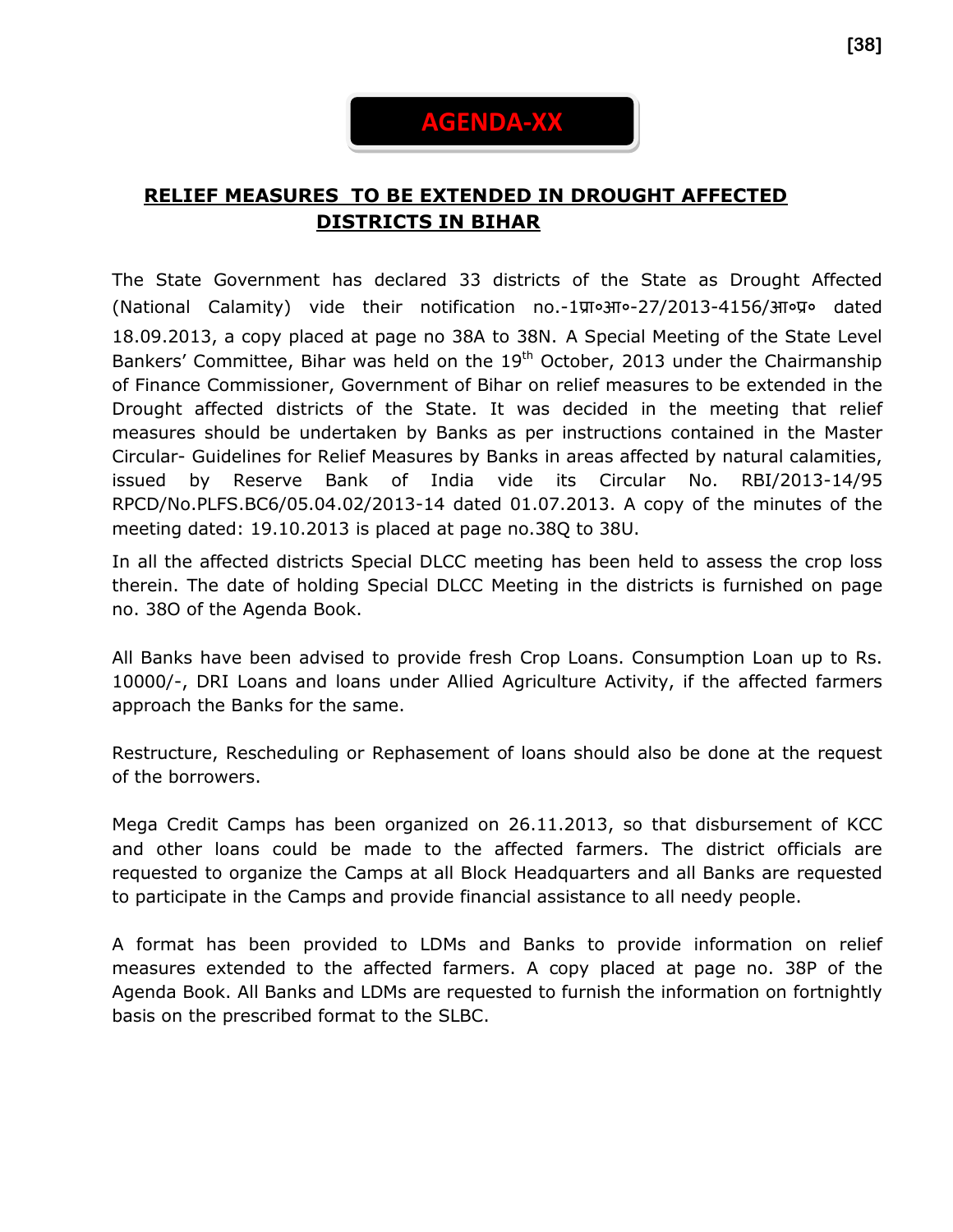# **AGENDA-XXI**

## **SPECIAL CENTRAL ASSISTANCE (SCA) TO SPECIAL COMPONENT PLAN (SCP) FOR SCHEDULED CASTES**

The Govt. of India's scheme provides for Special Central Assistance (SCA) to be utilised in conjunction with Special Component Plan (SCP) for Sheduled Castes (SCs).

National Scheduled Castes Finance & Development Corporation (NSFDC), a PSU under ministry of Social Justice & Empowerment, Govt. of India is also providing loans and advances under this scheme through Channelising Agencies for income generating activities leading to economic empowerment of persons belonging to Scheduled Castes.

A Copy of letter No. DO 11014/21/97-SCD-II dated 06.10.1998 of Joint Secretary, Ministry of Social Justice, Govt. of India containing the details of the scheme is placed at page no. 39A to 39P of the Agenda Boook for information of the House. Under this Scheme, subsidy is provided upto 50% of the project cost or Rs 10,000/- whichever is less. The Hon'ble Minister, SC/ST & BC/EBC Welfare Department, Govt. of Bihar had convened meetings on 02.07.2013 & 06.11.2013 in connection with implementation of the Scheme in the state. The Hon'ble Minister appreciated the initiative taken by the MBGB which has signed the MoU with NSFDC.

All Banks are requested to provide financial assistance under the scheme to bring about economic development of Scheduled Caste families in the state.